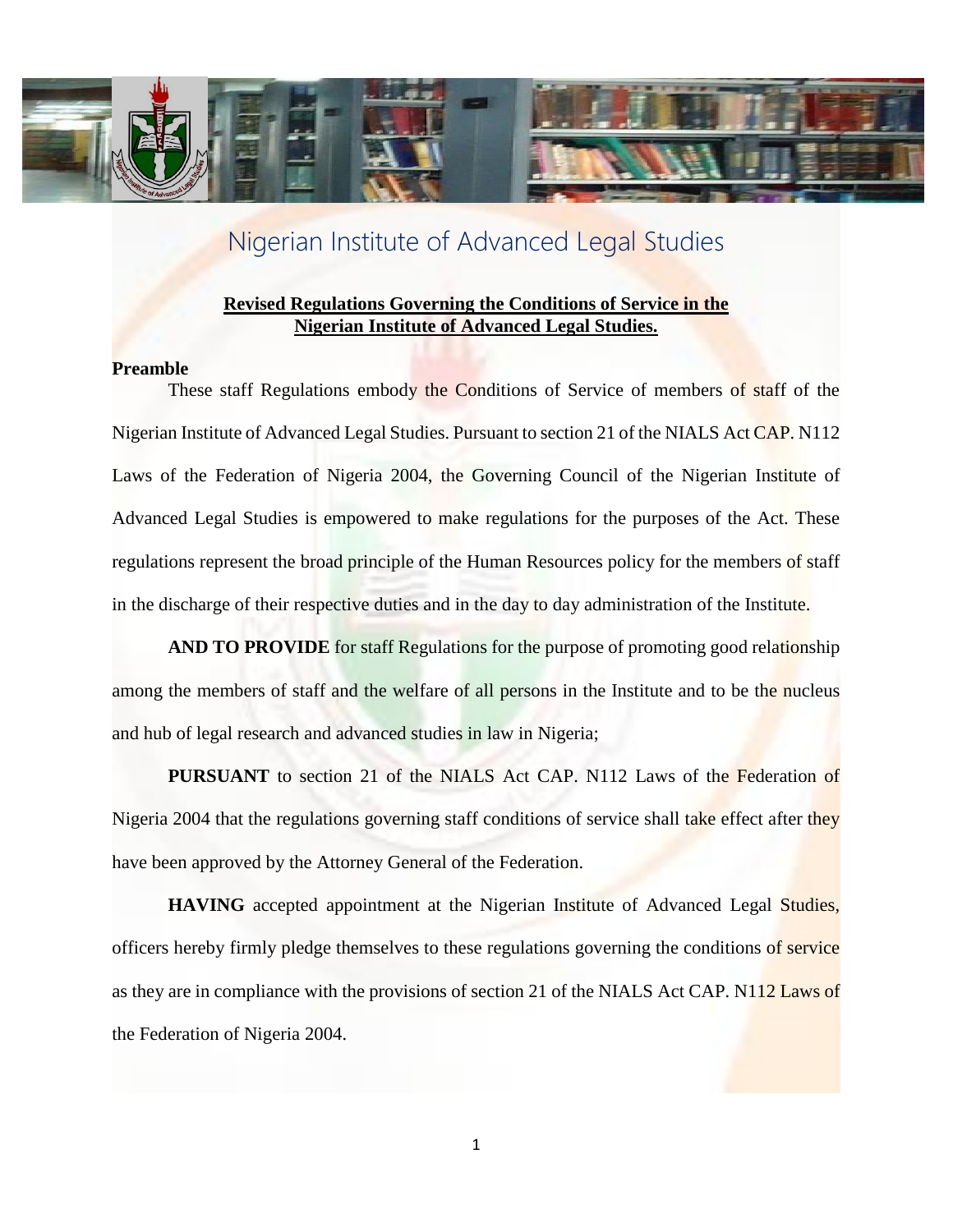### **NIGERIAN INSTITUTE OF ADVANCED LEGAL STUDIES VISION AND MISSION STATEMENTS**

### **Vision Statement**

*"To be the primary source of information, training and advice at the highest level of policy formulation on legal matters, effectively impacting on local and international institutions in the development of law."*

### **Mission Statement**

*"To be the nucleus and hub of research and advanced studies in law in Nigeria."*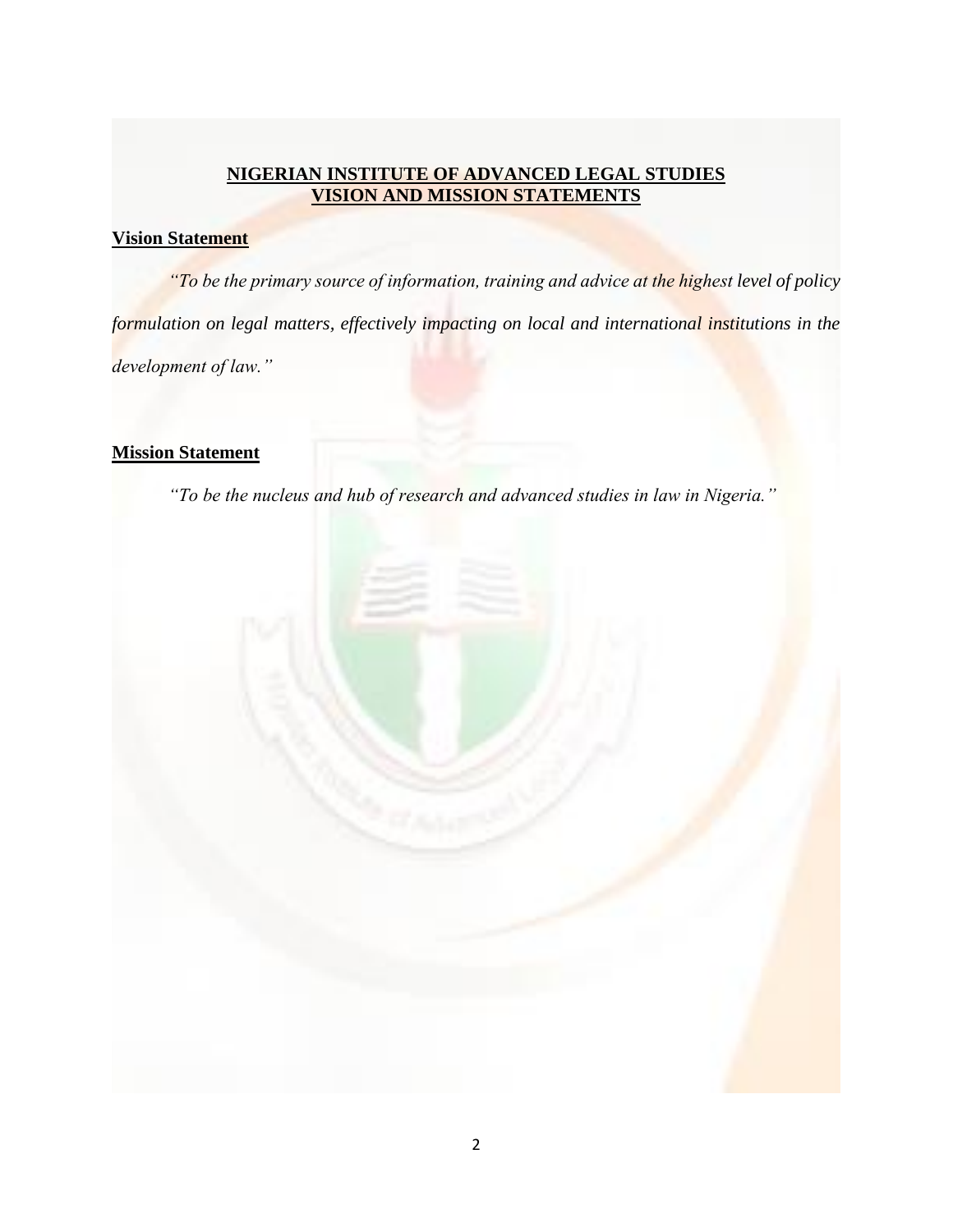# **Chapter One**

### **INTRODUCTION**

### **TITLE, APPLICATION, INTERPRETATION AND DEFINITIONS**

### **1.1 Title**

These regulations may be cited as The Nigerian Institute of Advanced Legal Studies Regulations Governing the Conditions of Service of all Staff made by the Council of the Institute under Section 21 of the Nigerian Institute of Advanced Legal Studies Act CAP. N112 LAWS OF THE FEDERATION OF NIGERIA 2004 and shall come into operation on the date it is approved by the Attorney General of the Federation.

### **1.2 Application**

- (a) All employees of the Institute are subject to these terms and conditions of employment which shall form the conditions of employment within the Institute.
- (b) These regulations shall apply to all matters pertaining to appointment, tenure, promotion, discipline, leave and all other matters relating to employment in the service of the Institute.
- (c) Employees should understand that if they accept employment in the Institute they are obliged to enter into a contract to perform the duties required of their jobs to a satisfactory standard.
- (d) Although employees may be recruited to a particular unit, they are subject to transfer to any other Unit of the Institute subject to their qualifications and experiences.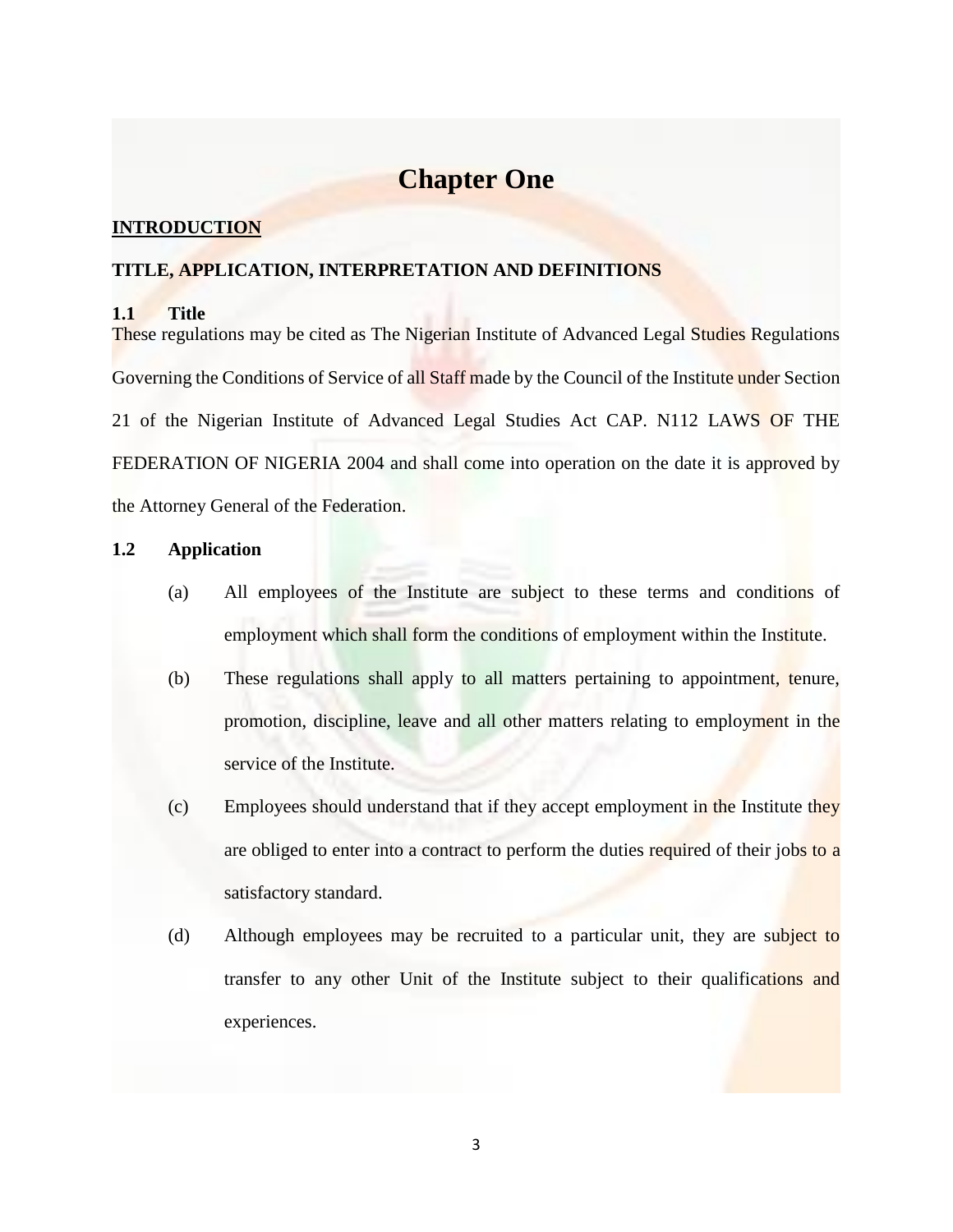### **1.3 Interpretation**

(a) Where or when there is any conflict over the interpretation of any of the contents of these conditions of service the interpretation made by the Director General shall be valid subject to an appeal to the Council whose interpretation shall be final.

(b) On whichever point the Institute conditions of service is silent, the Federal Public Service Rules shall apply.

### **1.4 Definitions**

Except where special definitions are given, the following words in these Rules and Regulations shall have the meaning assigned to them as follows:

- (a) *"The Act"* means The Nigerian Institute of Advanced Legal Studies Act. Cap. N112 Laws of the Federation of Nigeria, 2004 as amended.
- (b) *"The Institute"* means the Nigerian Institute of Advanced Legal Studies established by section 1 of the Act.
- (c) *"The Council"* means the Council of the Nigerian Institute of Advanced Legal Studies established pursuant to section 2 of the Act.
- (d) *The "Management Committee"* means the Committee comprising Principal Officers CONTISS 15 or its equivalent and/or the Heads of Department who are responsible for advising the Director General on the day-to-day operations of the Institute.
- (e) *The "Director General"* means the Director General of the Institute appointed pursuant to Section 5(1) of the Act or any person appointed by the Council to act in that capacity.
- (f) *"Appointments and Promotions Committee" (A&PC)* (means Council's Committee established pursuant to chapter 2.7 of this regulation responsible for staff matters, which include promotions, appointments and discipline of staff on CONUASS 01 – 07 and CONTISS 06 - 15
- (g) *"Junior Staff Committee"* means a Committee responsible for promotions, appointments and discipline of officers on CONTISS  $01 - 05$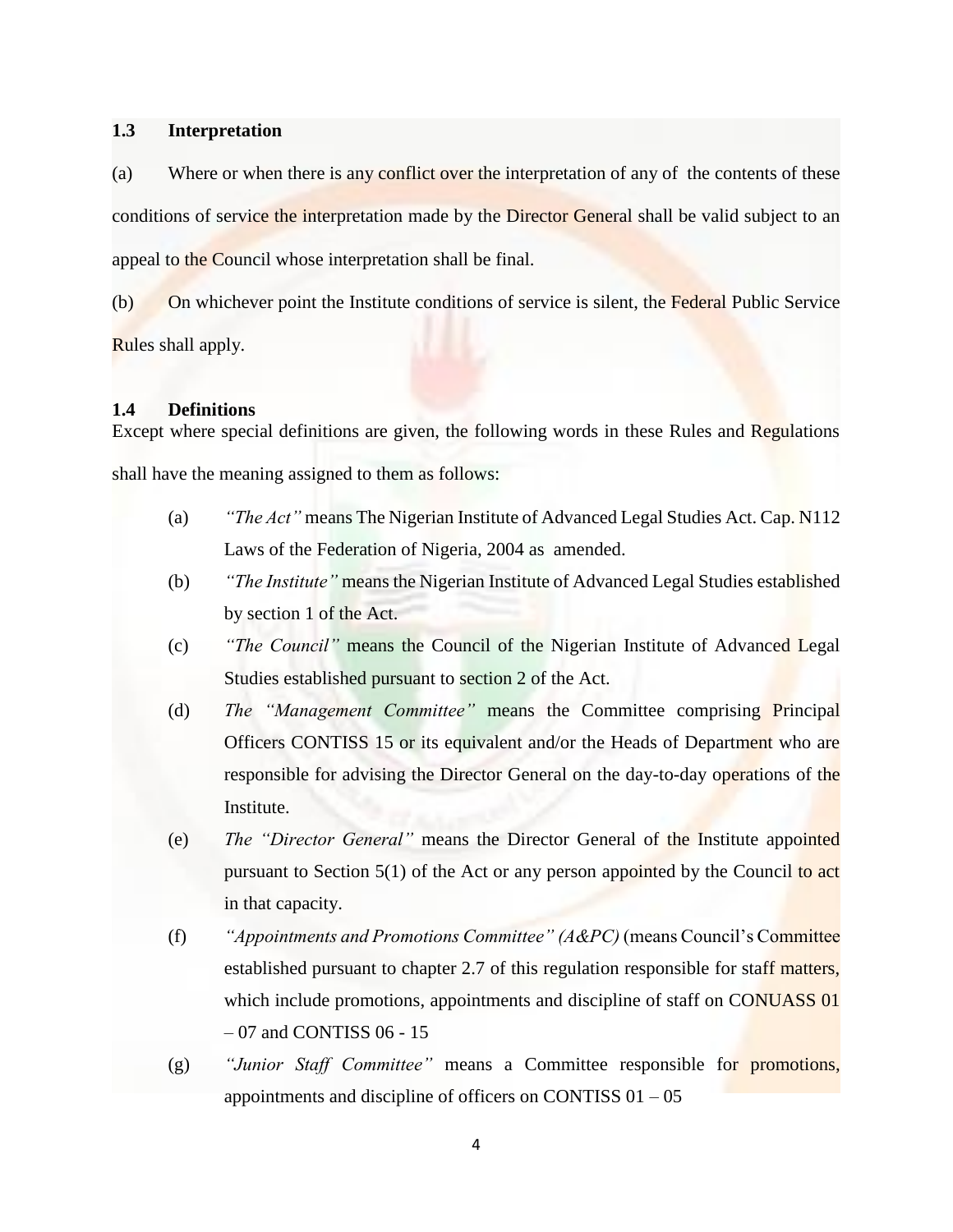- (h) "Junior Staff" means an employee on CONTISS  $01 05$
- (i) *"Senior Staff"* means an employee on CONUASS 01 07 and CONTISS 06 15
- (j) *"Academic Staff"* means Research Fellows, Professional Librarians
- (k) "Employee" means any person employed by the Institute in an established post.
- (l) *"Established Post"* means a post provided for in the approved Institute's Budget
- (m) *"Spouse"* means the wife or husband of a member of staff.
- (n) *"Child"* means a child of a member of staff who:
- (i) is the biological offspring; or
	- (ii) a step child, being the biological offspring of a spouse of the staff
	- (iii) a child adopted by the staff in accordance with statutory provisions
	- (o) Words imparting the masculine gender shall include the feminine. Words in the singular shall include the plural and vice-versa.

(p) *"Misconduct"* means a wilful act of serious wrongdoing or improper behaviour susceptible of investigation and proof. It includes but is not limited to:

Wilful act of commission or general misconduct prejudicial to the proper administration of the Institute e.g corruption, embezzlement, dishonesty, falsification of records, absence from duty without leave, insubordination, negligence, fighting on duty, unauthorized disclosure of official information, drunkenness, failure to keep records, serious financial embarrassment, disobedience of lawful order, engaging in political activities, conviction on a criminal charge, membership of secret societies, gross inefficiency, dereliction of duty, action prejudicial to the security and interest of the Institute, failure to appear before an investigative or disciplinary proceedings.

# **Chapter 2**

### **Appointments**

### **2.1 Human Resource Policy**

It is the policy of the Institute to:

(a) be an equal opportunity employer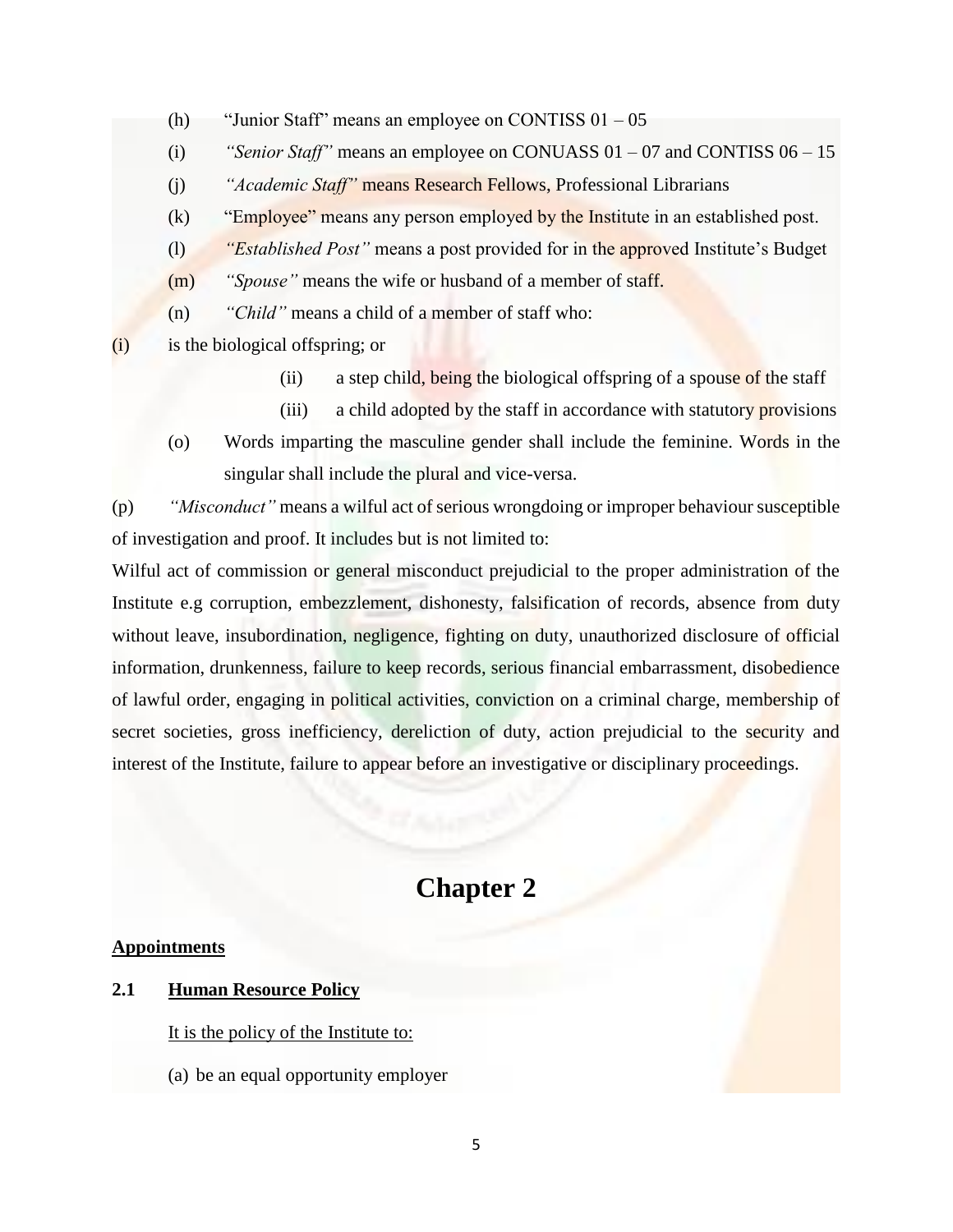(b) encourage employee loyalty and efficiency by providing healthy, safe and as far as practicable pleasant working conditions.

# **2.1.1 The Institute on the other hand expects all employees to fulfil the following obligations:**

- (a) serve the Institute faithfully and obey all lawful instructions and do their best on behalf of the Institute;
- (b) develop a high standard of efficiency and avoid any utterance or action likely to impede productivity;
- (c) devote the whole of their time, energy and ability to further the interest of the Institute, be fully committed to its values, be compliant, loyal and enhance the Institute's image with the public;
- (d) cooperate and maintain good working relationship with all other staff of the Institute.

### **2.2 Eligibility for Appointments**

To be eligible for appointment into the service of the Institute, a candidate must;-

- (a) Be at least 18 years of age at the time of the application;
- (b) Complete the Institute's application form; and submit a C.V.
- (c) Posses requisite qualifications and/or experience as prescribed in the scheme of service for the post and any additional requirement the Institute may prescribe from time to time;
- (d) Be certified as physically and mentally fit by a medical practitioner approved by the Institute;
- (e) Produce, if required by the Institute written evidence of not being bonded by any employer or a release from such bond;
- (f) Sign a declaration of no previous conviction by a court of law;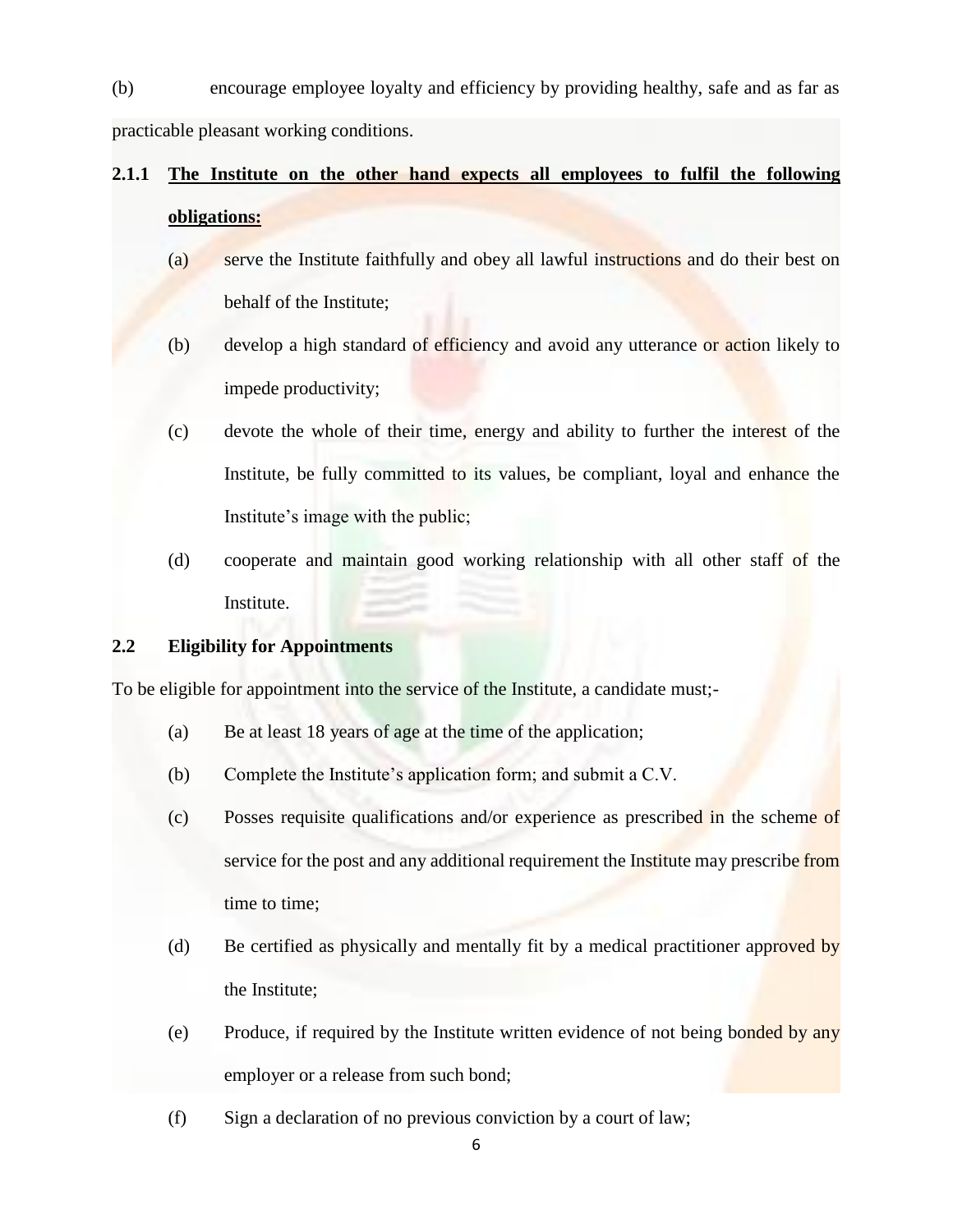- (g) Produce a birth certificate or statutory declaration of age;
- (h) Provide satisfactory references where specifically required.

### **2.3 Engagement**

All employment shall be by letter of appointment to be signed by The Institute Secretary or any other officer designated by Institute Secretary.

### **2.4 Employee Records**

- (a) On employment, an employee would be required to submit the following to the office of the Institute Secretary.
	- (i) passport size photograph taken within the last six months prior to the appointment;
	- (ii) birth certificate or statutory declaration of age;
	- (iii) original and two photocopies of academic/professional certificates.
- (b) On appointment, the employee would be issued an identity card which is the property of the Institute and must be surrendered to the Institute Secretary on leaving the service of the Institute.
- (c) An employee shall provide the full names and addresses of his next of kin and shall inform management of any change in his particulars.

### **2.5 Vacancies**

Vacancies in all established positions shall be advertised. The advertisement shall stipulate all qualifications and conditions as applicable to the vacant positions.

### **2.6 Applications**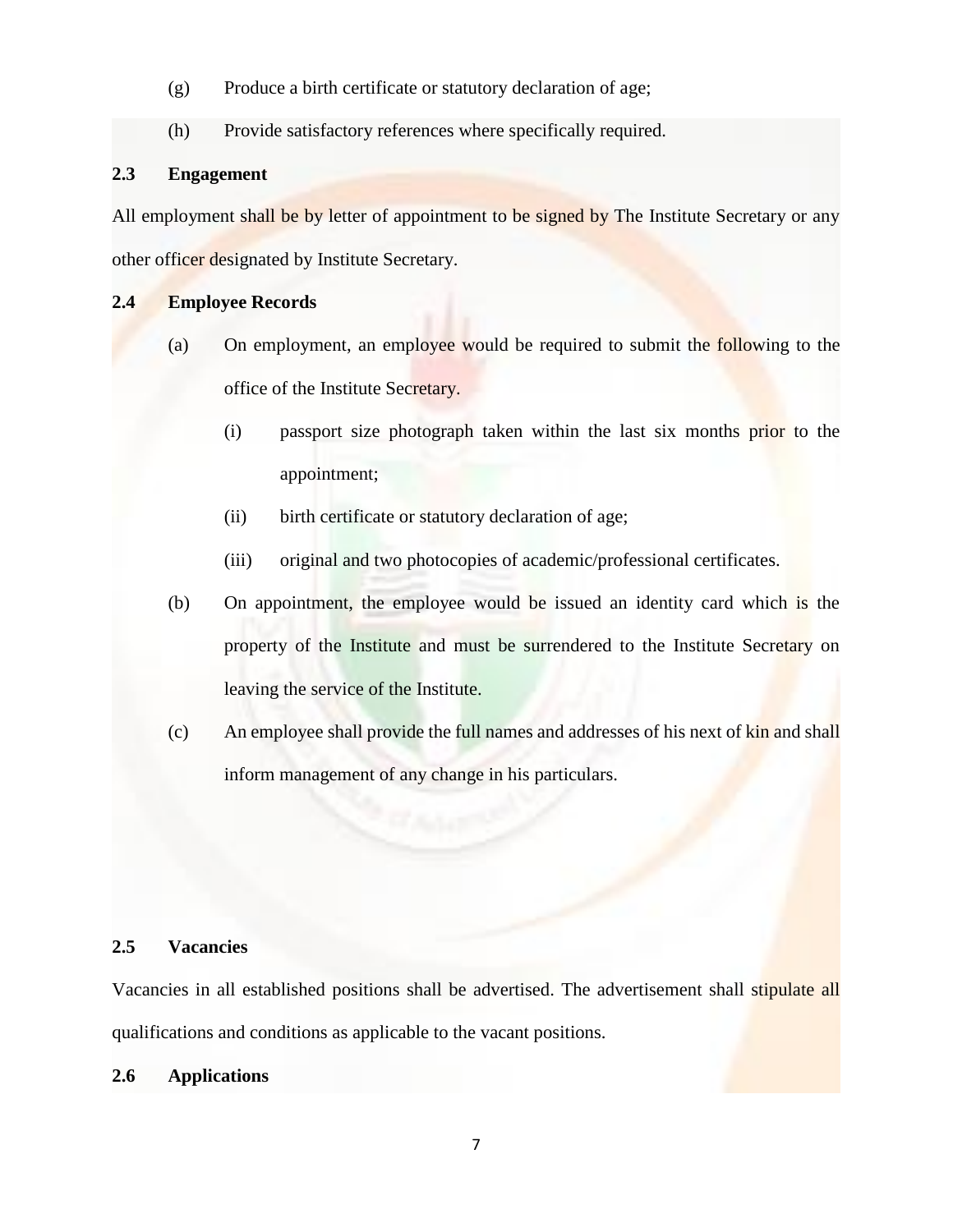All applications received shall be processed by the department of Administration in liaison with the departments/units from which the vacancies emanate.

### **2.7 Authority for Appointment**

Appointments into vacant positions in the Institute shall be subject to the Institute's Act and conditions of service.

(a) Subject to section 7(1) of the Act, the filling of vacancies in and promotions to all senior posts shall be the responsibility of the Governing Council on the recommendations of the Appointments and Promotions Committee:

(i) The Appointments and Promotions Committee shall be set up by the Council on the recommendation from the Director-General.

(ii) The Committee shall be presided over by the Director General and shall comprise three members of Council who shall be Deans of Law from Nigerian Universities and at least two other persons, not being members of the Council, who have special knowledge or experience in legal matters.

(b) The functions of the Appointments and Promotions Committee shall be as follows:

(i) consider all recommendations for appointments, confirmation, promotions and discipline of all senior staff

(ii) consider applications for study leave, training leave or fellowship and sabbatical leave in accordance with the regulations and criteria laid down by management and approved by the Council

(iii) consider applications from staff to take up outside commitments in accordance with laid down regulations. Outside commitments that will inhibit the efficient performance of the official duties of any member of staff shall not be permitted, except on the basis of leave without pay.

(c) The Junior Staff Appointments, Promotions and Disciplinary Committee shall select and make recommendations for appointments, promotions and discipline to the Director General.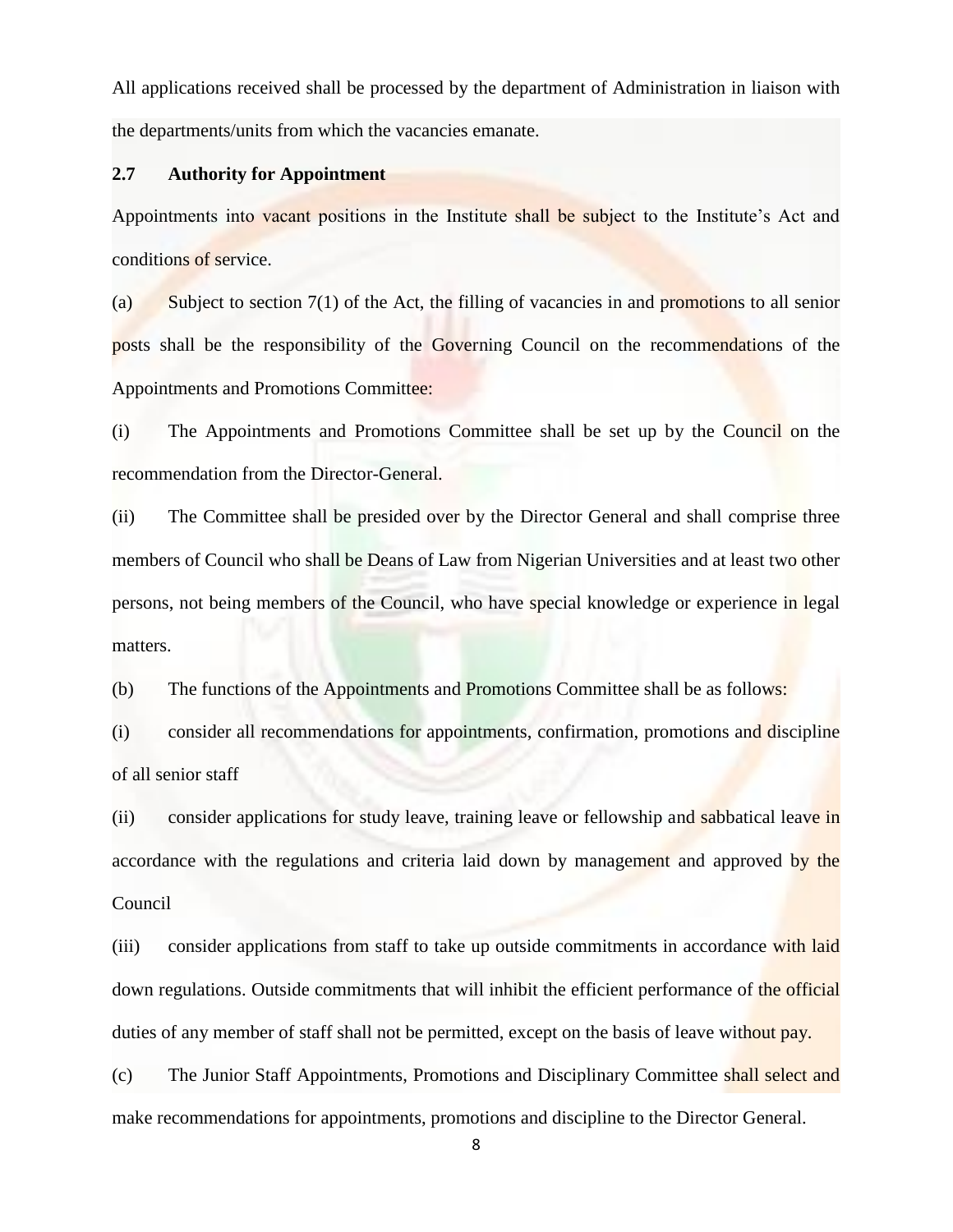(d) The Senior Staff Appointments, Promotions and Disciplinary Committee shall make recommendations for appointments, promotions and discipline to the Appointments and Promotions Committee of Council.

(e) There shall be constituted in respect of each appointment of junior or senior staff, an Institute Assessment Panel which shall assess candidates for appointments and make recommendations to the Director General and the Appointments and Promotions Committee respectively.

(f) The Junior Staff Appointments, Promotions and Disciplinary Committee shall be a committee of management and shall consist of Institute Secretary, as chairman, the Director of Research or his Representative, the Director of Studies or his Representative, the Institute Librarian or his

Representative and Heads of Department whose staff are being considered. The Secretary is to be provided by the Institute Secretary.

(g) The functions of the Junior Staff Appointments, Promotions and Disciplinary Committee shall be to:

(i) consider all appointments, promotions, confirmations and discipline of junior staff and make appropriate recommendations to the Director General

(ii) consider applications for study leave and training leave in accordance with the laid down regulations.

### **2.8 Probation and Confirmation of Appointment**

(a) All appointments to established posts shall be subject to a two-year probation period and thereafter be subject to consideration for confirmation or termination.

(b) To be eligible for confirmation there must be a written report of satisfactory work and conduct by the Head of the Department concerned.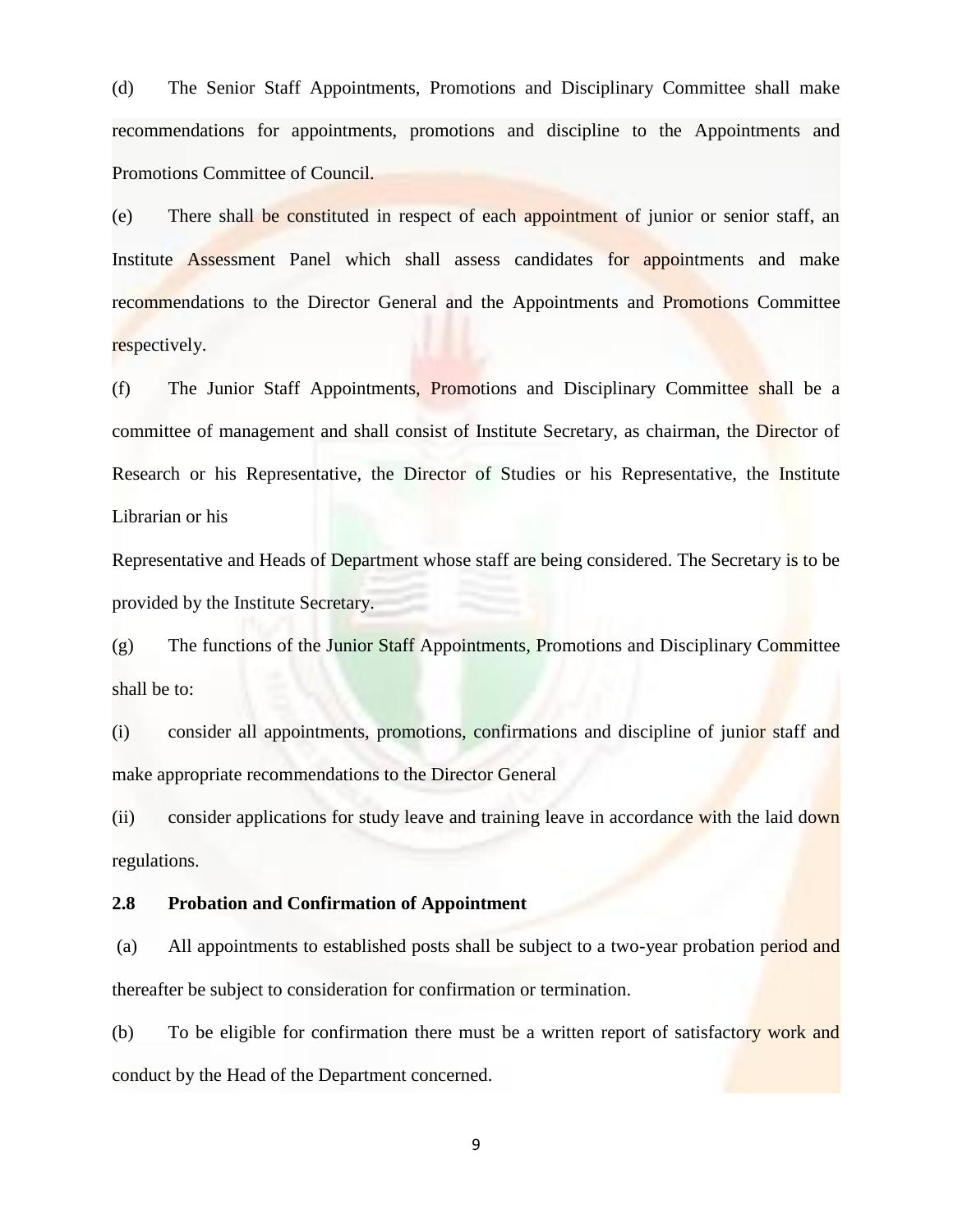(c) Temporary service of a person appointed to an established position shall be counted as part of the period of probation.

(d) If after two years probationary service, an employee's appointment cannot be confirmed because his work and conduct have been unsatisfactory, his probationary service may be extended by a further period of six months. If at the end of the six-month extension, his work and conduct are still unsatisfactory, his appointment shall be terminated.

(e) When the appointment of a probationary staff is terminated under the provisions of paragraph (d) above, he shall receive one calendar month's notice or one month's pay in lieu of notice.

(f) A staff previously engaged in similar pursuits in the public service would be able to transfer his service in accordance with the relevant Government Regulation. The two year period of probation may, however, be reduced to not less than six months by deduction of any previous period of public service rendered satisfactorily in a post of cognate status involving similar duties.

### **2.9 Types of Appointments:**

### **(a) Temporary Appointment**

(i) Temporary appointments to established posts may, from time to time, be made for a period not exceeding one year by the Director General on behalf of the Council. An appointment to the temporary position shall indicate the length of the appointment and shall not be valid until it has been accepted in writing. Staff so appointed shall not be entitled to salary advance, motor advance, or any loan.

(ii) A Temporary Staff who is converted to a permanent staff shall have his period of service on temporary appointment reckoned with as part of the period of probation.

### **(b) Permanent Appointment**

Subject to Para.  $2.9(a)(i)$ , appointment of staff made on permanent basis shall be tenable for two years in the first instance and on confirmation be subject to periodic satisfactory report, until the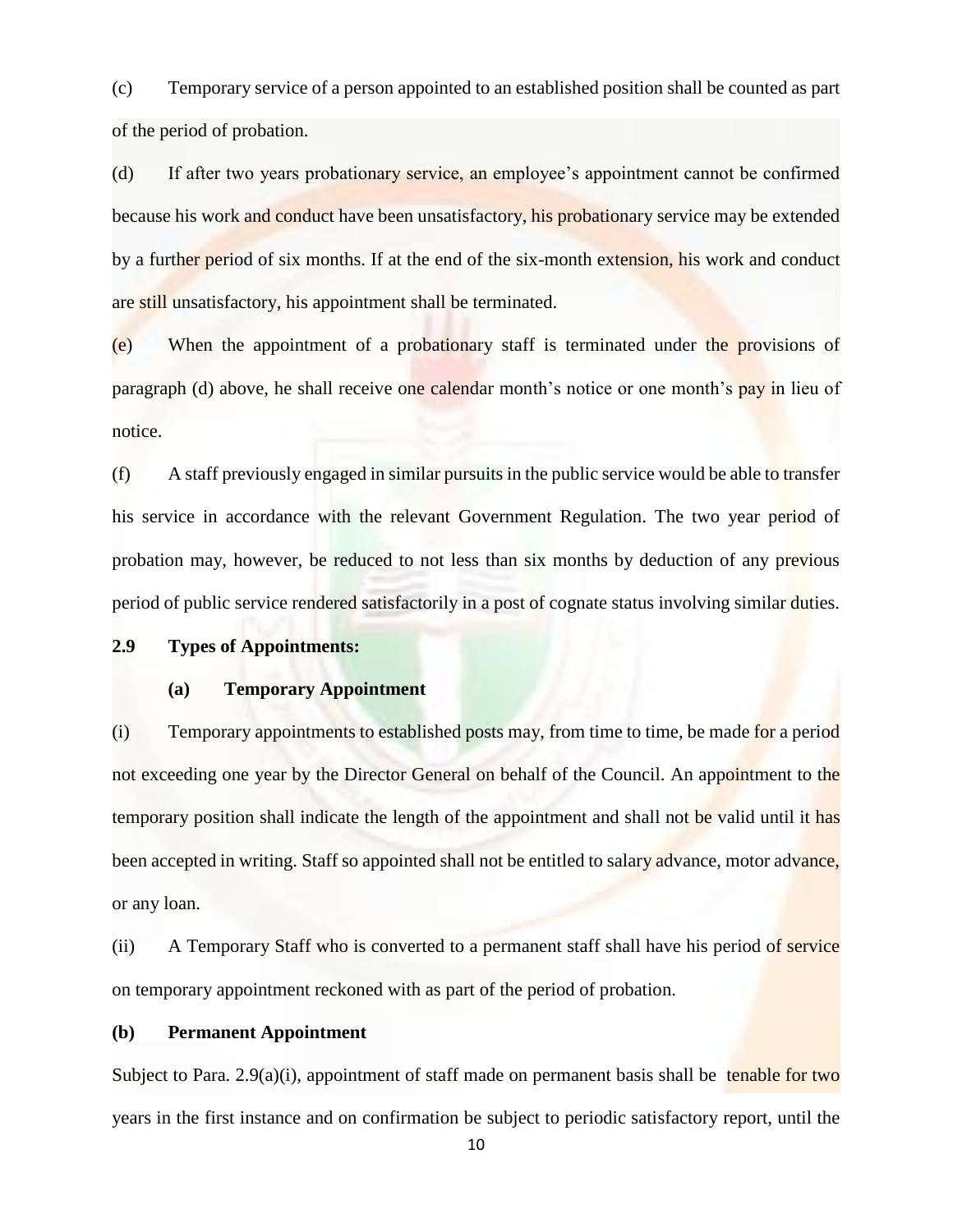retiring age of 65 for academic staff and for administrative and technical staff, it shall not exceed the age of 60 or 35 years of service whichever is earlier.

### **(c) Contract Appointment**

(i) Contract appointment shall normally be for two years in the first instance, and renewable annually, subject to satisfactory performance, the needs of the Institute, and at a maximum age limit of the staff, which shall not exceed 65 years.

(ii) Contract appointments shall be made on such terms as Council may determine from time to time.

(iii) It shall be the duty of staff on contract appointment to initiate the renewal of his/her contract appointment three months to the expiration of his/her existing contract.

(iv) A contract appointment shall automatically cease on the agreed date unless re-appointment has been offered and accepted before the expiration of the existing contract.

(v) An employee who retired from the public service shall normally be employed on contract basis in accordance with Federal Government regulations. Thus, a retired public officer on contract appointment shall be recruited at one grade level lower than his terminal grade on which he/she retired.

### **(d) Acting Appointment**

 $(1)$  When it is necessary that a particular duty post should continue to be filled at a time when the substantive holder is not available, another officer may formally and appropriately be appointed by the Director General to act in the duty post and assume either fully or in part the duties and responsibilities.

(2) Acting appointment will not be made if the substantive holder of the post will be absent for a short period of time e.g. casual leave, sick leave etc. The decision as to whether an acting appointment is desirable is the prerogative of the Director General.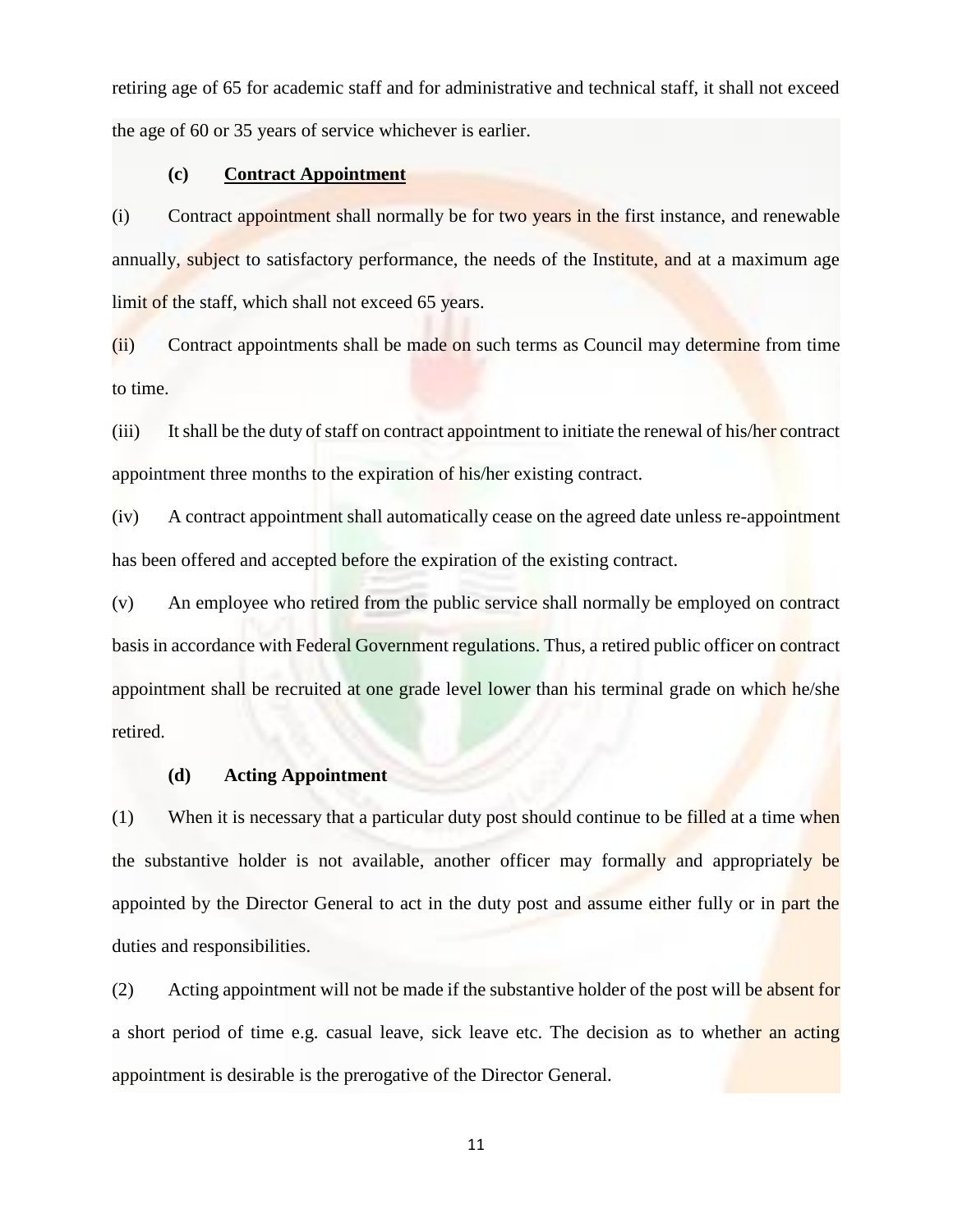(3) Acting appointment will not be made to fill positions that are temporarily vacant. They are not made with a view to testing the suitability of a staff for promotion.

(4) The duration of all acting appointments shall not be less than 30 days and not more than six months at a time. Where the need for an acting appointment arises as a result of the incumbent being on leave from duty or on course for a period longer than six (6) months and the staff cannot be confirmed on the post, the Director General shall renew the acting appointment. As much as possible, no officer should act for more than twelve months. Such a position should thereafter be advertised.

### **(e) Transfer**

The Institute may accept staff from other scheduled services on transfer and may also transfer its staff to other Government Agencies subject to the following:

(i) the appointment of the member of staff has been confirmed;

(ii) the member of staff must give one month's notice prior to the effective date of transfer;

(iii) he/she must make acceptable arrangements to pay any outstanding indebtedness to the Institute.

### **(f) Secondment**

(i) Secondment of an officer to the Institute's service from the service of Government or its Agencies shall be for a maximum period of two years in the first instance and renewable for another period of two years thereafter he/she shall either transfer to the service he/she has been seconded or revert to his/her substantive post in the Institute.

(ii) Officers seconded by the Institute shall on return revert to their substantive rank and be deployed at the discretion of the Institute.

(iii) Officers on secondment shall not be eligible for notional promotion during the period of secondment.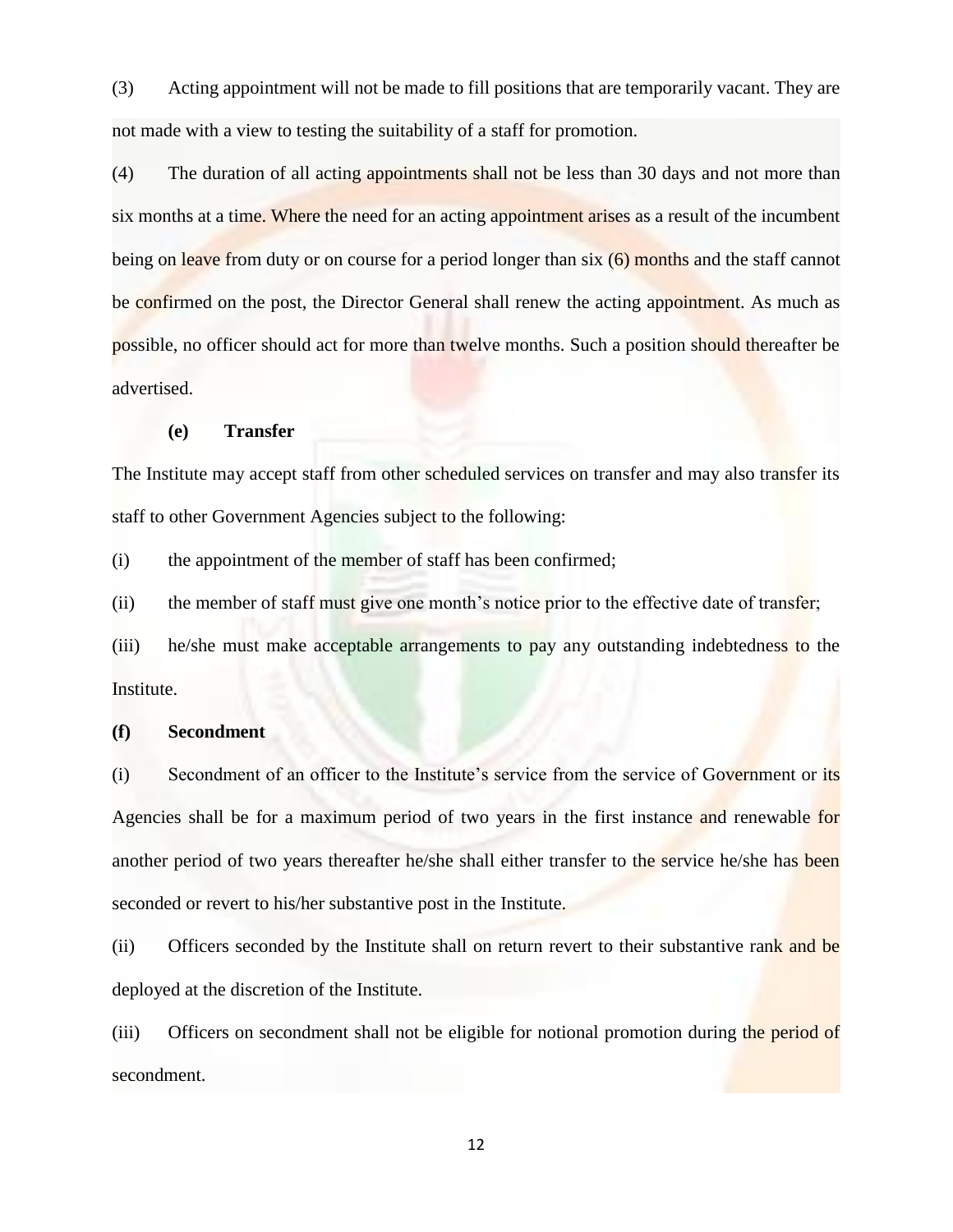(iv) Staff who accept any political party appointments shall resign or retire from the service of the Institute.

### **2.10 Visiting Academic Staff**

The Appointments and Promotions Committee shall duly consider all applications for appointments as visiting Academic Staff provided that the Director General may appoint in an emergency and afterwards report such appointment to the Council.

### **2.11 Termination of Appointment**

An appointment may be terminated prior to its normal expiration by resignation in accordance with subsection (2.12) below or by termination by the Institute in accordance with subsection  $(2.13).$ 

### **2.12 Resignation**

An employee may resign his appointment by giving three months' notice in writing:

(i) In the case of senior staff, the letter of resignation shall be addressed through the Head of his Department to the Director General

(ii) In the case of statutory officers, the letter of resignation shall be addressed to the Chairman of Council through the Director General.

(iii) In the case of the Director General such resignation shall be addressed to the President, having regard to the current legislation, through the Chairman of Council.

(iv) In the case of junior staff the letter of resignation shall be addressed to the Institute Secretary through the relevant Head of Department.

(v) In all cases, the Institute may at the discretion of the Director General, permit or direct an employee to take his salary and allowances accruing up to the date of expiration of the notice given and leave the Institute in lieu of requiring him to work during the period of such notice.

### **2.13 Termination of Appointment by the Institute**

### (a) **Senior Staff**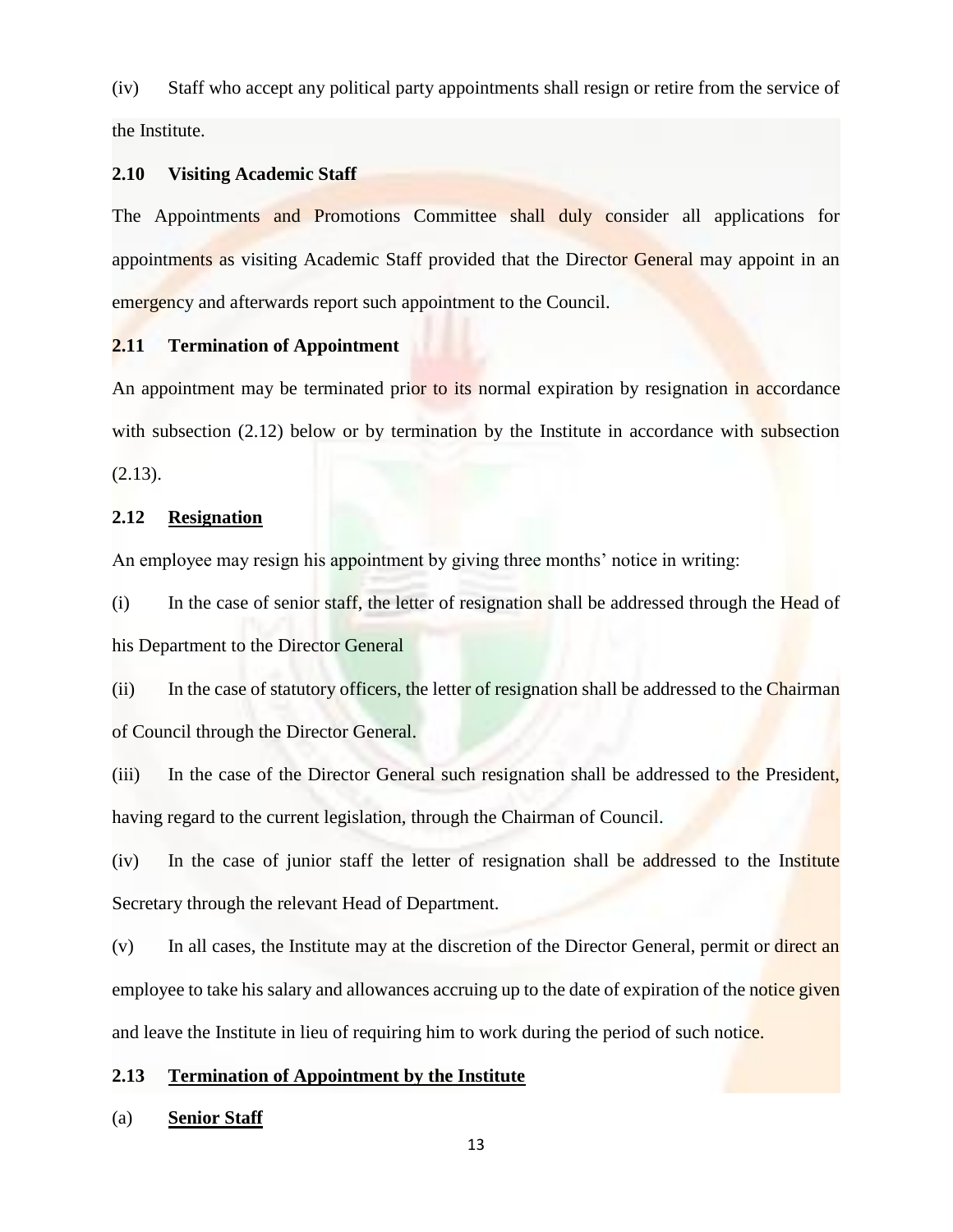Appointment may be summarily terminated by the Institute on the following grounds:

(i) if the employee in relation to his duties to the Institute is guilty of misconduct, gross inefficiency or wilful refusal to fulfil his duties to the Institute;

(ii) if the employee is convicted of a criminal offence by court of law of competent jurisdiction.

(b) The appointment of a confirmed officer or employee may be terminated provided that -

(i) The employee has been notified in writing of the grounds on which consideration is being given for the termination of his appointment;

(ii) The employee has had an opportunity of replying to the grounds alleged against him and in the case of statutory officers, of appearing in person before Council and in the case of other senior officers, before the Appointments and Promotions Committee. In all cases, their representations must have been considered.

(c) Where an appointment may be terminated in accordance with subsection 2.13 (b) above, the Council or the Appointments and Promotions Committee in lieu of termination may in its discretion permit the employee to resign his appointment in accordance with sub-section 2.12.

(d) An employee may resign his appointment by giving three months notice in writing or pay three months salary in lieu of notice. Similarly, the Institute may at any time terminate the appointment of an employee by giving three months notice in writing or pay three months' salary in lieu of notice.

(e) A person whose appointment has been terminated other than summarily, shall be allowed to reside in his or her official residence for a period of one month subject to the payment of rent as per current Government regulations; after which he must vacate the premises.

### **2.14 Retirement**

(i) If an employee becomes incapable by reason of any infirmity of mind and body of rendering further efficient service to the Institute he should be retired.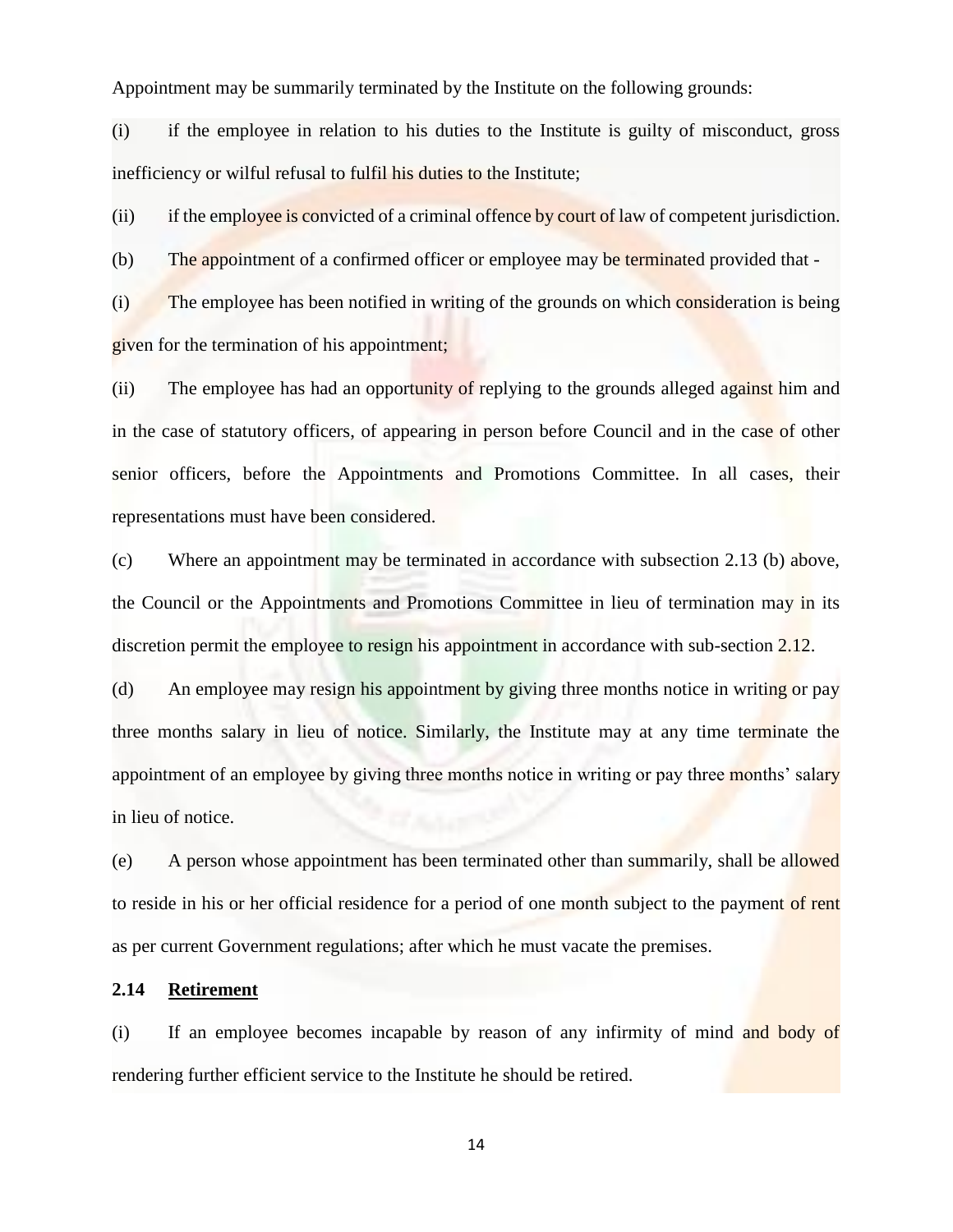(ii) Where an employee who is incapacitated in the course of his official duties has not completed the minimum qualifying service and is not on the termination of his service, eligible for a pension under the Pension Reform Act, 2004, the National Pension commission or the appropriate authority responsible for pension matters shall be contacted.

### **2.15 Pension**

All members of staff occupying pensionable posts shall be entitled to participate in a pensions scheme which shall be compatible with the provisions of the Pension Reform Act, 2004 and any subsequent amendment as may be issued from time to time.

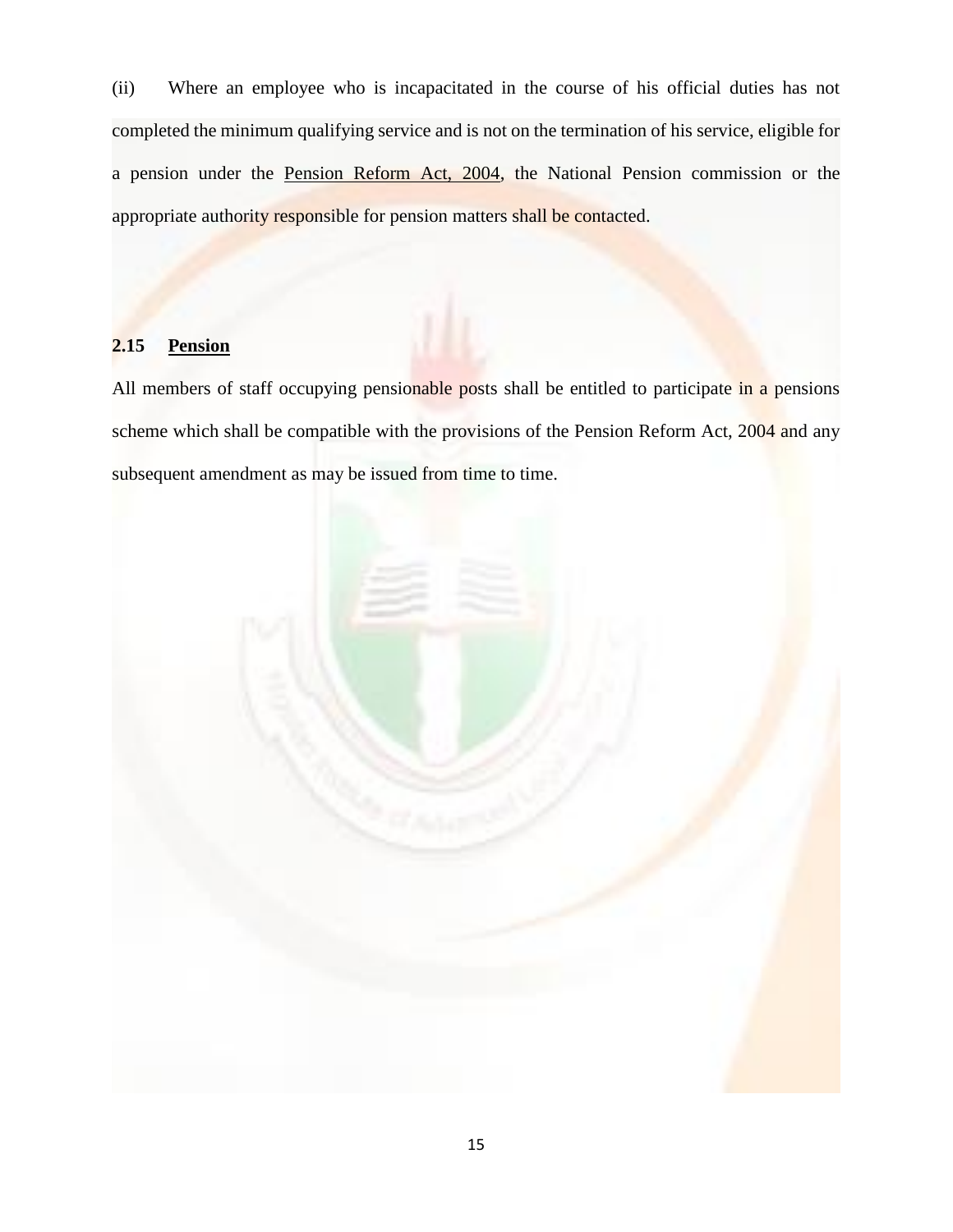# **Chapter 3**

### **3.00 Discipline of Staff**

### **Removal of Academic and Administrative Officers and Staff**

1. If it appears to council that there are reasons for believing that any person who is a member of Academic/administrative staff should be removed on ground of misconduct or inability to perform the functions of his/her office; council shall:

- (a) give notice of this reasons to the person in question;
- (b) make arrangement:-

(i) for a Committee of the Council to investigate the matter where it relates to the Institute Secretary; Institute Librarian or the Bursar

(ii) for a Committee of Management, where it relates to any other senior member of staff of the Institute, and to report on it to the Council.

(c) make arrangement for the person in question or his/her representative to be afforded an opportunity of appearing before and being heard by the Investigation Committee with respect to the matter.

If the Council, after considering the report is satisfied that the person in question should be removed as aforesaid, the Council may so remove him/her by an instrument in writing signed on the directions of the council.

### **3.01 Disciplinary Measures**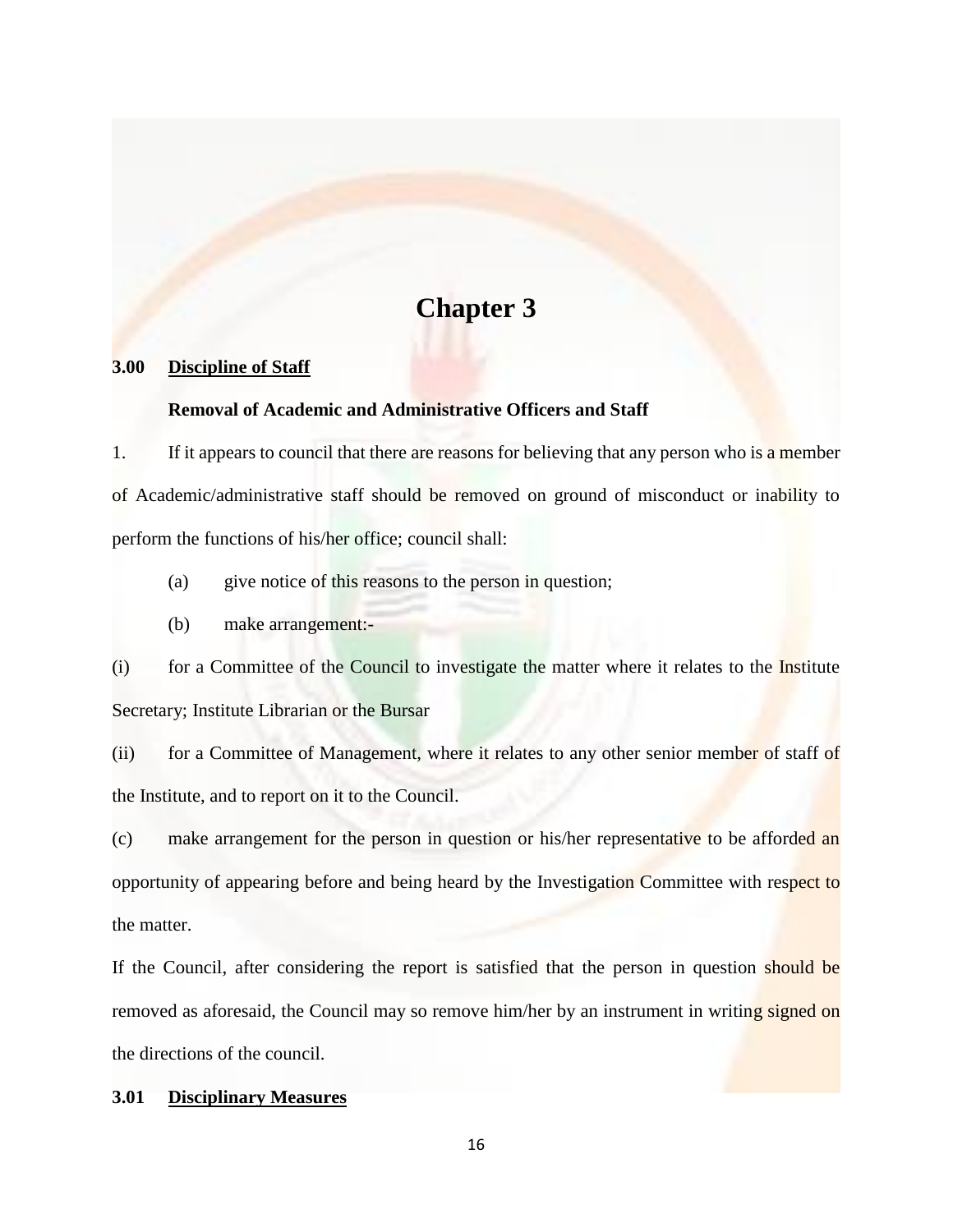The following are the disciplinary measures which may be invoked against an employee:

- 1. Advice/Warning
- 2. Reprimand
- 3. Deferred increment
- 4. Withheld increment
- 5. Suspension
- 6. Interdiction
- 7. Termination
- 8. Dismissal

### **3.02 Advice and Warning**

(a) An employee who commits a minor misconduct may be queried and warned orally.

(b) An employee whose work or conduct is unsatisfactory shall be given a query in writing. If his/her explanation is considered by the Head of Department as adequate, no further action shall be taken. If his/her explanation is not considered to be adequate, a decision shall be recorded in writing against him/her

(c) If an employee is queried in writing and a decision is recorded against him/her, a copy each of the query and the written decision shall be forwarded to the Director-General.

### **3.03 Reprimand**

An employee whose work or conduct continues to be unsatisfactory shall be informed in writing by his head of Department and asked to explain himself/herself in writing. If his explanation is considered unsatisfactory the query and response together with the recommendation of his Head of Department shall be sent to the Director-General through the Institute Secretary.

(b) An employee who receives three reprimands within the same year shall have his case referred to the appropriate disciplinary committee.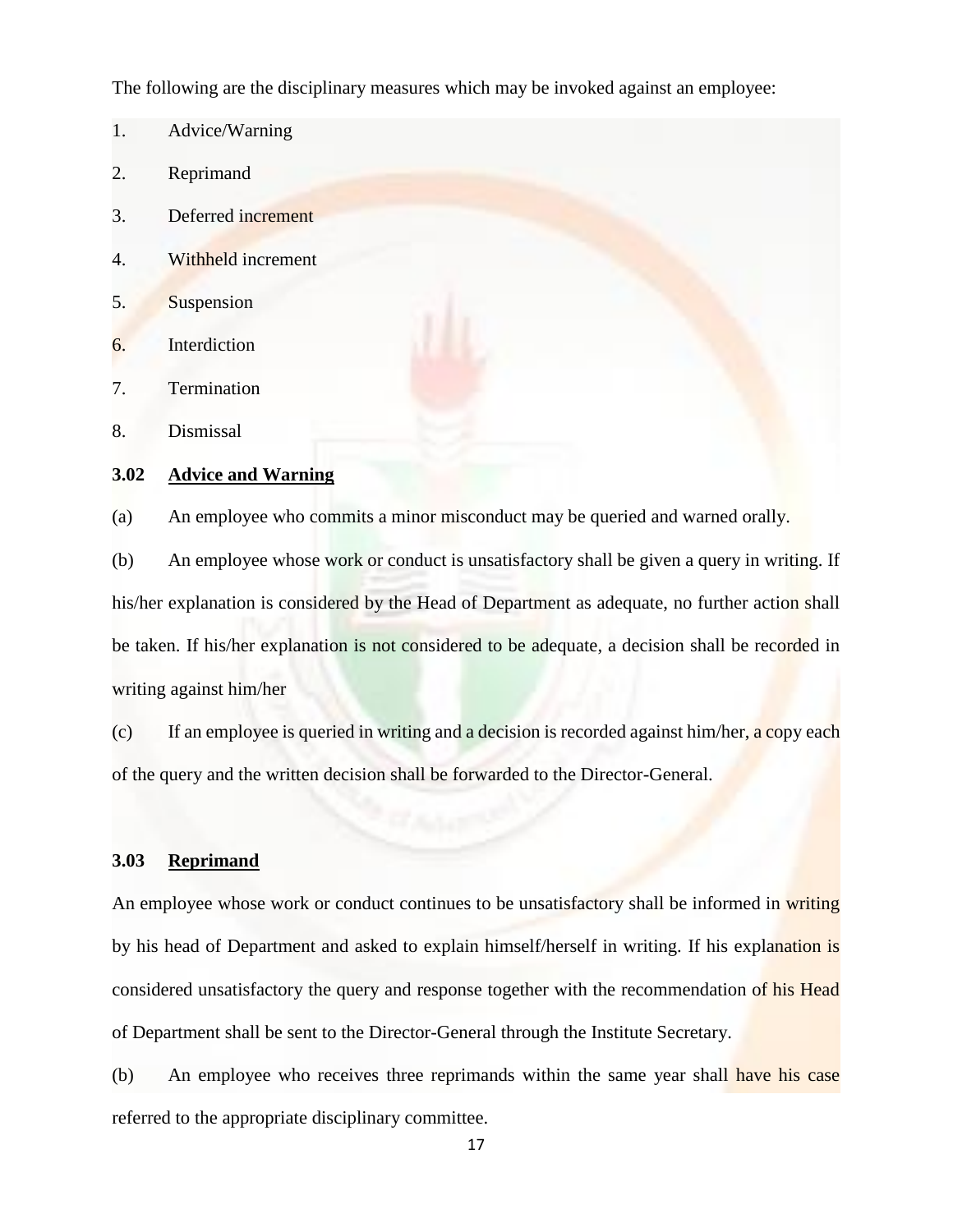### **3.04 Deferred Increment**

An employee's increment may be deferred when the decision as to whether or not it shall be granted is postponed for a specific period. The period shall be fixed at the time the increment is deferred and shall not be less than three months or more than six months.

The grant of an increment may be deferred or withheld bearing in mind that to withhold an increment is a more serious penalty than to defer it.

### **3.05 Withheld Increment**

(a) An employee's increment is withheld when it is decided that he shall cease to be eligible until his next incremental date.

(b) An increment deferred or withheld cannot be restored with retrospective effect in consequence of improved service during a later increment earning period.

### **3.06 Suspension**

(a) Whenever in the opinion of the Director General a prima facie case of misconduct has been made against an employee and it is necessary to investigate the matter further with a view to determining the guilt or the appropriate disciplinary action, the employee may be suspended pending the determination of his case.

(b) The employee, if so suspended; shall thereupon be forbidden to carry on his duties and to visit his place of work without the written permission of the Director General. When an employee has been so suspended he shall be called upon to hand over all properties of the Institute in his charge to such other employee as his Head of Department shall direct and he shall be deprived of his salary for that period.

(c) Notice of suspension shall be conveyed to the employee concerned in writing.

### **3.07 Interdiction**

(a) Where an employee has been charged with a criminal offence that discloses a misconduct which may lead to his dismissal and if the Director General considers it in the interest of the public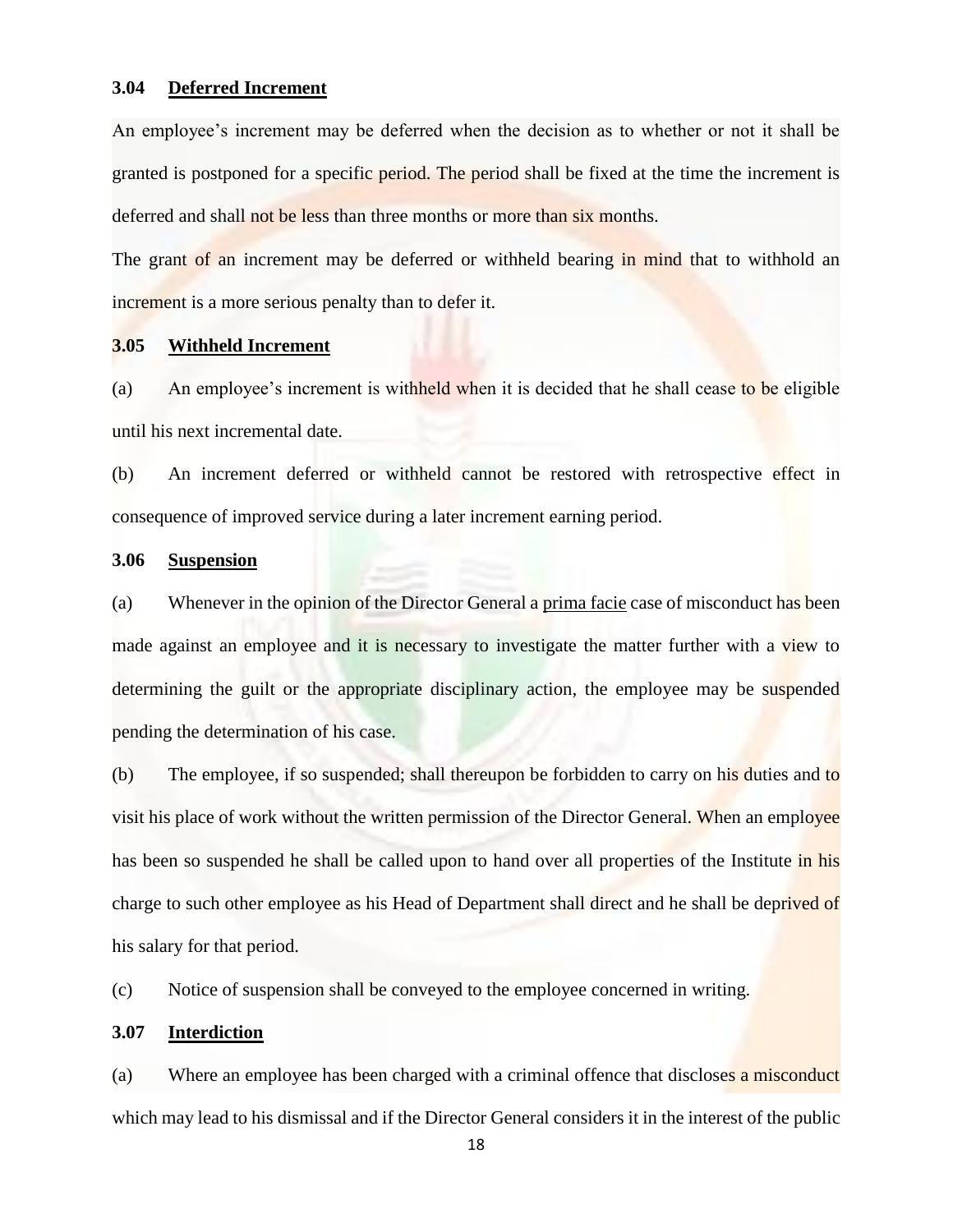and the Institute, he may be interdicted forthwith and he shall be paid half salary from the date of arrest until the case is finally disposed of.

(b) Formal notice of interdiction shall be given to the employee concerned in writing. The notice shall state the reasons for the interdiction and the date from which the interdiction takes effect.

(c) An employee who is under interdiction shall be required to hand-over all Institute's properties in his possession to any such person as the Head of Department shall direct and be forbidden to carry on his duties and to visit his place of work except with the written permission of the Director General.

(d) Where an employee under interdiction is found not guilty on all the charges, he may be reinstated and shall receive the balance of his salary for the whole period of interdiction.

### **3.08 Dismissal**

The ultimate penalty for serious misconduct is dismissal.

(a) An employee, whether or not under interdiction, who is found guilty of any criminal offence involving moral turpitude may be summarily dismissed and if dismissed shall not be entitled to receive any emoluments from the date of his conviction. If the employee shall subsequently be acquitted on appeal, he may be reinstated and on reinstatement receive all emoluments for the period following his dismissal until his resumption of duty.

(b) An employee may also be dismissed on the following grounds:-

(i) Failure on initial appointment to disclose a conviction for any criminal offence involving moral turpitude;

(ii) Serious misconduct whether or not in relation to the performance of his duties to the Institute;

(c) An employee shall not be dismissed in accordance with paragraph (a) or (b) hereof until:

(i) He has been told of the grounds on which he is being considered for dismissal;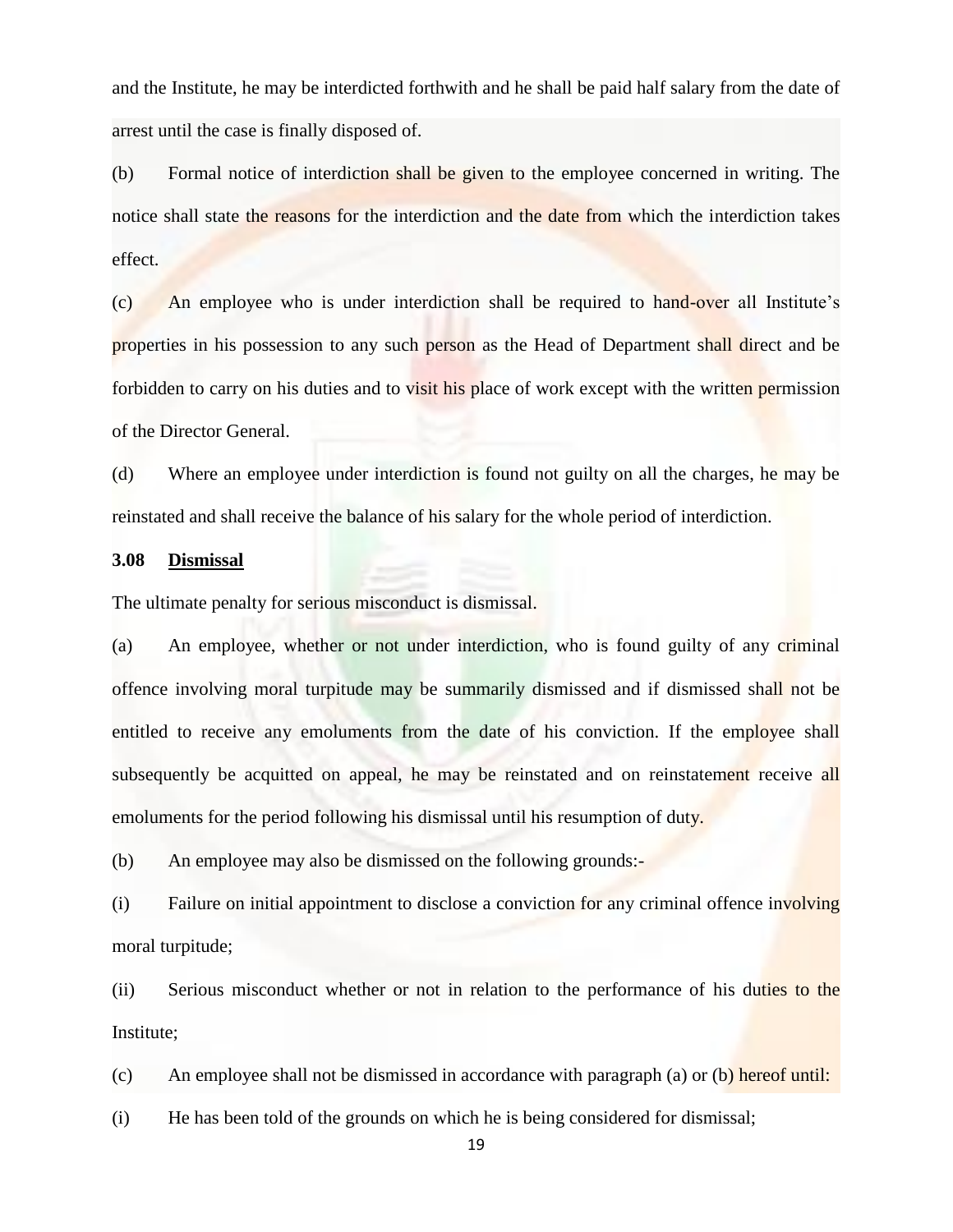(ii) He has been given an opportunity of submitting representations to the Director General through the Head of his Department.

(iii) The Director General has considered his representation and the recommendations (if any) of the Head of Department.

(d) An employee dismissed in accordance with this paragraph shall not be entitled to accrued leave pay, traveling expenses, and or other benefits and shall immediately vacate the Institute's premises and/or hand over all properties of the Institute in his charge to such person as the Head of his Department shall direct.

# **Chapter 4**

### **SALARY SCALES AND INCREMENTS**

### **4.1 Classification of Post and Staff:**

In conformity with principles laid down from time to time by the Council, the Director-general shall make appropriate provision for the classification of posts and staff according to the nature of the duties and responsibilities required.

### **4.2 Salary Scales**

Subject to any contrary agreement in the case of appointment on contract,

secondment or transfer, salary scales shall be as laid down by Government.

### **4.3 Determination of Commencing Salary**

In the case of appointment to a post the point of entry into the Institute's scales shall normally be the lowest in the scale, but an employee may be granted one or more increments above the point depending on his qualifications and experience.

### **4.4 Increments**

(a) Except as provided in paragraphs (b) and (c) below, an increment may be earned annually on the recommendation of the appropriate officer on the first day of the financial year provided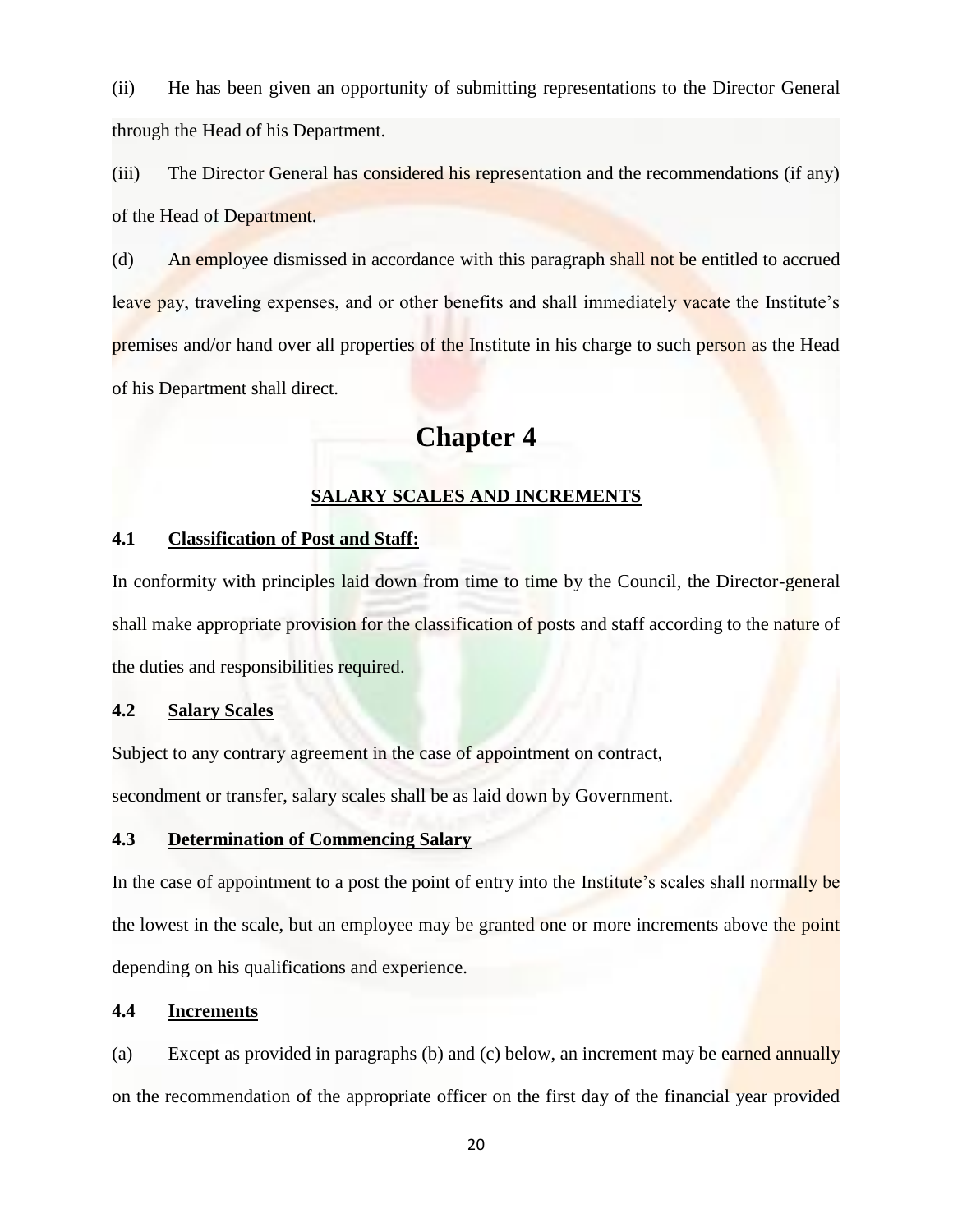that an employee who has not served a minimum of six months immediately prior to the date of increment shall not be eligible for increment until the  $1<sup>st</sup>$  day of the financial year following.

(b) On the recommendation of the Head of Department an increment could be withheld on account of serious shortcoming of an employee which has been previously communicated to the employee.

(c) Where the increment of an employee has been withheld, he shall have the right of appeal through his head of Department to the Director General.

(d) No increment shall be granted so as to cross grade levels.

### **4.5 Liability to deduction from salary**

In the event of any pecuniary loss arising from an employee disregarding or failing to comply with a standing order, any order or instruction or from any neglect of duty whatsoever on his part, he shall be liable to a deduction from his salary to make good the damage or any part thereof, the amount of which shall be fixed by the Director-General.

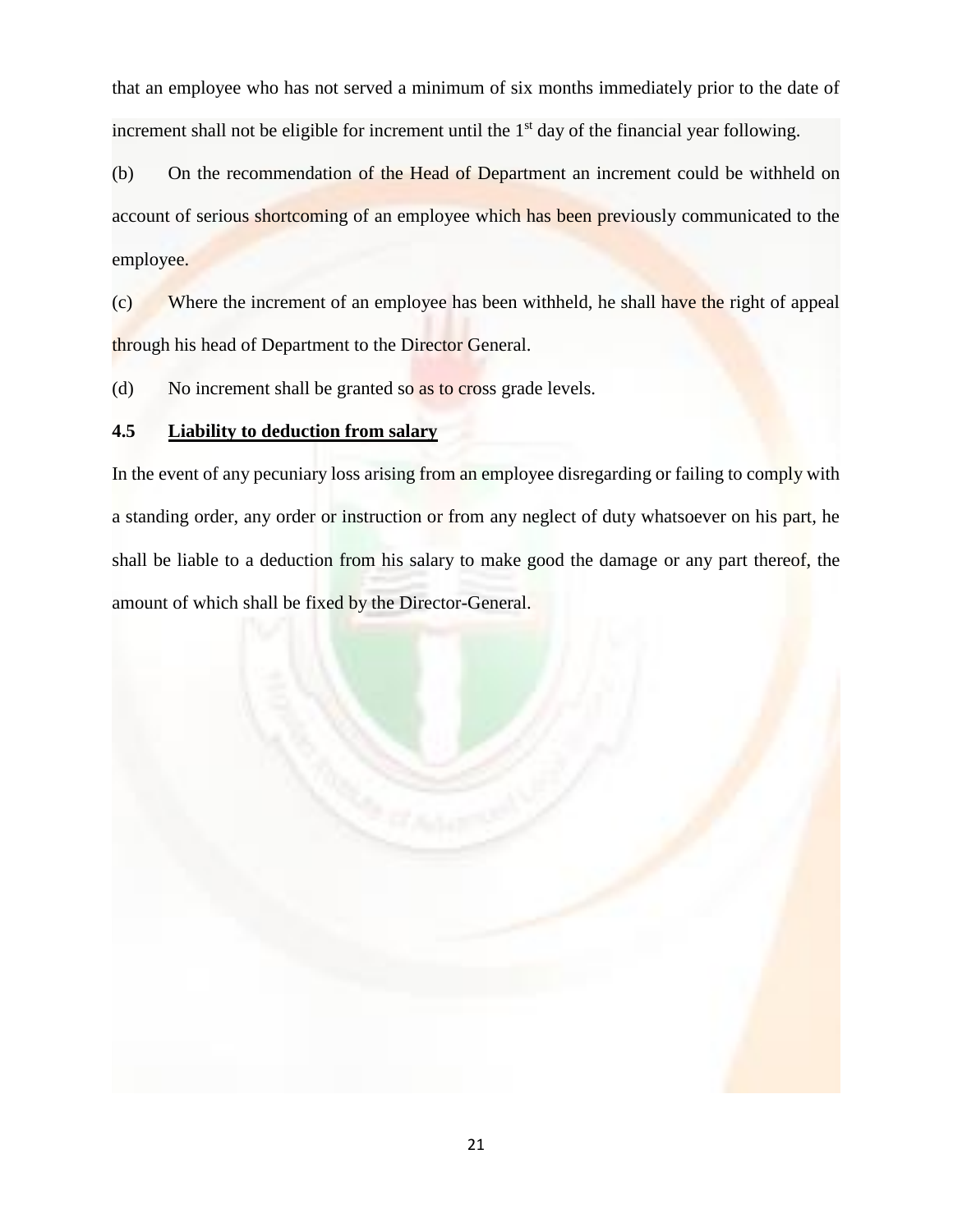# **Chapter 5**

### **5.00 Performance Management**

**5.01** The overall aim of performance appraisal in the Institute shall be to establish a high performance culture in which individuals and teams take responsibility for the continuous improvement of business process and for their own skills and contributions within an agreed frame work for planned goals, standards and competency requirements. The process requires an objective setting that results in what the employee has to achieve and measuring performance by reference to what outcomes have been attained in comparison with what outcomes were expected.

**5.02** (a) **Annual Performance Appraisal reports:** In order to provide full records of the work, conduct and capabilities on which to judge the suitability for promotion/confirmation of appointment, annual reports shall be rendered on all employees thirty days before the end of the year.

(b) *In reviewing an employee's performance the following criteria shall be considered:*

- (a) Achievements in relation to objectives
- (b) The level of knowledge and skills
- (c) Behaviour on the job as it affects performance

(d) The degree to which the employee upholds the core values of the Institute

(e) The employee's day-to-day effectiveness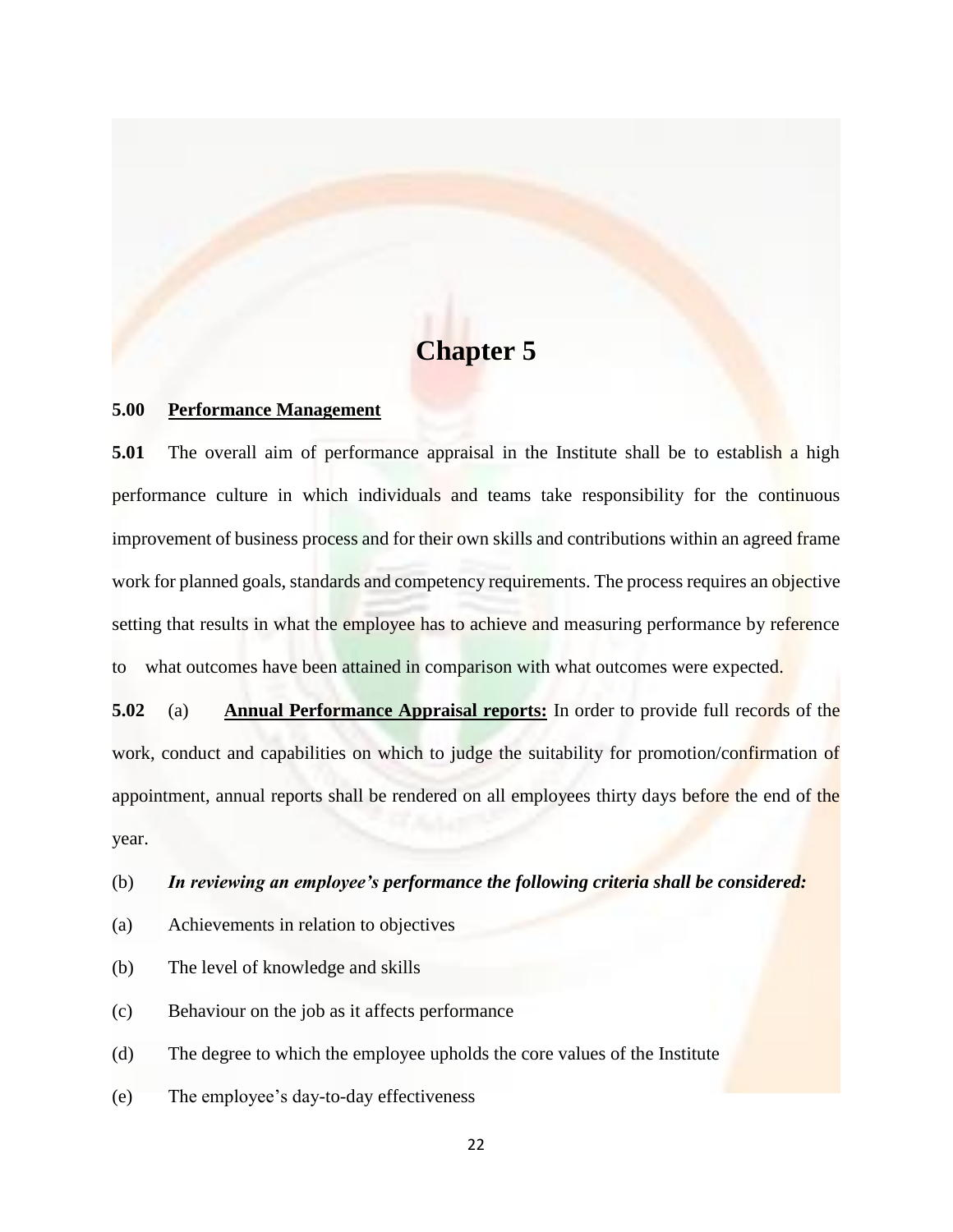### **5.03 Promotions**

(a) Promotions shall be made strictly on the basis of competitive merit from amongst all eligible candidates.

(i) In assessing the merit of employees, clear distinction shall be made between their records of performance, efficiency in lower grades and ability and competence to perform the duties and responsibilities of the higher post.

(ii) Seniority and previous records of performance shall be taken into account in choosing between candidates with equal potential for promotion.

(iii) In all cases, however, a general satisfactory record of conduct shall also be considered.

All promotions shall be subject to satisfying minimum requirements declared by the Governing Council and availability of vacancies.

### **5.04 Promotions and Existing Vacancies**

(a) Promotion of non-academic staff to a higher post shall normally be tied to the existing vacancies. Consequently, the appropriate committee shall normally consider only recommendations forwarded and supported by the Head of Department concerned.

(b) Provided that if an employee is not recommended for promotion he has the right to appeal through his Head of Department to the Director General, and in the case of senior staff to the Appointments and Promotions Committee through the Director-General.

### **5.05 Points of entry**

Any employee on promotion to a higher grade shall be at the first point of the higher scale or on a salary point immediately above his last salary.

### **5.06 Compulsory Interview/Promotion Examinations**

(a) In addition to the Annual Performance Appraisal report which shall provide a full record of the work, conduct and capabilities on which to adjudge the suitability of a staff for promotion, there shall be compulsory interview and promotion examinations for all non-academic staff.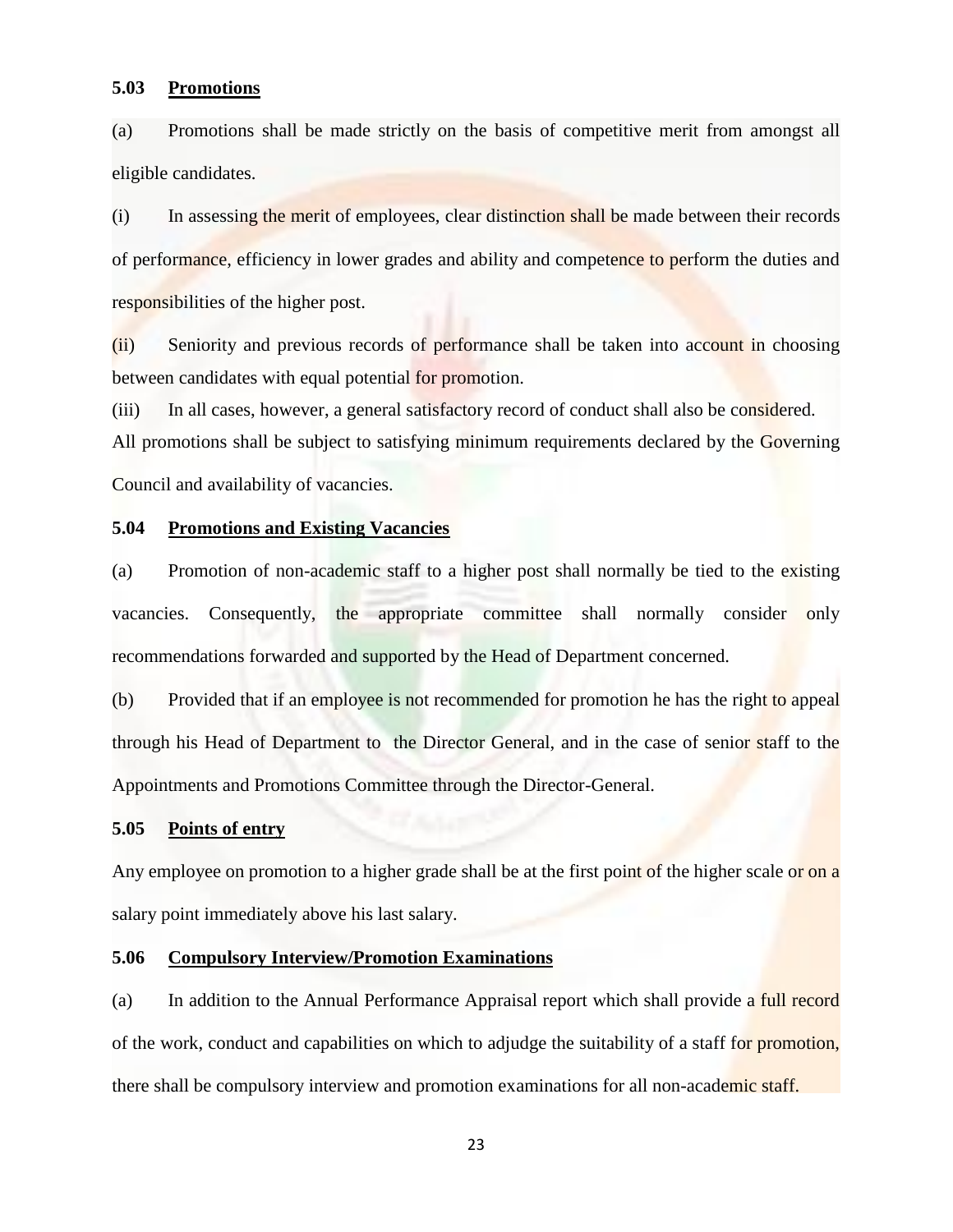(b) Non-academic staff joining the service of the Institute or transferring from other scheduled services who are not yet confirmed shall be required to pass confirmation examination in addition to undergoing an induction course.

(c) It is the responsibility of the office of the Institute Secretary to conduct and supervise the examinations.

(d) There shall be established an Examination Board which shall be responsible for the conduct and supervision of examinations for the junior staff:

### (e) *The Board shall comprise of the following:*

| i.   | <b>Institute Secretary</b>                                       |        | Chairman |        |
|------|------------------------------------------------------------------|--------|----------|--------|
| ii.  | <b>Principal Assistant Secretary</b><br>(General Services)       |        | Member   |        |
| iii. | <b>Principal Assistant Secretary</b><br>(Human Resources)        |        |          | Member |
| iv.  | <b>Principal Assistant Secretary</b><br>(General Administration) |        |          | Member |
| V.   | A Representative of<br><b>Bursary Department</b>                 |        | Member   |        |
| vi.  | A Representative of<br><b>Library Department</b>                 | Member |          |        |
| vii. | A Representative of<br><b>Research/Studies Department</b>        |        | Member   |        |

(f) (i) The Senior Staff Committee shall constitute the Examination Board responsible for recommending eligible officers for promotion/upgrading to the Appointments and Promotions Committee of Council.

(ii) The Director General shall be the Chairman of the Senior staff Committee. Other members shall be the Institute Secretary, Institute Librarian, Director of Research, Director of Studies and the Bursar.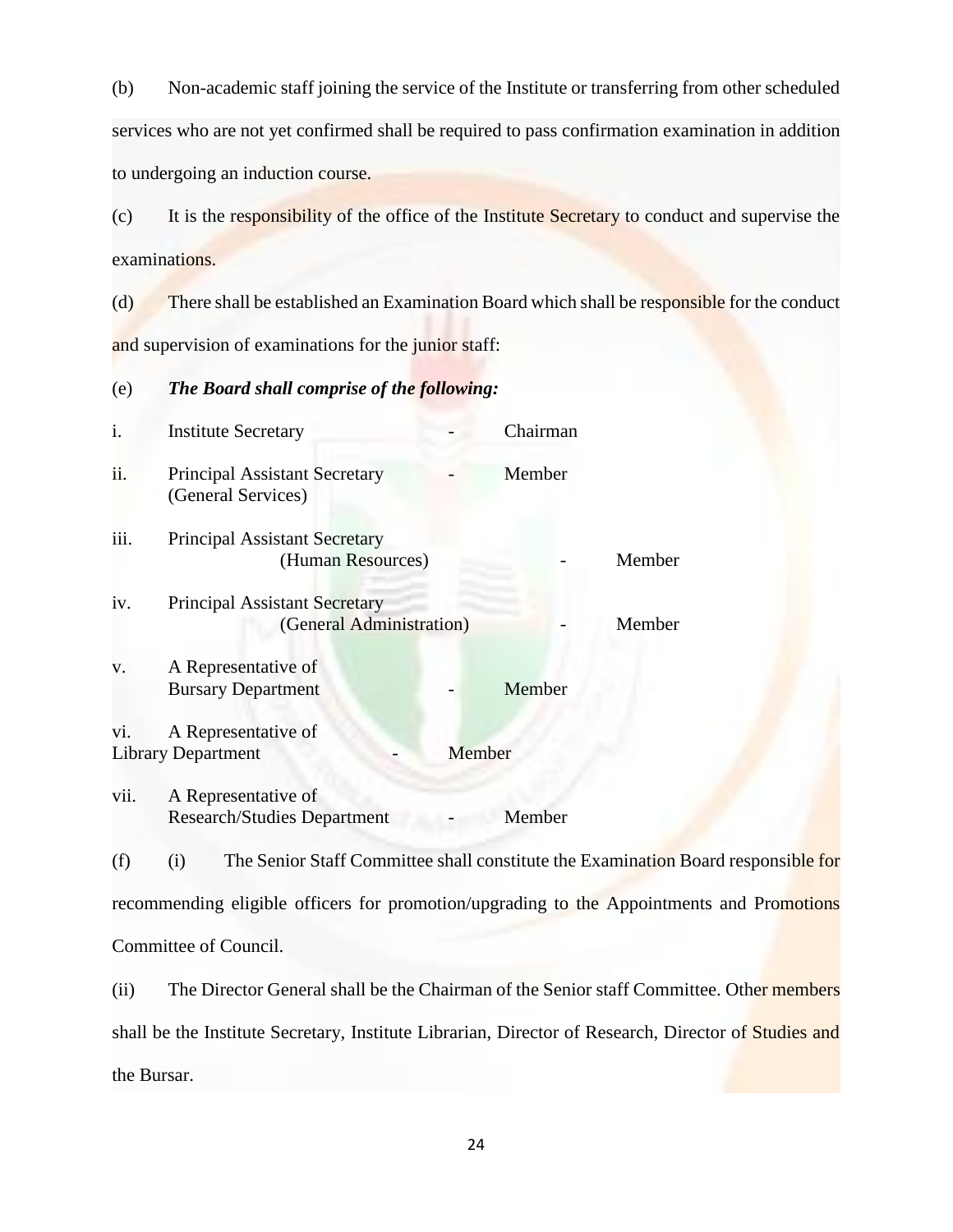(g) The following are the prescribed examinations for Administrative officers/professionals

except otherwise reviewed:

### **Group A**

(i) Regulations Governing the Conditions of Service in the Institute, Public Service Rules,

(ii) Federal Government Financial Regulations.

### **Group B**

Professional paper

### **Group C**

General knowledge paper

### **5.07 Officers Required to sit and Pass – Administrative officers and Professionals Cadre**

(a) Admin Officers/Professionals appointed direct to the Administration Cadre on first appointment;

(b) Admin officers/Professionals who transferred their service to the Institute;

(c) Administrative officers/professionals eligible for promotion to a higher grade;

(d) For further advancement beyond CONTISS 09, officers shall attend the Administrative Staff College of Nigeria (ASCON) or any other approved similar institutions and pass prescribed examinations.

### **5.08 Officers Required to sit and Pass – Executive Officers cadre**

- (a) Officers appointed direct on first appointment as Executive officers.
- (b) Officers promoted from junior posts.
- (c) Executive officers transferred from other scheduled services.

The following are the prescribed examinations for Executive Officers;

- i. Regulations Governing the Conditions of Service in the Institute, Public Service Rules.
- ii. Federal Government Financial Regulations.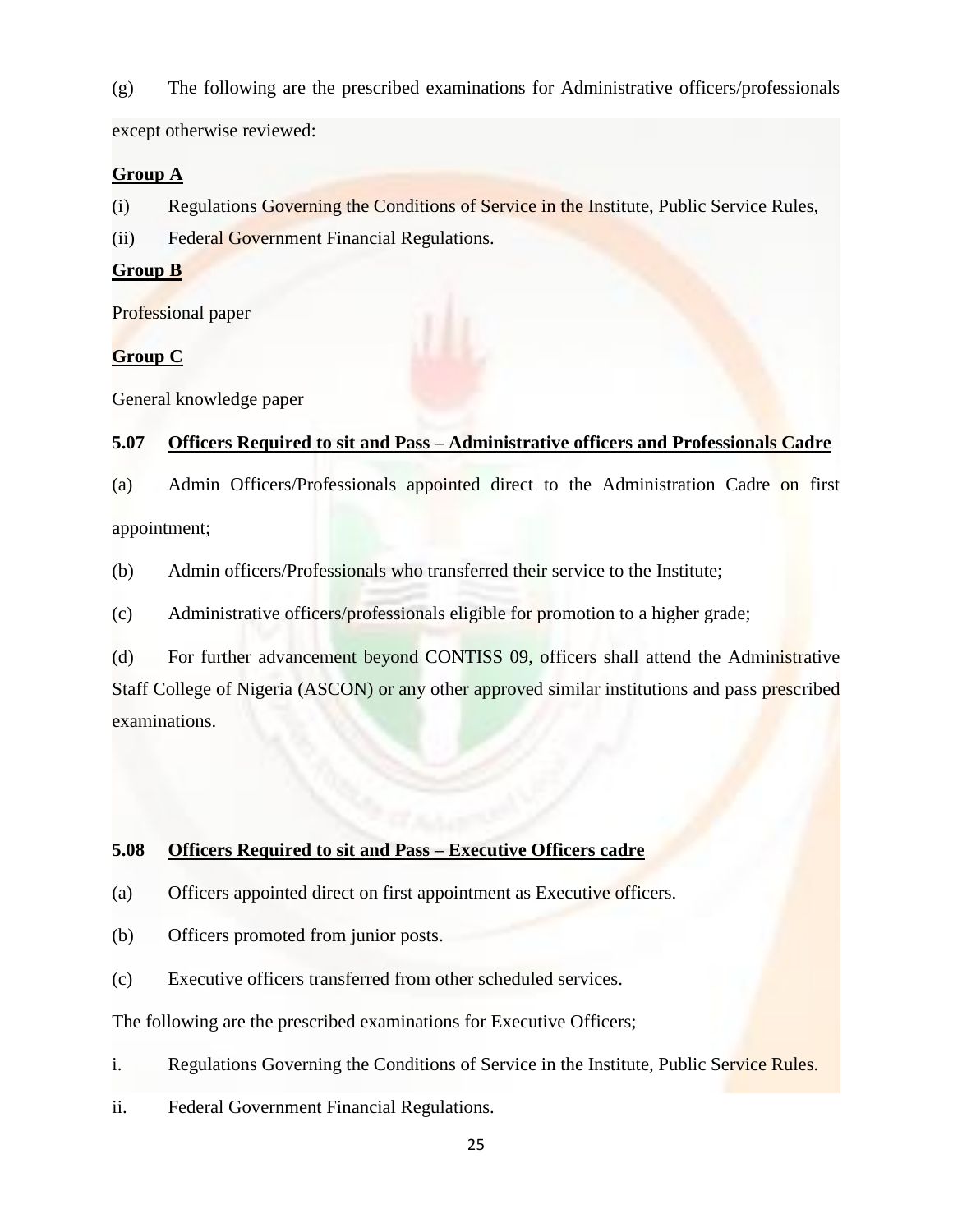### iii. General knowledge paper.

### **5.09 Non promotional posts**

Promotion shall not apply to posts of Directors or Principal Officers of the Institute.

### **5.10 Failure to pass examination**

An employee who fails promotion examinations on three (3) consecutive attempts on the same grade and whose on-the-job performance has been assessed to be below average shall be required to leave the service of the Institute.

### **5.11 Eligibility**

(a) All employees who fall within the field of selection for any promotion exercise shall be considered except those who are under disciplinary action.

(b) The appropriate committee will not normally consider any recommendation until the staff has had his appointment confirmed.

(c) To be eligible for promotion, a member of staff must have spent not less than the minimum number of years specified below in a post:

(i) CONTISS  $12 - 15$  - 4 years

(ii) CONTISS  $06 - 11$  - 3 years

(iii) CONTISS  $01 - 05$  - 2 years

### **5.12 Effective Date**

Promotions shall normally take effect from the first day of the financial year.

## **5.13 PROCEDURES FOR APPOINTMENT/PROMOTION.**

### **1. (**a) **Advertisement:**

There shall be an advertisement only if there is a vacant established post. At the end of every year, the Secretary to the Institute, in consultation with the Director-General and other principal officers of the Institute shall draw up a list of existing vacancies. This compilation, however, does not prevent the advertisement of vacancies that may occur at any time during the year. The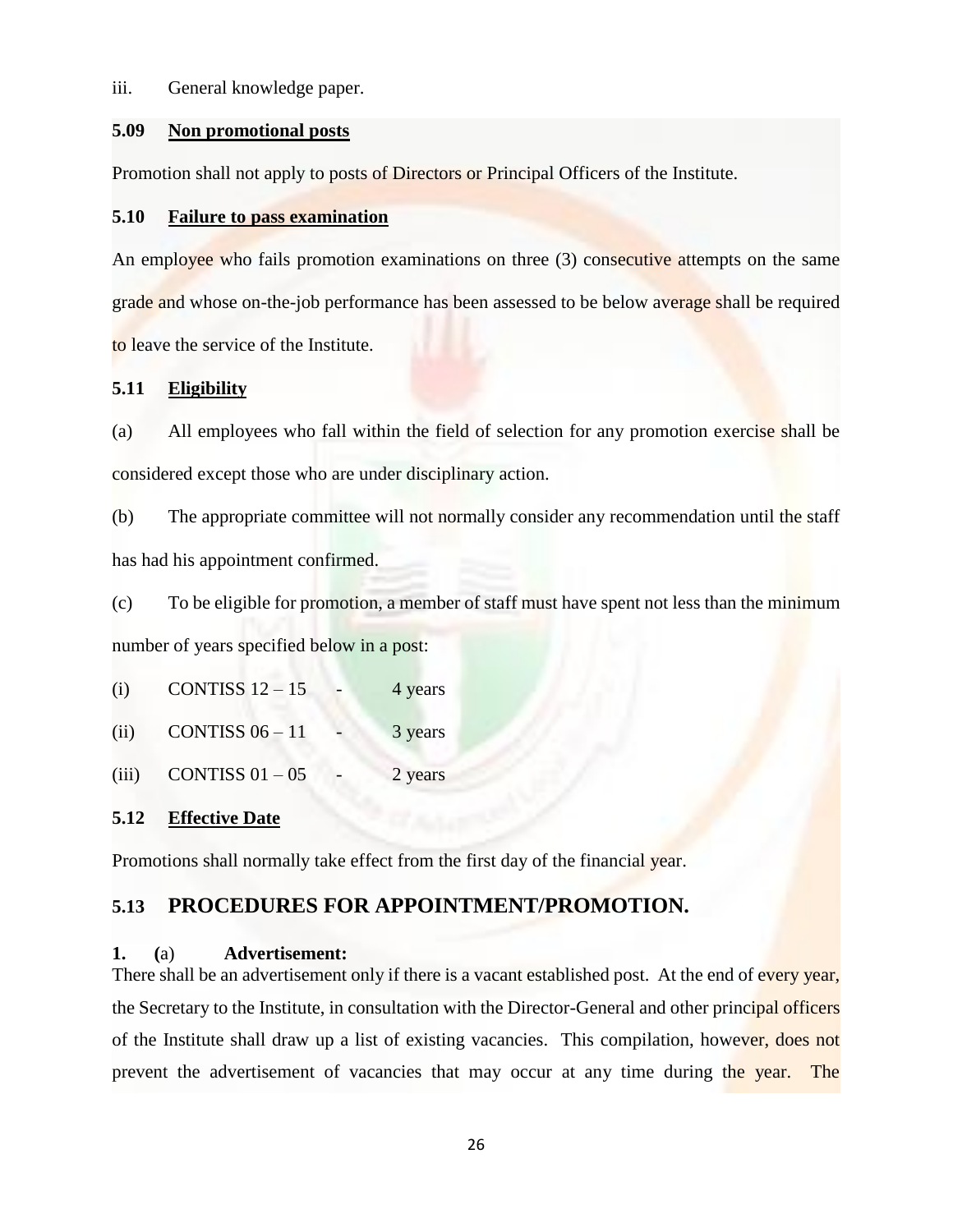advertisement shall normally be in the national and where necessary, in international media to reach a large number of eligible applicants.

(i) The Director-General shall direct the Institute Secretary to advertise all vacancies.

(ii) Every advertisement shall state clearly the qualifications for the posts.

(iii) Every advertisement shall also request that all applications be addressed to the Institute Secretary.

### (b) **Short listing**

(i) The Director-General in consultation with the relevant Head of Department and the Institute Secretary shall do the short-listing of all applicants.

(ii) In the case of applicants for academic positions, the Institute Secretary shall inform all the candidates short-listed through the Institute's regular courier services, e-mail and personal telephone numbers to submit to him within a month four copies each of their publications where applicable. Candidates who fail to submit four copies of their publications within the given time of having been requested to do so shall be deemed to have withdrawn their candidature.

### (c) **Assessment of Publications**

(i) On the receipt of candidates' publications, the Institute Secretary shall submit same to the Director-General who will refer such publications to three external assessors for evaluation.

(ii) The Assessors shall be required to comment and assess each of the publications and indicate the contributions of such publications to the advancement of knowledge.

(iii) The Assessors shall judge all the publications in their totality and score them in accordance with the guidelines approved by the Appointments and Promotions Committee.

### (d) **Interview**

(i) An Assessment and Interviewing Panel shall be constituted as soon as reports of at least two assessors are received on each candidate for the posts advertised. The interview shall be held on such a date as may be determined by the Director-General. Assessors' report received after the interview shall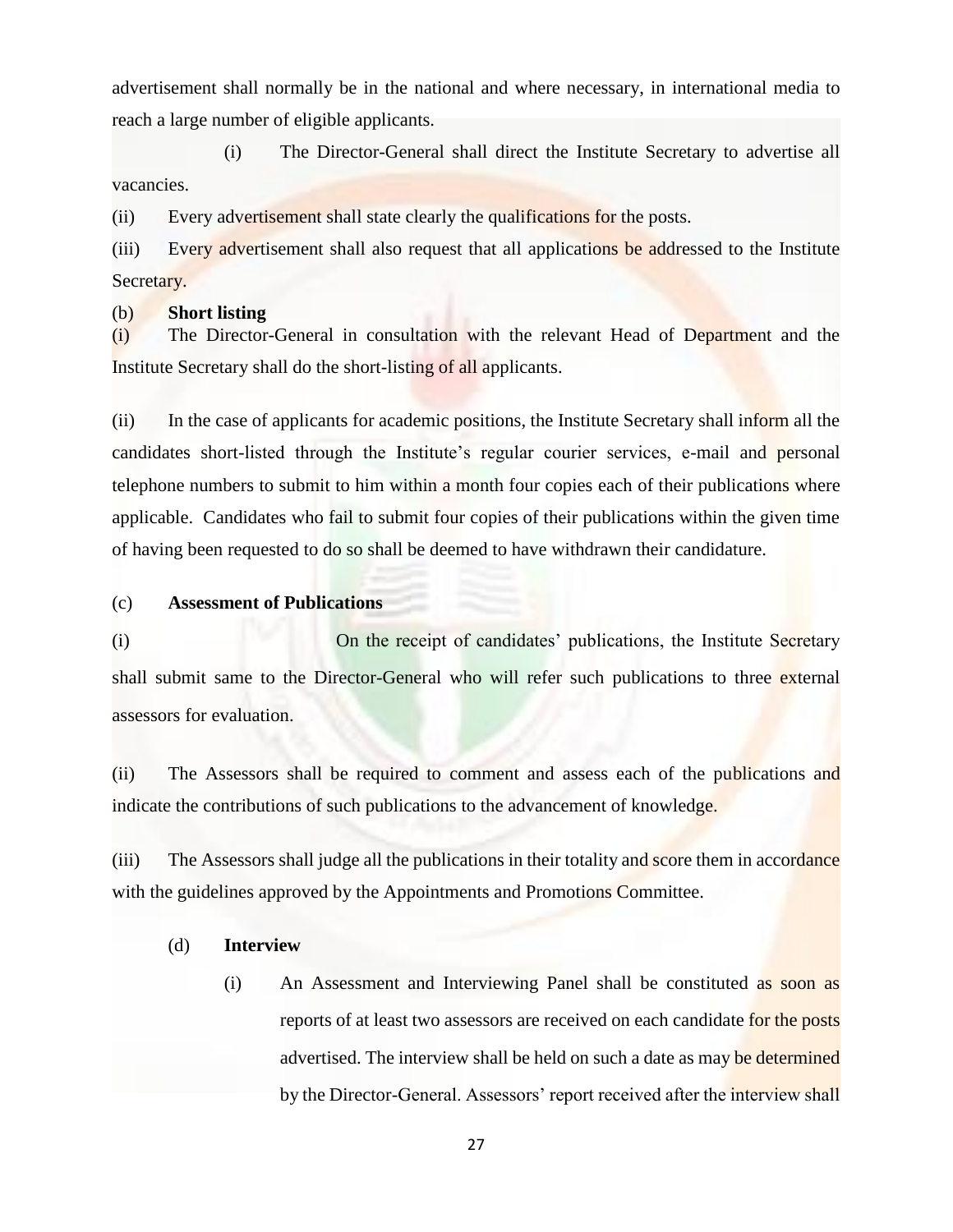be ignored, except where there is discrepancy between the first two assessments.

- (ii) The composition of the Interviewing Panel shall be as follows: (a) The Director-General (Chair)
	- (b) The Institute Secretary
	- (c) The Institute Librarian
	- (d) The Director of Research
	- (e) The Director of Studies
	- (f) The Head of the relevant Department (in attendance).

Where the appointment is to the grade of Associate Professor/Research Professor (or the equivalent in the case of Library staff), the Panel shall also include:

(g) Two Professors in the relevant discipline from outside the Institute.

Where the appointment is in respect of non-academic staff to positions on CONTISS 13/14, the panel shall include:

(h) Two persons from outside the Institute who have special knowledge or experience in the relevant field.

(i) In respect of the aforementioned senior positions, the quorum of the Panel shall be five provided that one of the five shall be a person from outside the Institute.

> (iii) The Assessment and Interviewing panel shall interview and assess candidates for appointments and make recommendations to the Appointments and Promotions Committee.

### **2. Promotions**

(a) Heads of Department shall make recommendations for promotion during the annual performance appraisal exercise. In making recommendations for promotion, detailed justification for the proposed promotion shall be made in the light of the candidate's research, publications, *prima facie* assessment report, professional experience and other relevant criteria.

(b) Recommendations for promotion serve the purpose of establishing a *prima facie* case for promotion only.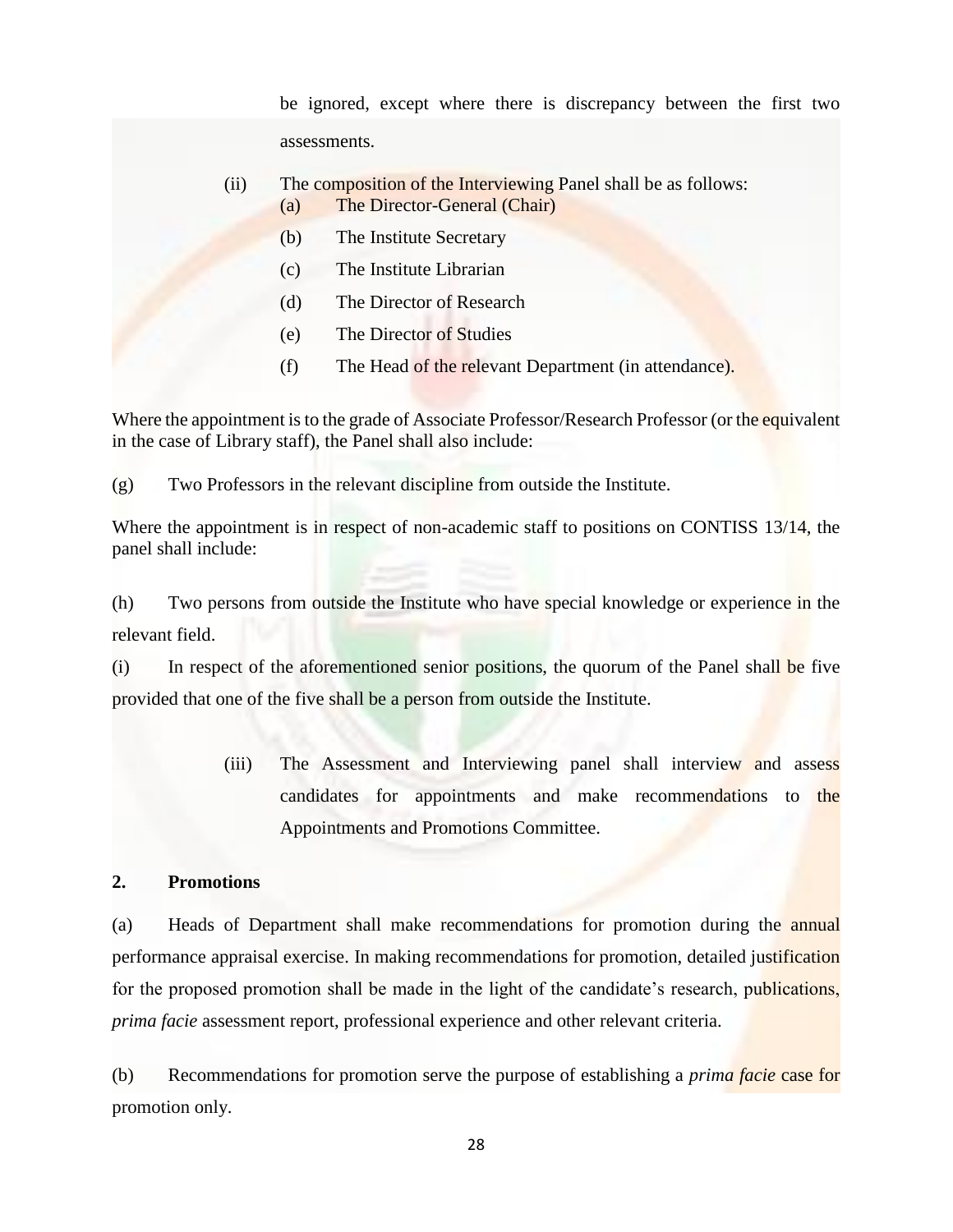### 3. **Appointments and Promotions in the Research, Studies and Library Departments**

(i) There can be advertisement only if there is an established post which has not been filled.

(ii) However, a research staff can be considered for promotion to a higher post in the Department even if no vacancy exists at the higher level.

### (a) **Promotion of Academic Staff up to Senior Research Fellow Cadre**

(i) An Internal Assessment Committee will consider all recommendations for the promotion of academic staff up to the level of Senior Research Fellow and the equivalent positions in the library.

(ii) The composition of the Internal Assessment Committee shall be as follows:

(a) The Director of Research

(b) The Director of Studies

(c) Two Deputy Institute Librarian

(d) Two Heads of Academic Department

(e) Where the candidate is a library staff, one Librarian from outside the Institute.

(iii) The Internal Assessment Committee shall assess the publications of the candidate and the candidate's overall performance and make recommendations to the Appointments and Promotions Committee.

### (b) **Promotion to Associate Professor/Professorial Grade**

Promotional advancement to the Associate Professor/ Professorial Grade and their equivalent in the Library shall be by the following procedure:

(i) Heads of Department shall recommend suitable candidates for promotion during the annual performance appraisal exercise, providing detailed justification in accordance with paragraph. 2(a) above.

(ii) The Director General shall send the publications of the candidate to three external assessors who shall score the candidate's publications and experience in accordance with the laid down guidelines.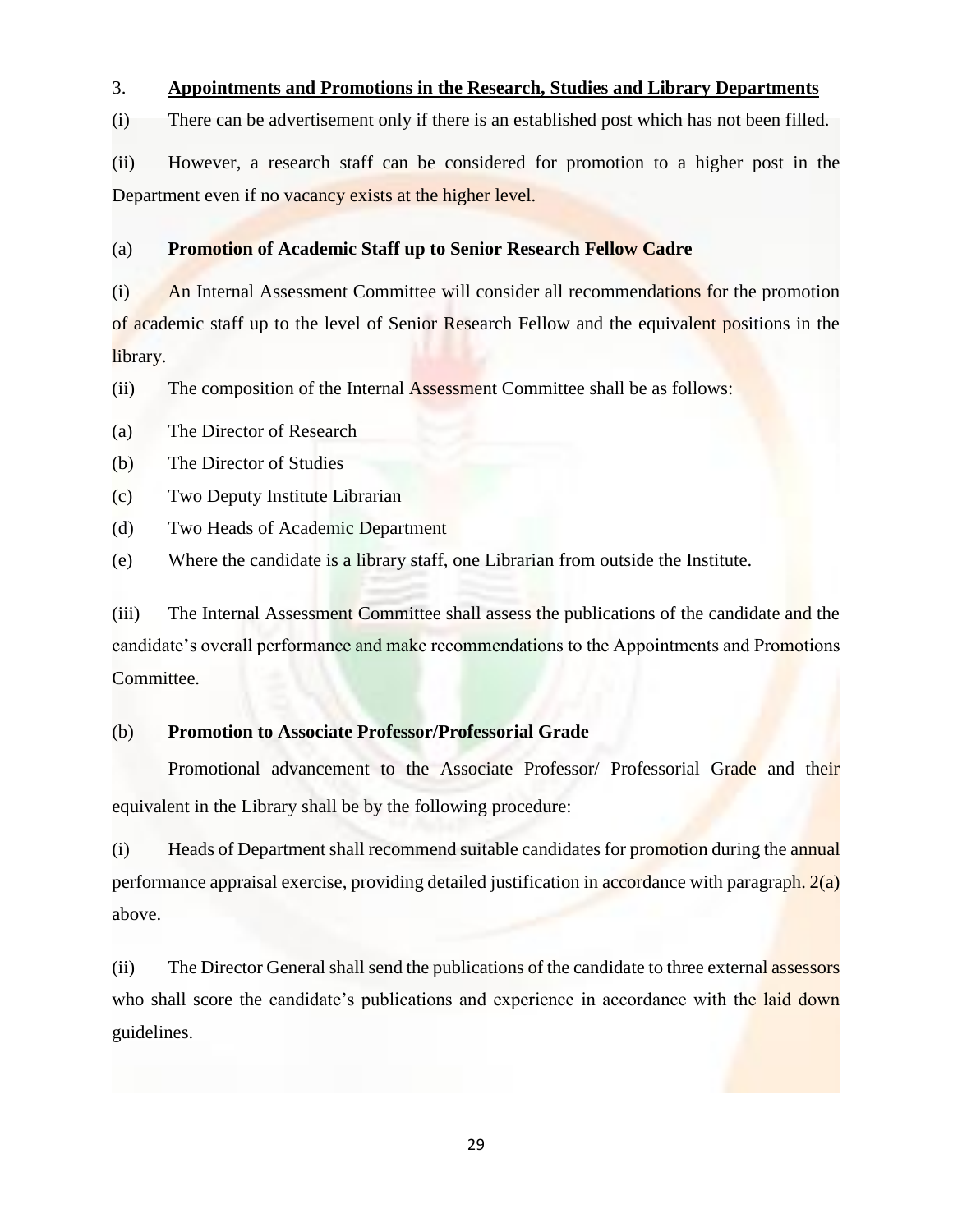(iii) The candidate shall be interviewed by the Assessment and Interview panel described in paragraph  $1(d)$ , (ii)(a)-(g) above which shall make recommendations to the Appointments and Promotions Committee.

(iv) The Appointments and promotions Committee of Council shall consider the recommendation of the Interview panel and if satisfied, shall recommend the approval of the promotion of the candidate by Council subject to the receipt of at least two favourable assessors' reports, provided that whenever the reports are received, the promotion of the candidate shall take effect from the date the Appointments and Promotions Committee made the recommendations.

# **5.14 Criteria for Assessment and Weighting Research Fellow and Librarian cadres**

(a) The assessment and weighting on the criteria for appointments and promotions shall be as follows:

| Criteria                  |     |                                                                      |          | Weighting<br>(Maximum points) |  |
|---------------------------|-----|----------------------------------------------------------------------|----------|-------------------------------|--|
| (1)                       |     | Qualifications (Academic/Professional)                               |          | 10                            |  |
| (2)                       |     | Research, Teaching and Professional Experience                       |          | 10                            |  |
| (3)                       |     | <b>Recognised Publications</b>                                       |          | 50                            |  |
| (4)                       |     | General Contributions to the Institute or<br><b>National Affairs</b> |          | 5                             |  |
| (5)                       |     | <b>Interview Performance</b>                                         |          | 10                            |  |
| (6)                       |     | Administrative experience (for Professor and                         |          |                               |  |
| Associate Professor only) |     |                                                                      | 10       |                               |  |
|                           | (7) | <b>Current Research</b>                                              |          | 5                             |  |
|                           |     | Total                                                                | $\equiv$ | <b>100</b>                    |  |
| (b)                       |     |                                                                      |          | Minimum number                |  |
| of Publications           |     |                                                                      |          |                               |  |
|                           | (1) | <b>Research Professor</b>                                            |          | 25                            |  |
|                           | (2) | Institute Librarian                                                  |          | 20                            |  |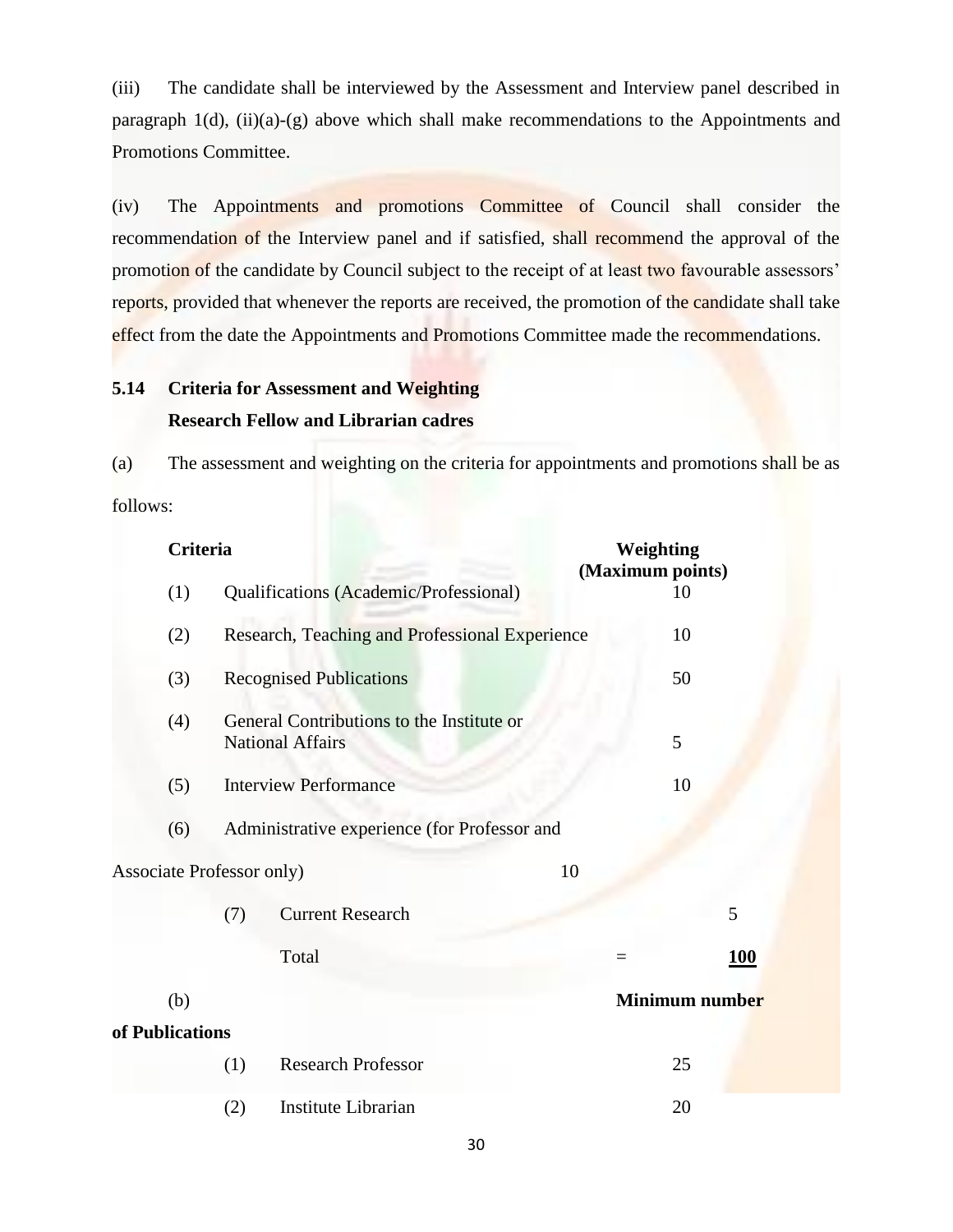|     |     | (3) | <b>Associate Research Professor</b>                                          | 18             |
|-----|-----|-----|------------------------------------------------------------------------------|----------------|
|     |     | (4) | Deputy Institute Librarian                                                   | 15             |
|     |     | (5) | <b>Senior Research Fellow</b>                                                | 10             |
|     |     | (6) | <b>Principal Librarian</b>                                                   | 8              |
|     |     | (7) | Research Fellow I/Senior Librarian                                           | $\overline{4}$ |
|     |     |     | The date of publication should not exceed December of the year under review. |                |
|     | (c) |     | <b>Minimum Overall Score</b>                                                 |                |
| (i) |     |     | Research Professor/Institute Librarian                                       | 70 points      |

| (ii)  | Associate Research Professor/Deputy Librarian | 65 |
|-------|-----------------------------------------------|----|
| (iii) | Senior Research Fellow/Principal Librarian    | 55 |
| (iv)  | Research Fellow I/Senior Librarian            | 40 |
| (v)   | Research Fellow II/Librarian I                | 25 |
| (vi)  | Librarian II                                  |    |

### (d) **References**

Marks shall not be awarded for references but appointments and promotions shall be made contingent upon satisfactory references.

### **5.15 Guidelines on Criteria for Assessment and Weighting**

(a) **Qualifications**

(i) **Academic qualifications,** the maximum score of 5 points shall be awarded for the maximum qualification possible in each discipline. The maximum score will be awarded for a Bachelors Degree, plus a Doctorate Degree.

### (ii) **Professional Qualifications**

The maximum score of 5 points shall be awarded for recognized professional qualifications or membership of professional bodies.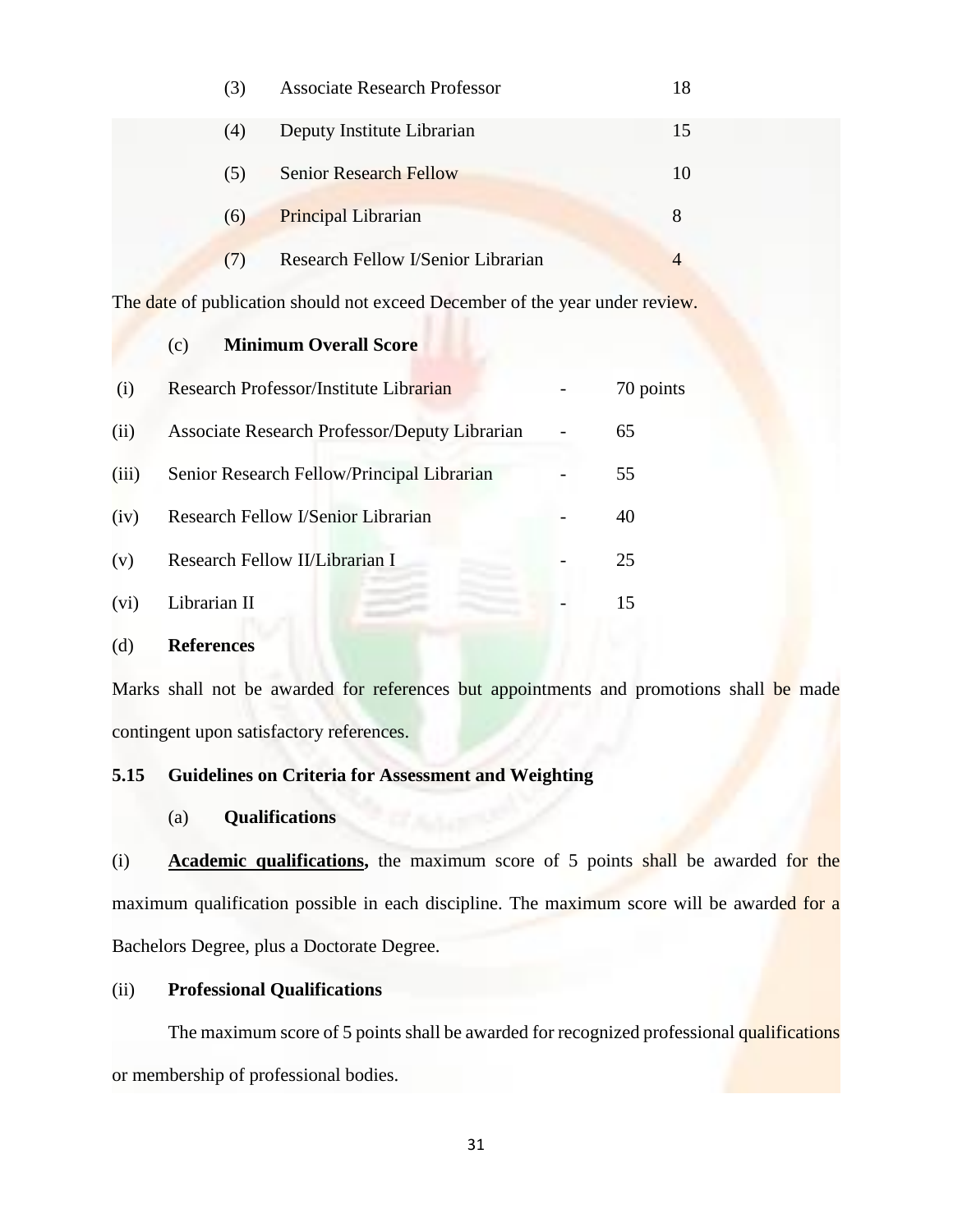### (b) **Research/Professional Experience (10 max)**

### (i) **Length (5 Points)**

In the weighting of length of research/professional experience, one point (in the case of nonprofessorial grade) and half a point (for professorial grade) shall be awarded subject to a maximum of 5 points for each year of full time teaching or research experience in a University or at a recognized equivalent institution or relevant experience.

Length of teaching/research shall start with the date of appointment to Assistant Research Fellow or its equivalent.

### (ii) **Quality (5 points)**

Quality of research will only apply to internal candidates either for promotion or for appointment. In the case of external candidates this criterion shall be ignored and the maximum score obtained adjusted accordingly.

### (c) **Interview Performance**

Assessment of interview performance shall apply to all appointments and promotions to Associate Professor/Professorial Grade.

### (d) **Current Research**

The maximum score for Current Research is as indicated in table 1.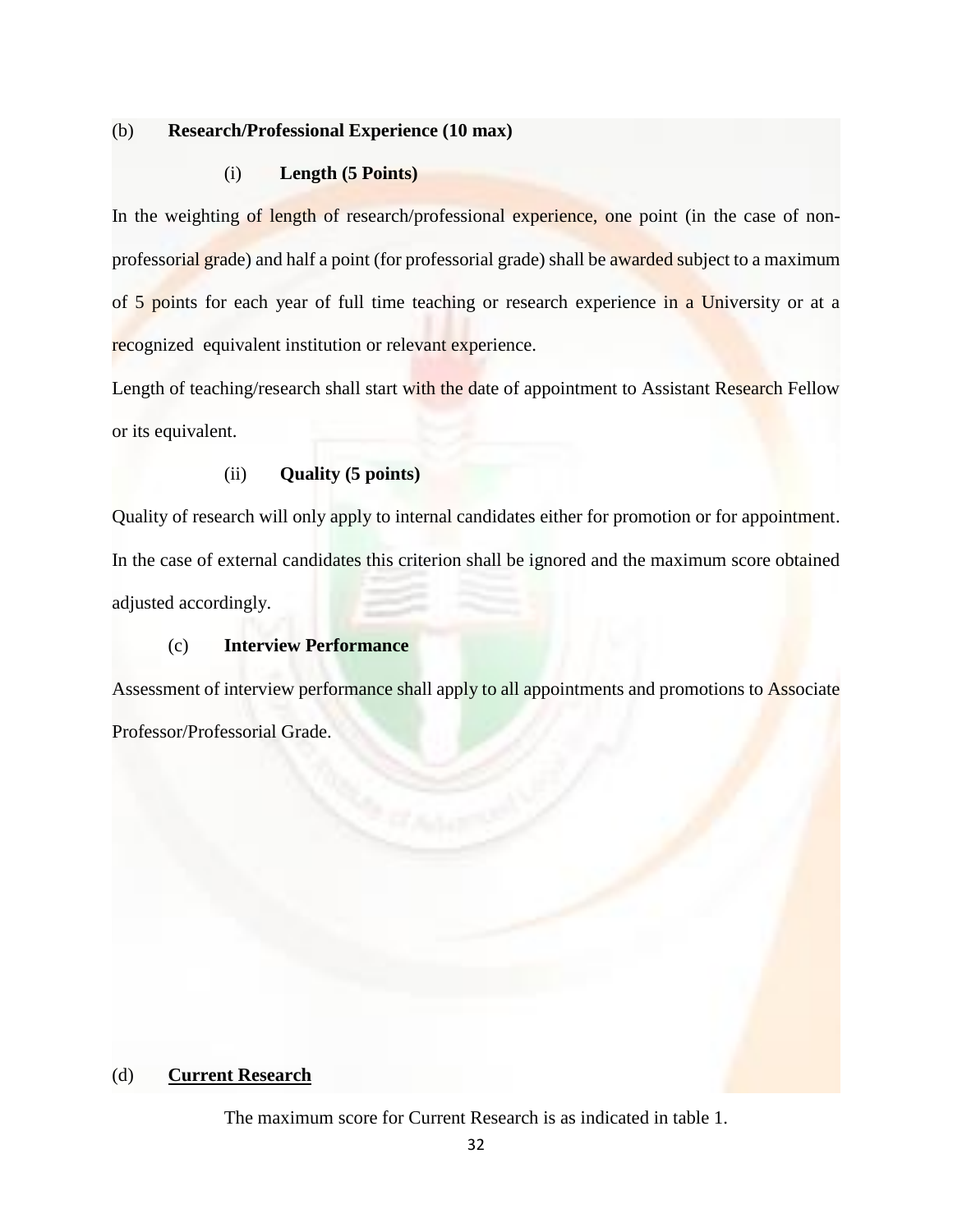### Table I

| S/N              | <b>ITEMS</b>                       | <b>SCORING</b>   | <b>COMMENTS/JUSTIFICATION</b> |
|------------------|------------------------------------|------------------|-------------------------------|
|                  |                                    |                  |                               |
| 1.               | Certified research in progress     | 1 mark per topic |                               |
| 2.               | Supervision of projects and        | 1 mark           |                               |
|                  | thesis                             | maximum          |                               |
| 3.               | Current seminar paper              | 2 marks          |                               |
|                  |                                    | maximum          |                               |
| $\overline{4}$ . | Current                            | 2 marks          |                               |
|                  | learned/academic/professional      | maximum          |                               |
|                  | paper presentation at              |                  |                               |
|                  | conferences/Exhibitions            |                  |                               |
| 5.               | Academic/professional Public       | 2 marks          |                               |
|                  | Lecture relevant to the            | maximum          |                               |
|                  | candidate's discipline             |                  |                               |
| 6.               | <b>Research related Curatorial</b> | 2 marks          | Peculiar to Library           |
|                  | duties, indexing,                  | maximum          |                               |
|                  | classification etc                 |                  |                               |

The total maximum score for all items is 10. Even though it is noted that a maximum score of 10 seems fairly small, this section has the benefit of encouraging staff to get involved in the items listed above. Output shall be principally measured through Publications.

### (e) Publications

A candidate is scored on publications on the basis of the quality of the papers. The scoring is shown

in Table 2.(a) and a key is provided in Table 2 (b).

Table 2(a)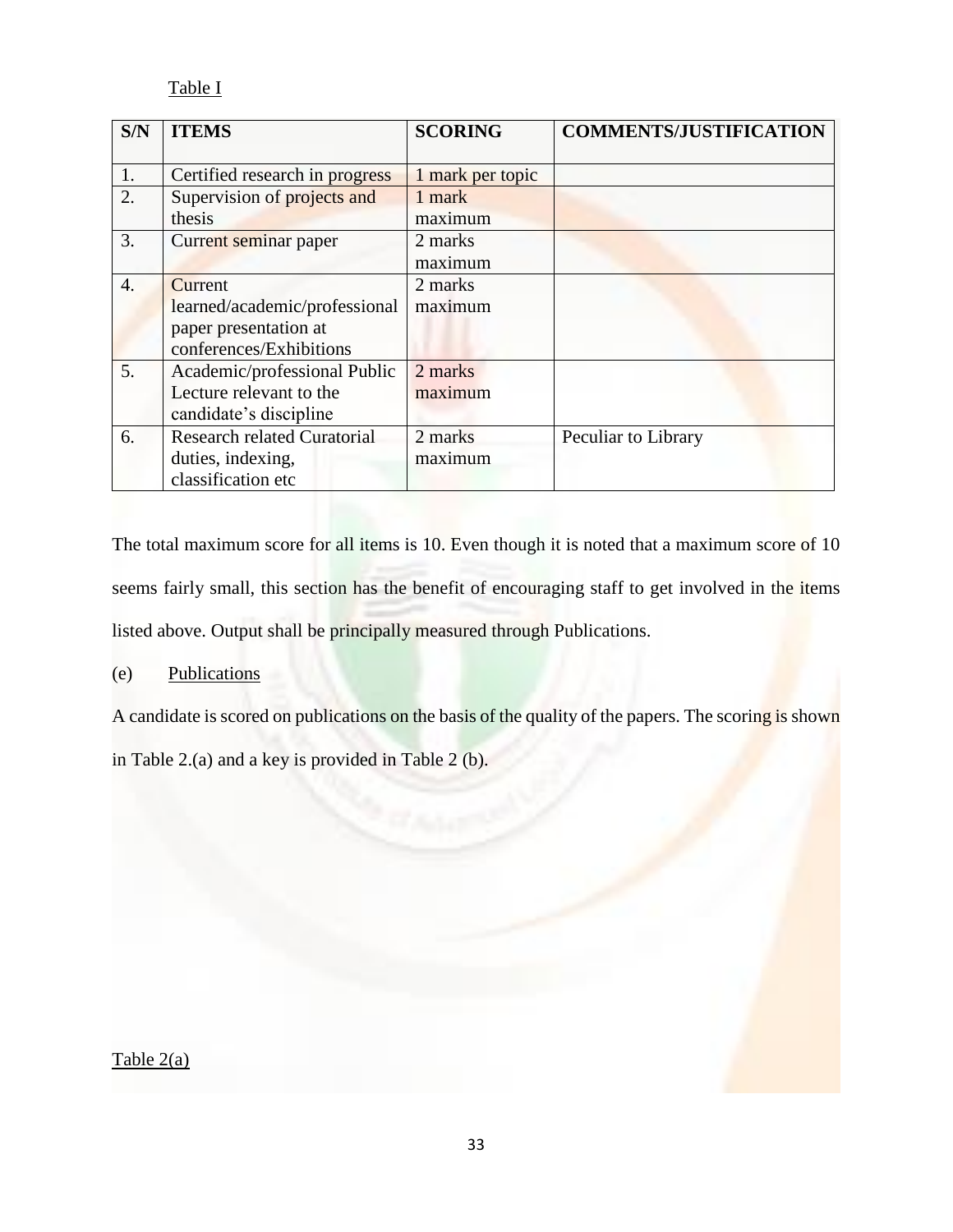| S/N              | <b>ITEMS</b>             | <b>SCORING</b> | <b>COMMENTS</b>                     |
|------------------|--------------------------|----------------|-------------------------------------|
|                  |                          |                |                                     |
| 1.               | <b>Journal Articles</b>  | 3 marks        |                                     |
|                  | published in             | maximum per    |                                     |
|                  | academically reputable   | paper          |                                     |
|                  | journals, refereed       |                |                                     |
|                  | conference papers,       |                |                                     |
|                  | accepted papers in       |                |                                     |
|                  | referred journals        |                |                                     |
| 2.               | Refereed books           | 5 marks        |                                     |
|                  |                          | maximum per    |                                     |
|                  |                          | book           |                                     |
| 3.               | Contribution to refereed | 3 marks        | Maximum of 2 chapters               |
|                  | books relevant to        | maximum per    | considered per book                 |
|                  | candidate's discipline   | chapter        |                                     |
| $\overline{4}$ . | Referred monographs      | 3 marks        | Equivalent to one journal paper     |
|                  |                          | maximum per    |                                     |
|                  |                          | monograph      |                                     |
| 5.               | <b>Book/Case reviews</b> | 1.5 marks      |                                     |
|                  |                          | maximum per    |                                     |
|                  |                          | review         |                                     |
| 6.               | Refereed and edited and  | 1 mark         | Maximum of 5 papers to be           |
|                  | published conference     | maximum per    | considered                          |
|                  | paper                    | paper          |                                     |
| 7.               | Book editing             | 1.5 marks      | Maximum of 2 referred books         |
|                  |                          | maximum per    | (Not Conference Proceedings) will   |
|                  |                          | book           | be considered provided that editing |
|                  |                          |                | of NIALS publication may exceed     |
|                  |                          |                | the prescribed maximum.             |

The following is the approved grading scheme: Table 2b

|              | <b>Patent/Book</b> | Journal article,<br>monograph etc. | <b>Case Review/Book</b><br>editing |
|--------------|--------------------|------------------------------------|------------------------------------|
| Maximum mark |                    |                                    | 1.5                                |
| Excellent    |                    |                                    | 1.5                                |
| Very Good    |                    |                                    |                                    |
| Good         |                    |                                    | 0.5                                |
| Very Fair    |                    |                                    | 0.25                               |
| Fair         |                    | 0.5                                | 0.1                                |
| Poor         |                    |                                    |                                    |

In a case where the quality of a journal article is deemed unusually exceptional, e.g. landmark articles in hardship areas or in which research gestation period is generally accepted to be very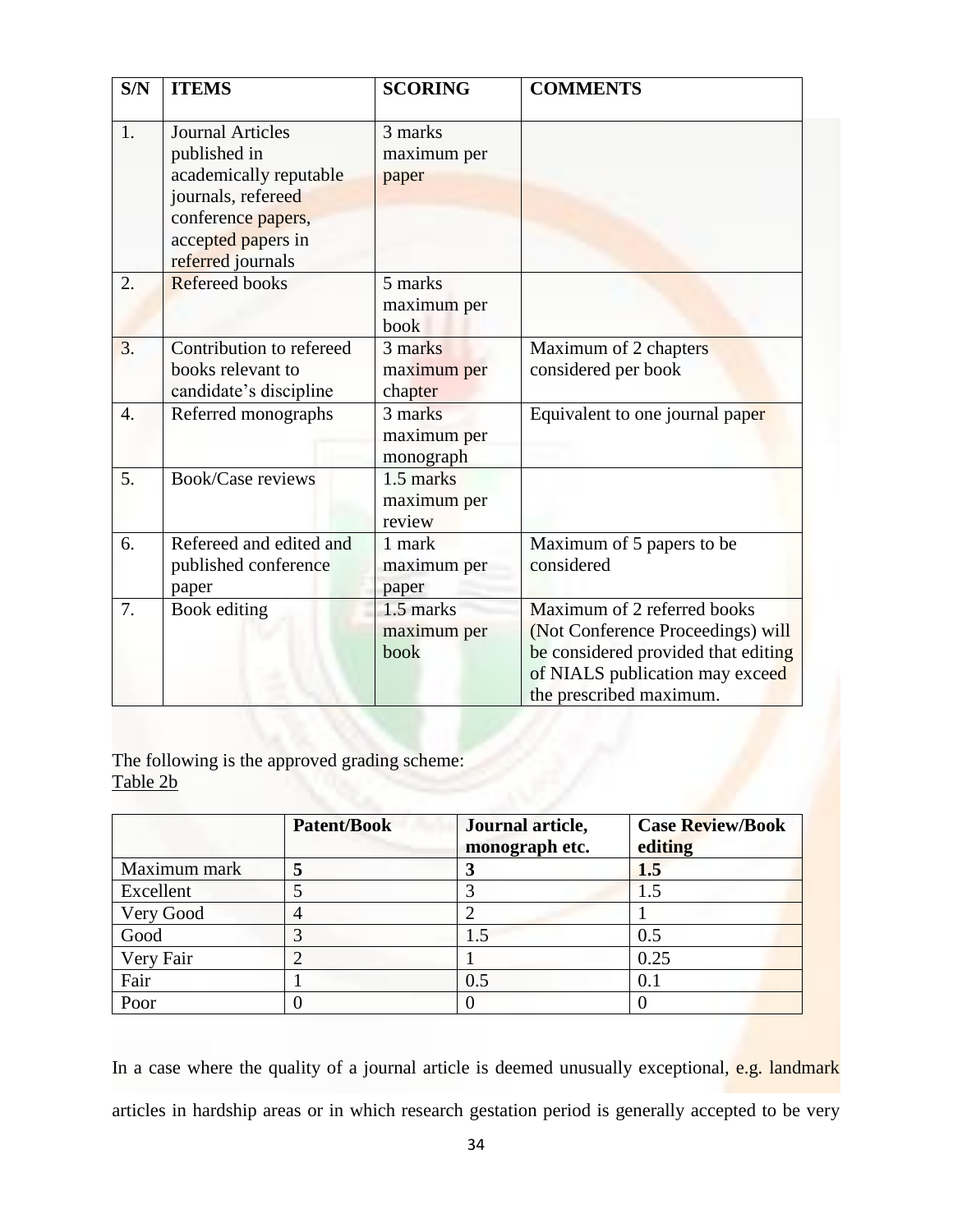long, the Appointments and Promotions Committee may approve a special case for increased maximum weighting.

### **(f) MINIMUM SCORES FOR STAFF ON CURRENT RESEARCH AND PUBLICATIONS**

(i) Table 3, shows the recommended minimum scores of journal articles for promotion to the various cadres. For a candidate to be promoted, he must score at least the stipulated minimum in both Current Research and Publications.

(ii) It is to be noted that appointments are based not only on academic degrees but also on professional status. For example, a graduate of law who has also been called to the Bar will be appointed as Research Fellow II.

(iii) In addition, candidates without Doctorate degrees will normally need more journal articles than those with one for promotion to the same cadre as shown in brackets in Table 3 for up to Senior Research Fellow.

(iv) All academic staff shall be required to obtain the Doctorate of philosophy Degree in the relevant subject area before they can progress beyond the grade of a Senior Research Fellow. In the case of library personnel it must be a Ph.D in Library Science or its equivalent. This should take into consideration the extant regulations by Council on candidates without a Ph.D.

Table 3

| S/N |                                     | <b>Current</b><br><b>Research</b> |    | <b>Publications/Points</b><br>$X_3$ |    |
|-----|-------------------------------------|-----------------------------------|----|-------------------------------------|----|
|     | <b>Maximum</b> points               |                                   |    |                                     |    |
|     | <b>Research Professor</b>           |                                   | 25 |                                     |    |
| 2.  | <b>Associate Research Professor</b> |                                   | 18 |                                     | 54 |
| 3.  | <b>Senior Research Fellow</b>       |                                   | 10 |                                     | 30 |
|     | Principal Librarian                 |                                   | 8  |                                     | 24 |
| 5.  | Deputy Librarian                    |                                   |    |                                     | 45 |
| 6.  | Institute Librarian                 |                                   | 20 |                                     |    |

### **g. Focus of Publications**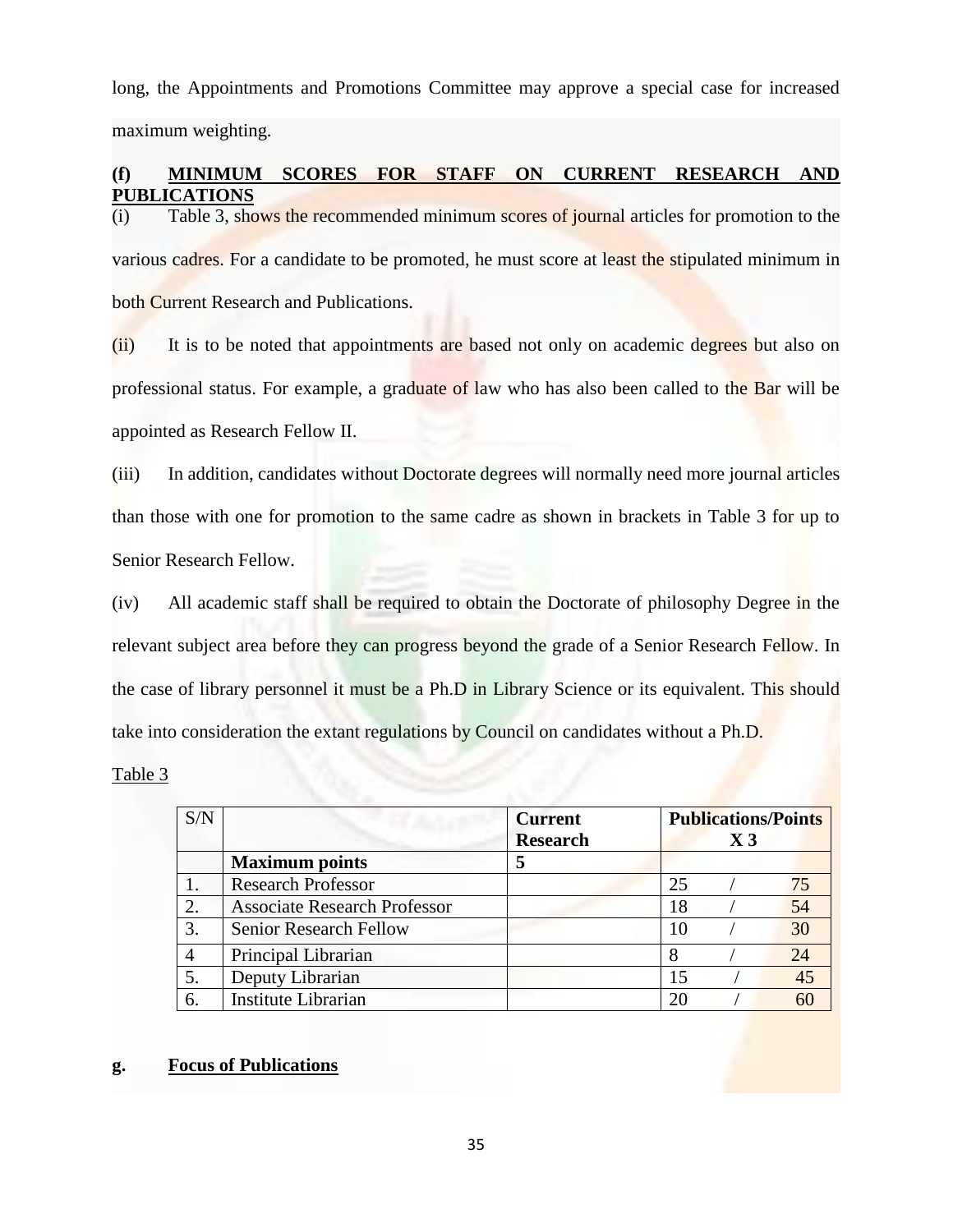It is expected, in particular, for promotion to the cadres of Associate Research Professor that scores awarded for latter publications will be guided by relevance of publications to research focus.

### **h. Joint Authorship**

Joint authorship should not necessarily be a disadvantage. Scoring of each article should be left to the good judgment of the reviewer based on the quality of the articles and the number of authors. In many cases, authors' names are listed alphabetically hence it may be difficult to ascertain the contribution of each author. Authors are normally required to specify their percentage contribution. Experience has shown that information given is usually unreliable. It should still be possible in some cases for one out of multiple authors to score the maximum mark for an article.

### **i. Status and Spread of Journal/Publications**

Publications shall be in reputable, refereed international journals. It is expected that Articles published in unrecognised journals will not be accepted at all. Not more than 40% of the total number of published items should appear in journals in the immediate locality of the author. In the case of candidates for professorial cadre 30 % publications must be in foreign internationally reputable referred journals.

### **j. Counting of Number of Publications**

A minimum number of articles have not been stipulated for promotion to the various cadres. Some candidates deliberately fragment their publications merely to gain advantage in the number game. **Fragmented publication would normally attract less mark. Only one of journal articles considered duplicated will be graded. Fragmented publications will not count for numbers.** 

### **k. Accepted Articles**

Not more than 25% of articles considered must be in the acceptance stage i.e. 75% must be in print. **Accepted articles that are more than three years old at the time of review shall be discountenanced unless a new letter of revalidation is obtained.**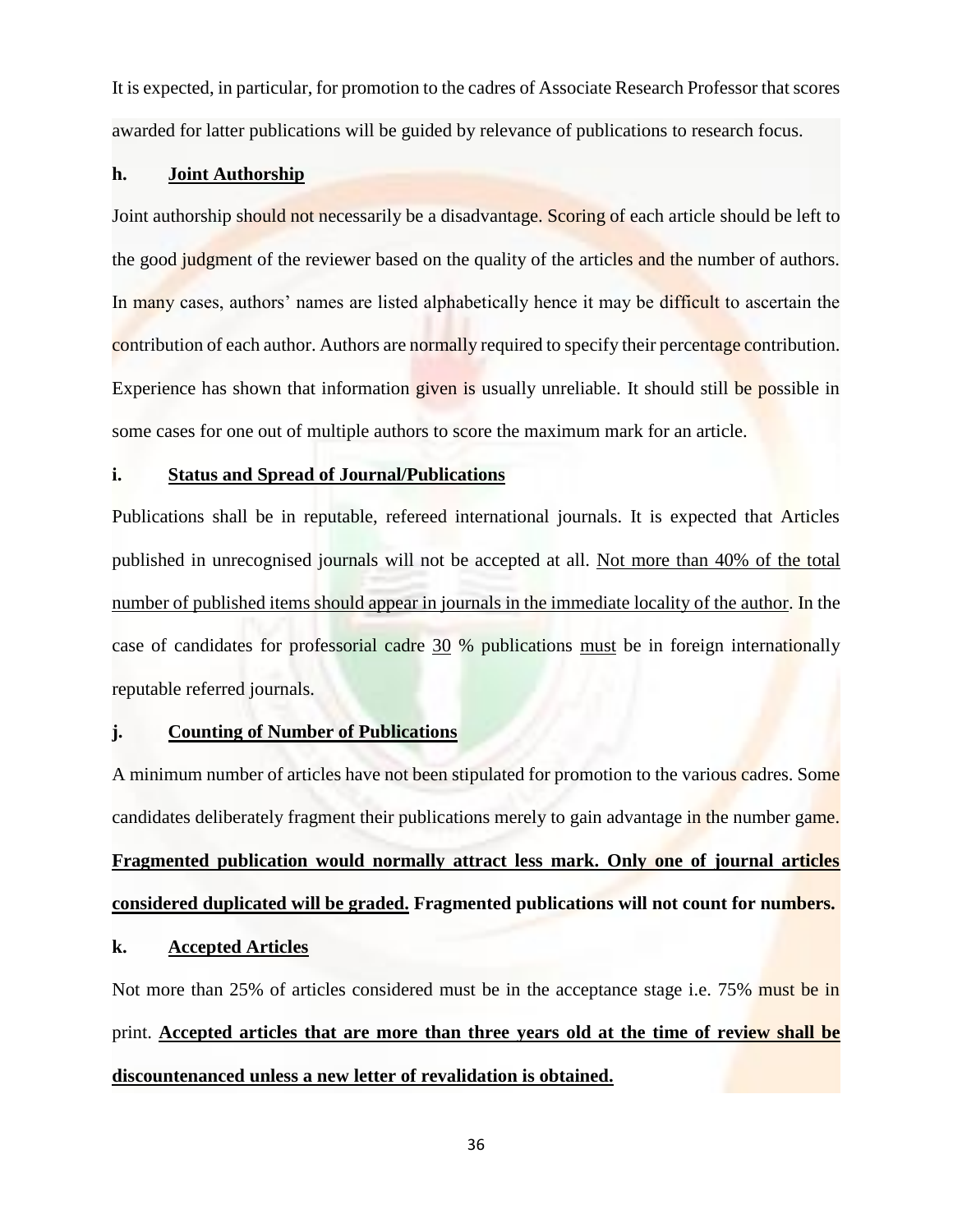### **5.16 ADMINISTRATIVE, PROFESSIONAL AND TECHNICAL STAFF**

### **Criteria for Assessment and Weighting for Appointments – Administrative and Technical**

### **Staff Committee**

- 1. Administration
	- (a) Purely academic qualifications:

| Ph.D Degree                                  | 10 marks   |
|----------------------------------------------|------------|
| M.A. with thesis                             | marks<br>8 |
| M.A. without thesis                          | 6 marks    |
| 1 <sup>st</sup> Class Honours Degree         | 5 marks    |
| 2 <sup>nd</sup> Class Honours (Upper) degree | 4 marks    |
| 2 <sup>nd</sup> Class Honours (Lower) degree | 3 marks    |

3 rd Class/Pass Degree - 2 marks

| (b) | Professional Qualifications - Bursary Staff |                          |    |  |  |
|-----|---------------------------------------------|--------------------------|----|--|--|
|     | (i)                                         | A first degree           | 12 |  |  |
|     | (11)                                        | Membership of recognized |    |  |  |

Professional body in Accountancy,

e.g. ACCA. 8

- 
- (c) Technical Staff

HND, NNC, A.I.S.T. or equivalent

Qualifications 15

2. Length of administrative, technical or professional experience (1 mark for each full year) up to a maximum of 15 marks. A candidate must have the minimum length of experience in the Senior Staff Cadre indicated against each post:

| <b>Institute Secretary/Bursar</b> | $\sim$ 100 $\mu$ | 15 years |
|-----------------------------------|------------------|----------|
| Deputy Institute Secretary/Deputy | $\sim 100$       | 12 years |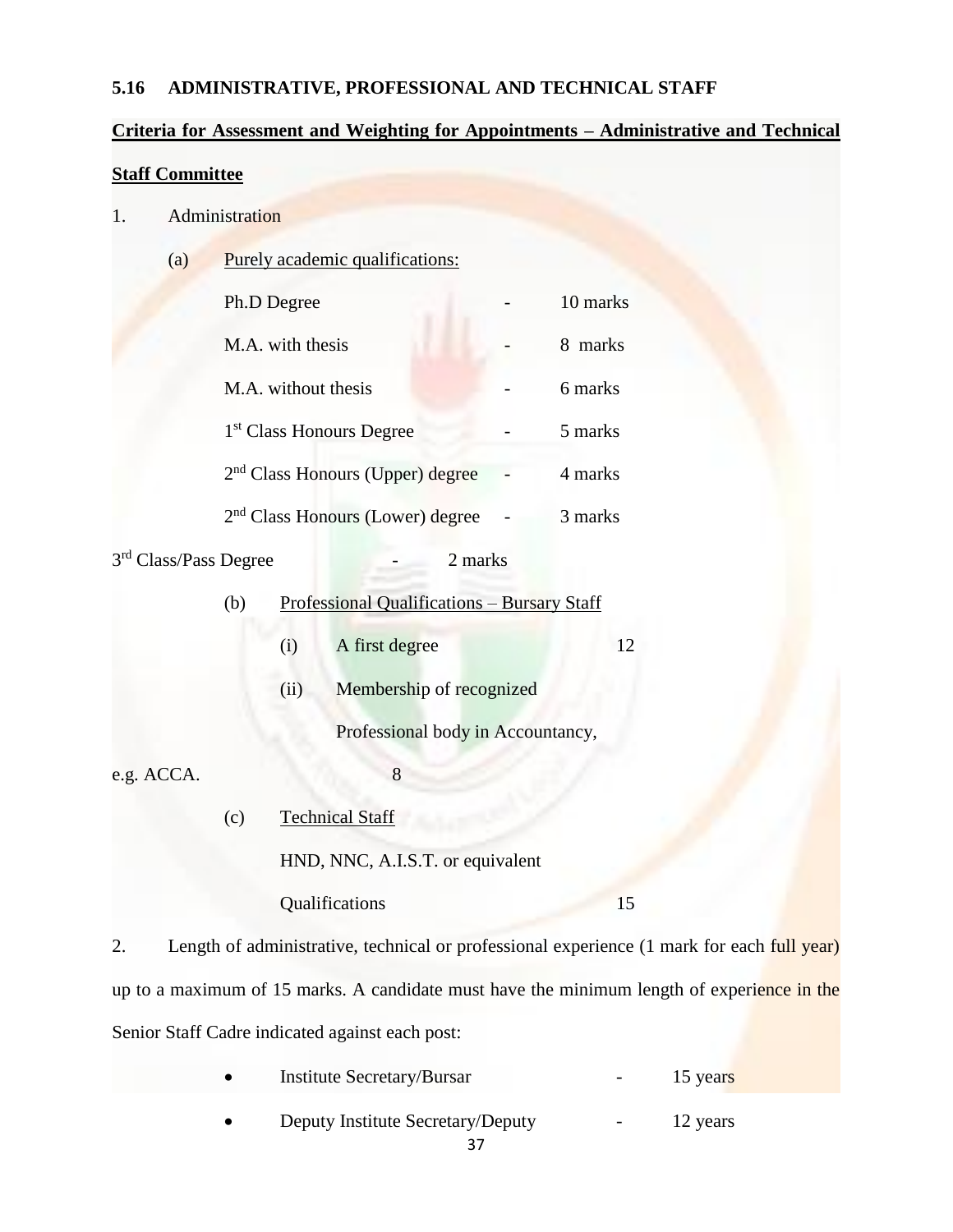Bursar or equivalent posts.

| $\bullet$<br>equivalent post     | Principal Assistant Secretary or<br>9 years     |           |
|----------------------------------|-------------------------------------------------|-----------|
| $\bullet$<br>or equivalent posts | <b>Senior Assistant Secretary</b>               | 7 years   |
| $\bullet$                        | Assistant Secretary or equivalent post          | 6 years   |
| $\bullet$                        | Administrative Officer I or equivalent post -   | 3 years   |
| $\bullet$                        | Administrative Officer II or equivalent posts - | $0$ years |

3. The assessment and weighting on the criteria for appointments and promotions of Administrative and professional/Technical staff shall be as follows:

|     | Criteria                                           | Weighting<br>(Maximum points) |            |
|-----|----------------------------------------------------|-------------------------------|------------|
| 1.  | Academic qualifications                            | 15                            |            |
| 2.  | Length of relevant experience                      | 30                            |            |
| 3.  | Interview performance                              | 35                            |            |
| 4.  | Professional/Technical knowledge                   | 5                             |            |
| 5.  | Contributions to the Institute or National Affairs | 5                             |            |
| 6.  | Communication                                      | 5                             |            |
| 7.  | Acceptance of candidate to the generality          |                               |            |
|     | of members of staff                                | 5                             |            |
|     | Total<br>$=$                                       |                               | <u>100</u> |
| (b) | <b>Minimum Overall Score</b>                       |                               |            |
|     | <b>CONTISS 15 posts</b><br>1.                      | 70 points                     |            |
|     | <b>CONTISS 14 posts</b><br>2.                      | 60 points                     |            |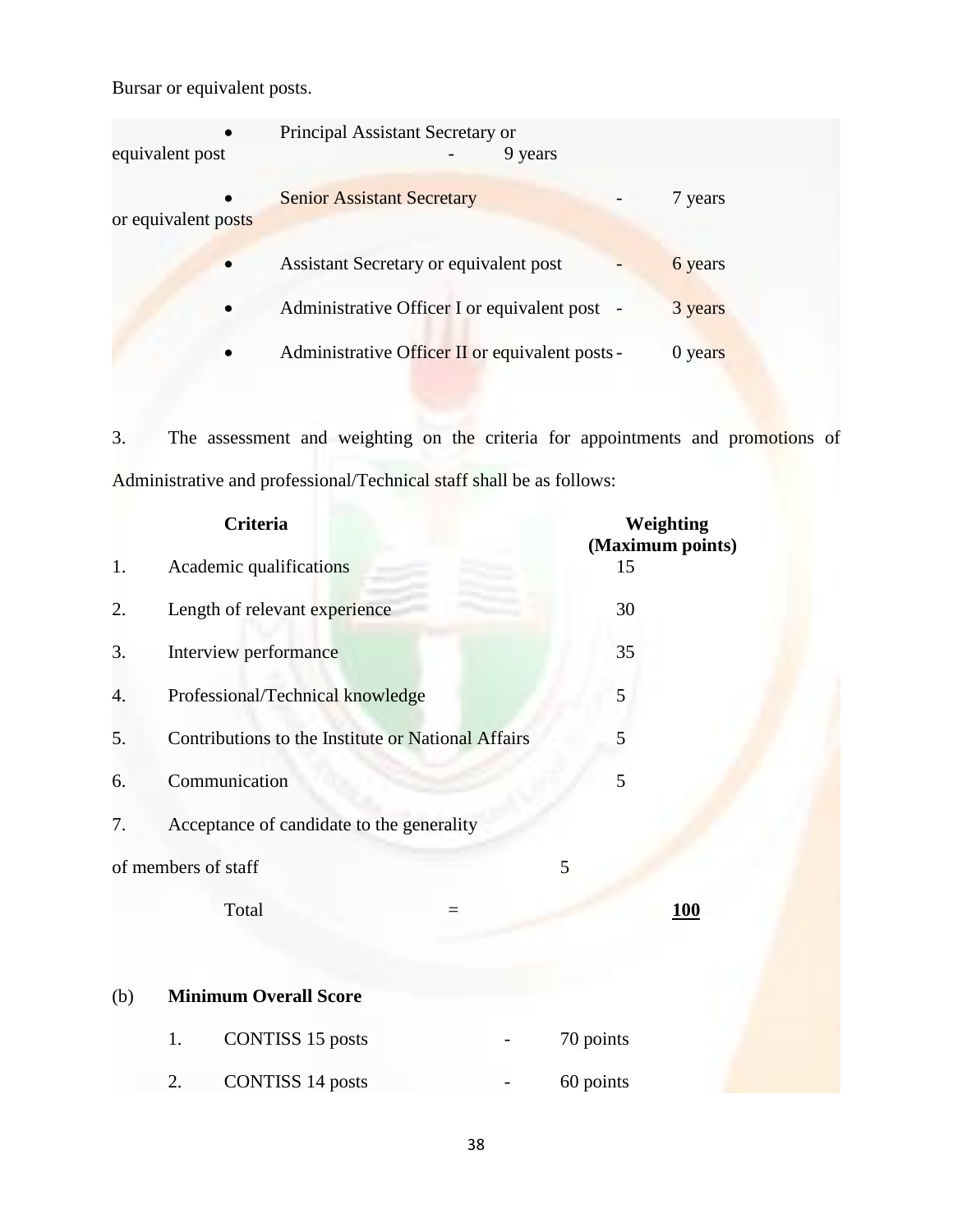| 3. | <b>CONTISS 13 posts</b> | 55 points |
|----|-------------------------|-----------|
| 4. | <b>CONTISS 12 posts</b> | 50 points |
| 5. | <b>CONTISS 11 posts</b> | 45 points |
| 6. | <b>CONTISS 09 posts</b> | 40 points |
| 7. | <b>CONTISS 08 posts</b> | 35 points |
| 8. | <b>CONTISS 07 posts</b> | 30 points |

### **Promotion Interview**

i. All non-academic staff due for promotion shall take written examinations and undergo an interview. Officers on CONTISS 06 – 12 shall be interviewed/examined by the Senior Staff Committee while officers on CONTISS  $13 - 14$  shall be interviewed/examined by the Appointments and Promotions Committee.

ii. In order to ensure fairness to all employees attending a promotion interview, they shall be asked the same questions which must be set at the time and place of the interview. Where it is not possible to complete the interview in one day, fresh questions of equal weight shall be drawn on subsequent days.

### iii. Promotion criteria shall be weighted as follows:

|                  | (a) | Interview/Examination                   |  | 70% |
|------------------|-----|-----------------------------------------|--|-----|
|                  | (b) | Performance Appraisal Form (PAF) report |  | 20% |
| Seniority<br>(c) |     | (2 marks for each year after maturity)  |  |     |
|                  | (d) | <b>Overall Pass Mark</b>                |  | 60% |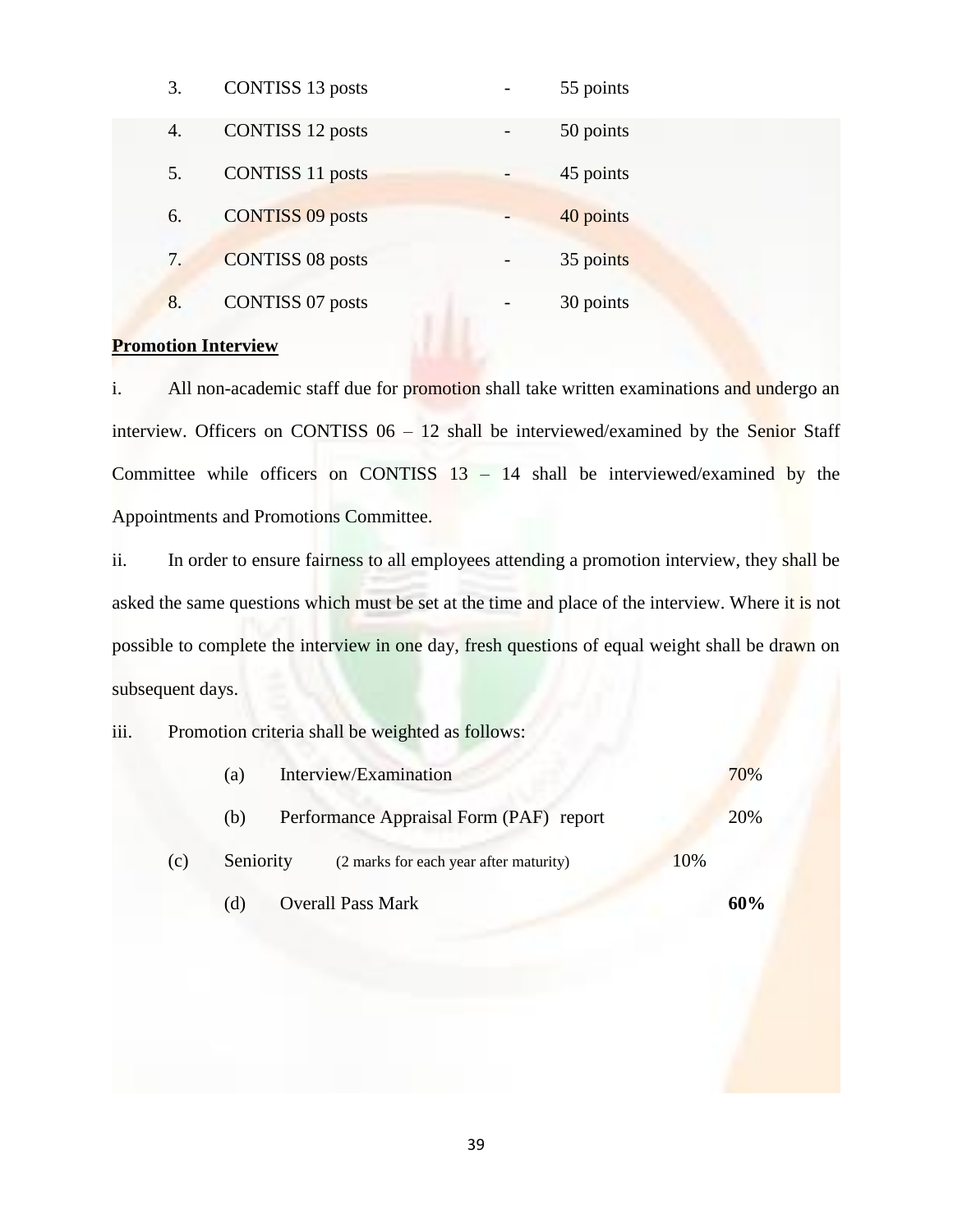# **Chapter 6 LEAVE**

### **6.1 Leave with full pay**

(a) Annual vacation leave is compulsory and shall be granted at the convenience of Departments taking the interest of the members of staff concerned and the exigency of duty into consideration.

(b) Leave may not be accumulated but must be taken annually except where for special reason the Institute agrees to deferment. Saturday, Sundays and public holidays do not form part of the leave. The entitlement of the leave is as follows:

| CONTISS $07 - 15$<br>(i) |  | 30 working days |
|--------------------------|--|-----------------|
|--------------------------|--|-----------------|

- (ii) CONTISS  $04 06$  21 working days
- (iii) CONTISS  $01 03$  14 working days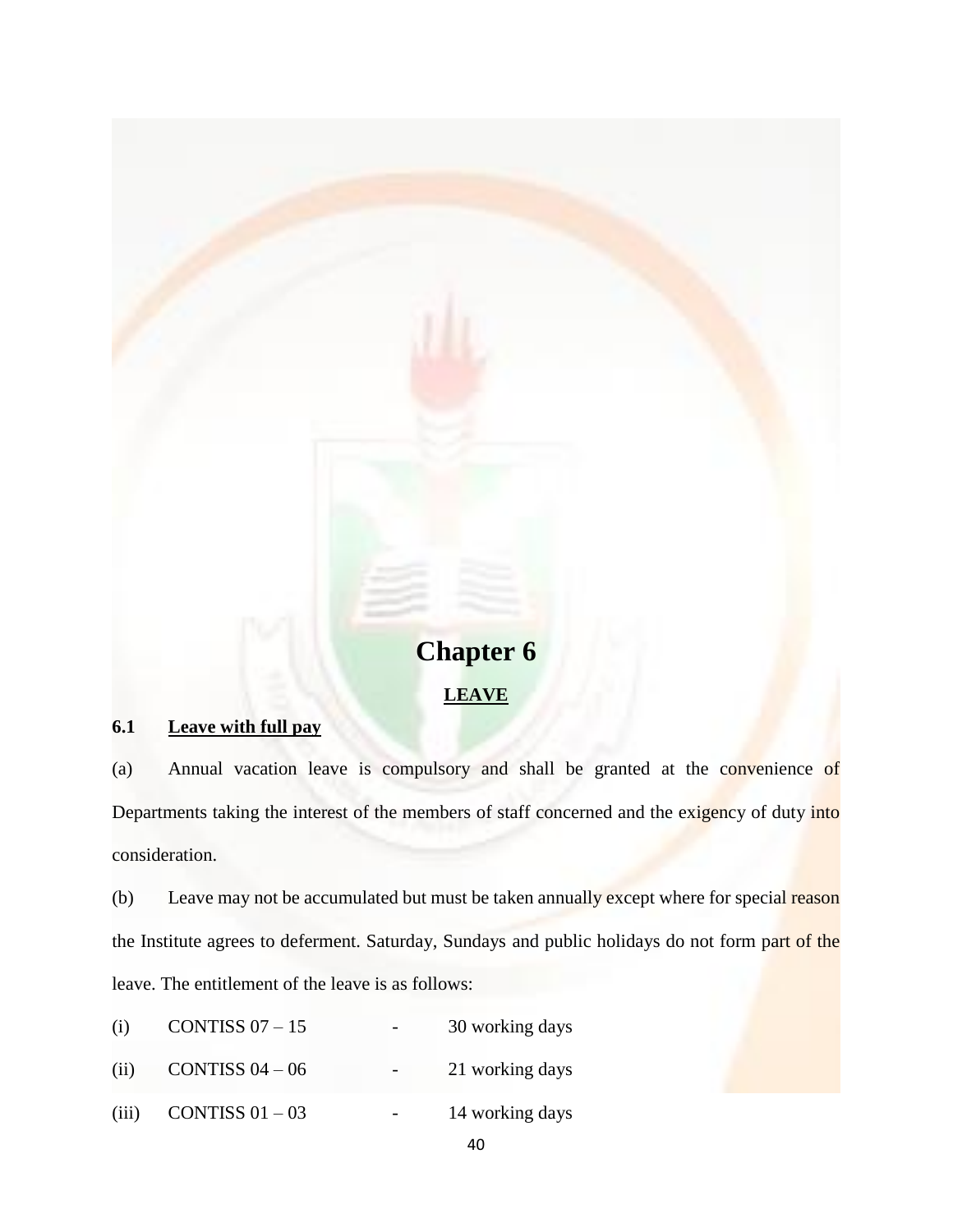(c) No officer shall be required or allowed to take working leave, whereby the officer reports for duty during his approved leave. All officers must therefore take and exhaust their vacation leave within the calendar year. Leave not taken within such time shall be regarded as having been forfeited. The leave may, however, be deferred and taken at a later time on the prior approval by the Director General, or the Institute Secretary [as the case may be] or taken as pre-retirement leave. A staff may be required to return to duty before the expiration of the authorized leave due to the exigency of the service. But the balance not enjoyed will be taken at a later date convenient to the Institute. Any portion of the leave so curtailed shall be taken immediately and not later than ninety (90) days of completion of the assignment.

(d) The Institute Secretary shall draw up the Annual Leave Roster for the coming year for all staff in the Institute for the approval of the Director General not later than  $31<sup>st</sup>$  of December.

(e) Leave shall be granted at any time during the leave year. Normally, the full leave will be taken at one time but it may be taken in not more than two instalments.

(f) An additional leave period of 26 days shall be granted to an academic staff on the recommendation of the Head of Department and approval of the Director General for the purpose of carrying out specific approved research projects.

| (g) | Pro-rata or proportionate leave shall be granted to a new or retiring staff in proportion to |  |  |  |  |
|-----|----------------------------------------------------------------------------------------------|--|--|--|--|
|     | the number of days he has put into the service.                                              |  |  |  |  |

| <b>Leave earning</b><br><b>Period</b> | No.<br>of<br>CONTISS $06 - 15$ CONTISS $04 - 06$<br>or its equivalent | Days No. of<br><b>Days</b> | No.<br>of<br><b>Days</b><br><b>CONTISS 01 - 03</b> |
|---------------------------------------|-----------------------------------------------------------------------|----------------------------|----------------------------------------------------|
| 12 Months                             | 30                                                                    | 21                         | 14                                                 |
| 11 Months                             | 28                                                                    | 19                         | 13                                                 |
| 10 Months                             | 25                                                                    | 18                         | 12                                                 |
| 9 Months                              | 23                                                                    | 16                         | 11                                                 |
| 8 Months                              | 20                                                                    | 14                         | 9                                                  |
| 7 Months                              | 18                                                                    | 13                         | 8                                                  |
| 6 Months                              | 15                                                                    | 11                         | $\overline{7}$                                     |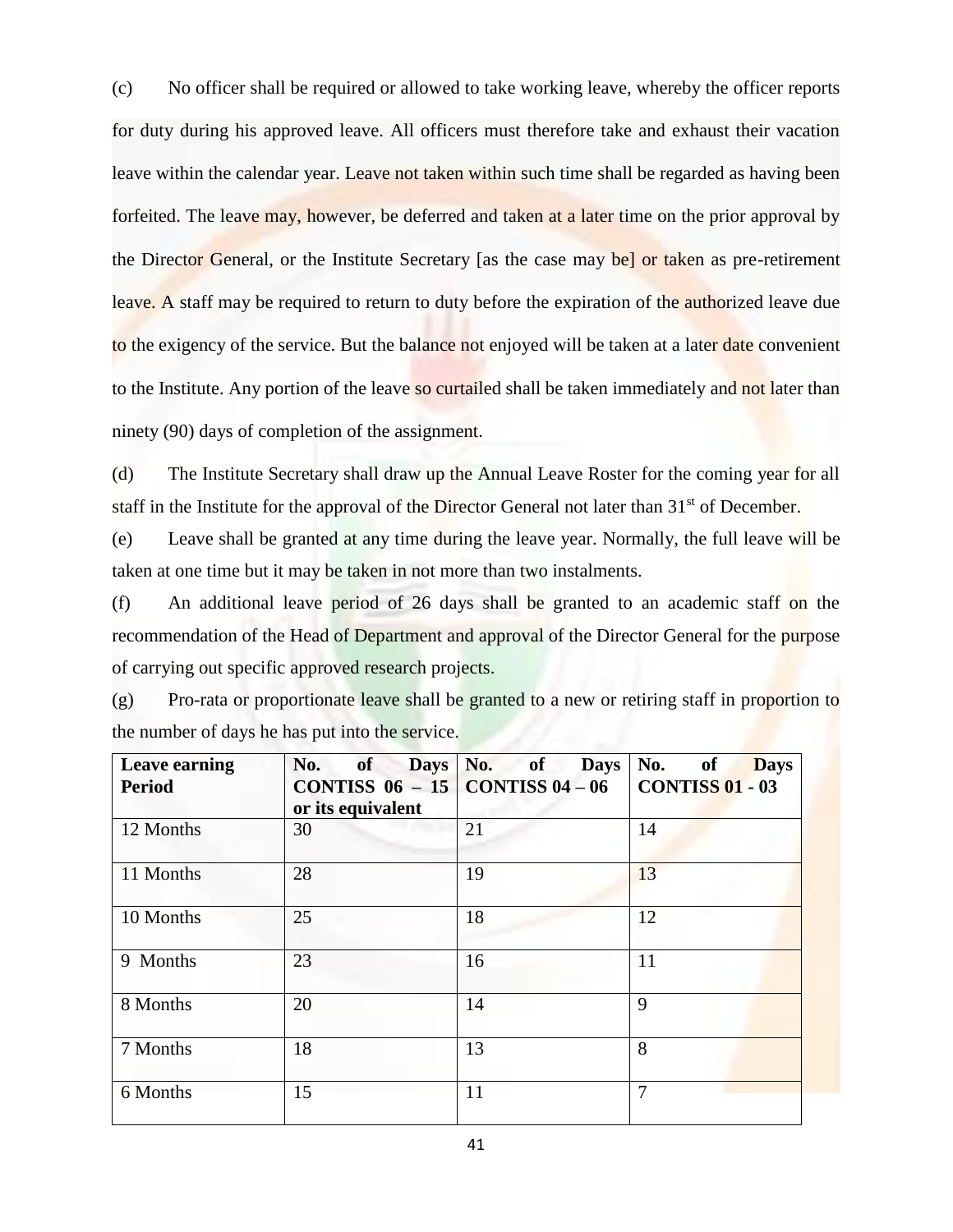| 5 Months | 13 | Q | 6              |
|----------|----|---|----------------|
| 4 Months | 10 |   | 5              |
| 3 Months | 8  | 6 | $\overline{4}$ |
| 2 Months |    |   | 3              |
| 1 Months | 3  | ി |                |

\* Any period of service less than 30 days is not reckonable

### **6.2 Maternity Leave**

(a) All female officers who are pregnant are entitled to sixteen (16) weeks maternity leave at a stretch beginning not less than 4 weeks from the expected date of delivery with full pay if the staff concerned has completed twelve months continuous service on first appointment or after the last Maternity Leave.

(b) The annual leave for the year will however be regarded as part of the Maternity Leave; and where the annual leave has already been enjoyed before the grant of maternity leave, that part of the maternity leave equivalent to the annual leave will be without pay.

(c) A medical certificate showing the expected date of confinement must be presented not less than two months before that date.

### **6.3 Sick Leave**

(a) The maximum aggregate sick leave which can be allowed an officer, who is not hospitalized, during any period of twelve months shall not exceed forty-two (42) calendar days Sick Leave. Each period of extension shall not exceed seven days. If the employee is still not fit for duty after forty-two calendar days Sick Leave, he/she shall be examined by a Medical Board with a view to ascertaining whether he should be invalided from the service.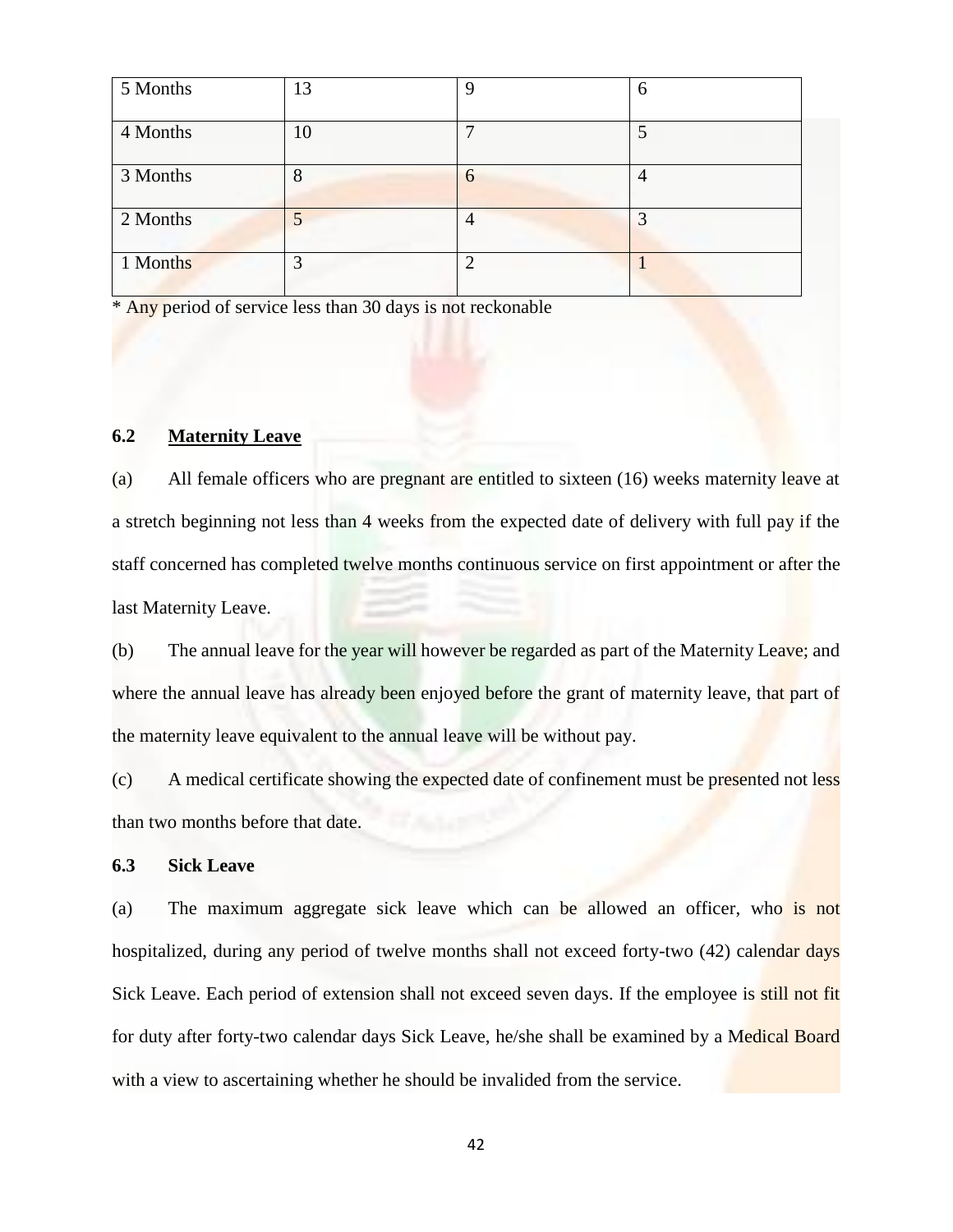(b) The officer must present himself for examination at the place and time instructed and must afterwards comply with the recommendations of the Board which will supercede any medical advice already given by a Heathcare Provider. Failure to comply with the recommendations shall render the officer liable to be treated as having been absent without leave.

(c) A staff who is incapacitated as a result of injury sustained in the course of his official duties shall be entitled to draw full salary until he is declared fit to return to duty or is permanently invalided.

(d) Any staff who is recommended by a Medical Board to be permanently invalided will forthwith commence vacation leave prior to retirement. The duration of leave granted will be either:

(a) his deferred leave, if any, plus the proportion of his annual leave calculated on pro-rata basis or

(b) two months; whichever is lengthier. It will commence on the day on which the Medical Board recommends permanent invalidation.

(e) Sick leave for a period up to three months in the first instance may be allowed on the certificate of an approved Healthcare Provider to an officer who is hospitalized. If at the end of that period the officer is still hospitalized, the Director-General shall make an arrangement for him to be examined by a Medical Board with a view to ascertaining whether he should be invalided from service or be allowed further paid sick leave.

### **6.4 Casual Leave**

(a) Casual leave may be granted on the grounds of urgent private affairs up to a maximum of seven days in any leave year. The casual leave shall be granted after an officer has exhausted his annual leave. The casual leave is deductible in advance or arrears of earned leave.

(b) An employee may be granted occasional permission for a short period not exceeding an aggregate of five working days within a leave year.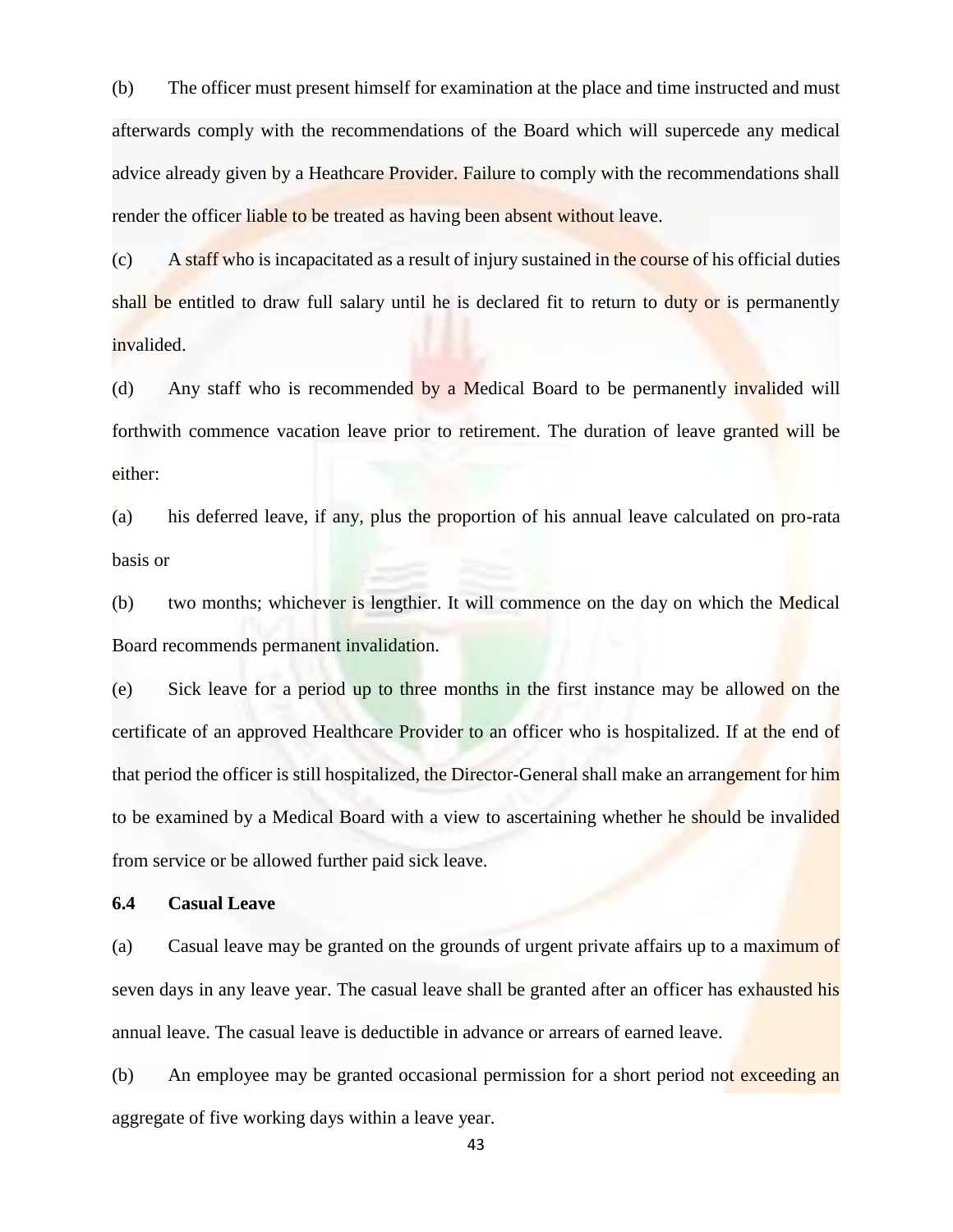### **6.5 Study Leave**

(a) Academic Staff of the Institute may apply for study leave after one year of service in the Institute provided that in the case of Assistant Research Fellows, the Director-General may waive this requirement.

(b) Application for study leave shall be sent through the Head of Department to the Director-General for consideration by the Appointments and Promotions Committee. The application must be accompanied by a statement outlining the programme of work, or a study visit and specifying the time and place of study. Such programme of work must be relevant to the applicant's current nature of duties and responsibilities in the Institute.

(c) Study leave is a privilege, not a right. It will not necessarily be granted to every applicant. Application for study leave must, therefore, be supported with evidence that the applicant can be spared from his duties.

(d) The programme of study, to be undertaken during the period of study leave shall be approved by the Appointments and Promotions Committee

(e) An employee shall not be entitled to leave or leave allowance unless he shall have done at least 6 months in the service of the Institute since returning from his last study leave.

 $(f)$  During the period of study leave, the staff member may continue to enjoy his full salary and in addition he may be entitled to other financial benefits as are applicable to members of staff on training leave as specified in subsection 6.10 below. A staff on study leave shall send annual progress report from his/her Institution to the Institute before he/she can enjoy any benefits including salary.

 $(g)$  On his return to the Institute the employee shall submit through the Director-General to the Appointments and Promotions Committee, a written report of the work done during the study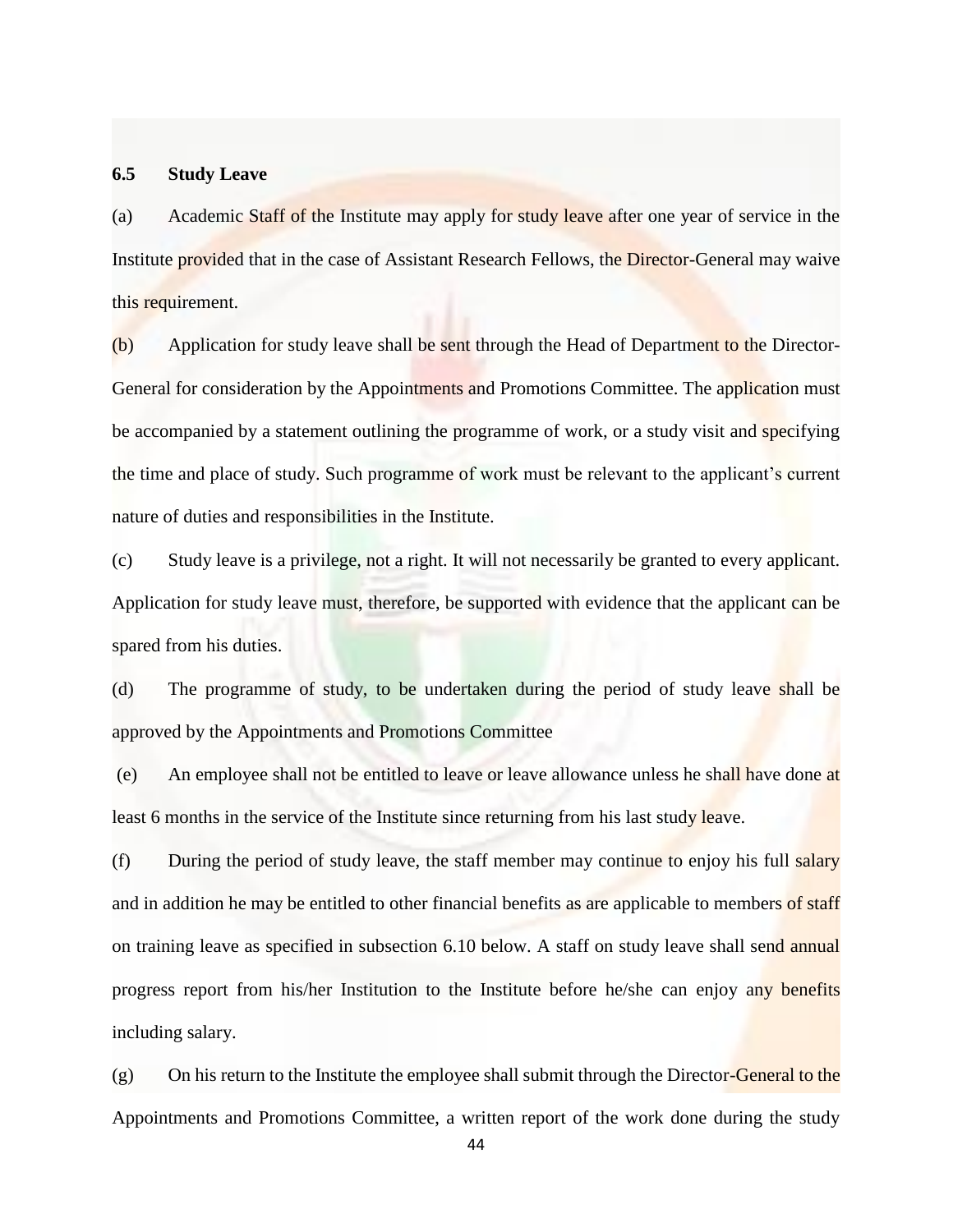leave. He shall return to and remain in the service of the Institute for the same period as the study leave. Failure to resume duty at the Institute without reasonable excuse and prior agreement of the Institute shall be regarded as absence from duty for the period of the study leave and the officer shall be liable to refund his salary and any allowances for the period of absence and may also have his appointment determined without notice.

### (h) *Study Leave shall be of two types:*

(i) A short-term leave of up to three months after one year of continuous service to the Institute (ii) A long – term leave not exceeding three years shall be granted to confirmed staff of Senior Research Fellow status after three years of continuous service. In order to afford staff of high potential the opportunity of further development, they may be granted long-term leave after two years of their permanent appointment on the recommendation of the Head of Department.

### **6.6 Conditions of Study Leave**

Before any application is considered the following conditions must be fulfilled:

(i) Evidence shall be afforded the Appointments and Promotions Committee that the applicant can be spared from his duties.

(ii) The programme of study to be undertaken during the period of study leave shall be approved by the Appointments and Promotions Committee

(iii) The applicant shall undertake to submit to the Institute on his return, a written report of the work done during the study leave.

(iv) The applicant shall undertake to return to the service of the Institute for at least one year immediately following the end of his short-term leave. In the case of long-term study/training leave, a member of staff shall be bonded for a year for each year of study/training leave.

 $(v)$  It is incumbent on the staff on study leave to render annual progress report to the Institute. For short term leave, such progress report as is determined by the Appointments and Promotions Committee. Failure to do this shall result in the withdrawal of the benefits.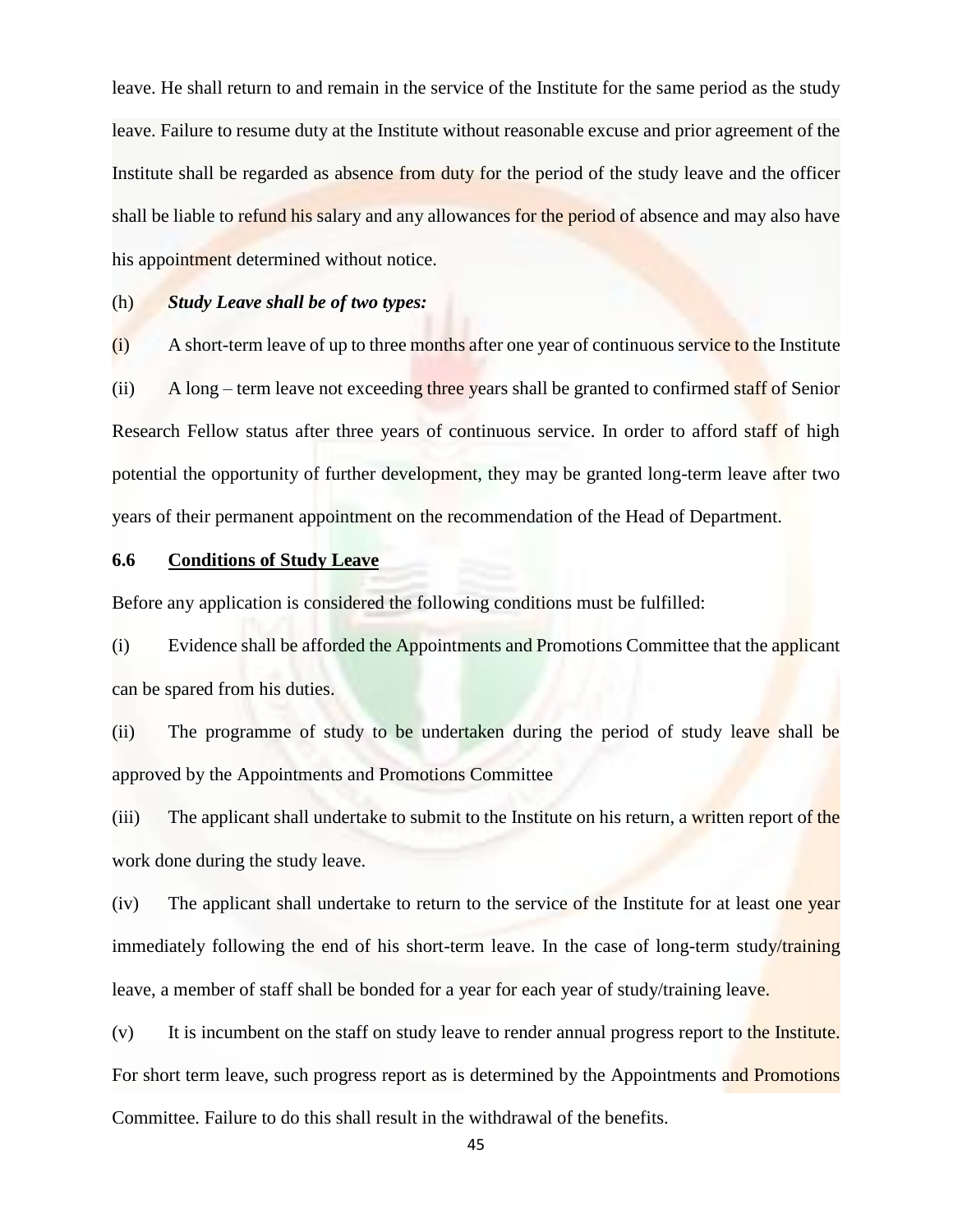(vi) For the purpose of this regulation a term of service shall be one in which the applicant has fulfilled the duties of his office, provided that if the applicant shall have been given leave of absence on account of illness or other sufficient cause for part of term, it shall be within the power of council to decide whether or not that term may be reckoned as a term of service.

(vii) Failure to resume duty or to work for the prescribed periods at the end of study leave may render the person concerned liable to such disciplinary action as may be deemed necessary.

(viii) No more than one period of study leave may be granted in respect of previous service, not withstanding that that service may exceed 5years service. For the purpose of study leave it shall be reckoned either from the date of appointment in the case of a first application for study leave or from the date of resumption of duty after the last study/sabbatical leave in the case of any subsequent application.

### **6.7 Procedure for Securing Study Leave**

Application for study leave made on the prescribed form shall be submitted to the Institute Secretary through the Head of Department concerned at least six months before the date from which it is desired to be taken. The Institute Secretary shall forward the application to the Director-General who shall make recommendation to the Appointments and Promotions Committee.

### **6.8 Request for Extension**

Request for extension shall be forwarded at least 6 months before the expiration of date of long term study leave. But under no circumstances shall extension be granted beyond one year.

### **6.9 Training Leave**

(a) All officers of the Institute shall be eligible for training leave when the need arises.

### (b) **Conditions for Training Leave**

(i) An officer being considered for training leave must have spent not less than two years of unbroken service in the Institute and must have been confirmed.

(ii) If a member of staff is sent on training by the Institute he shall be entitled to full pay.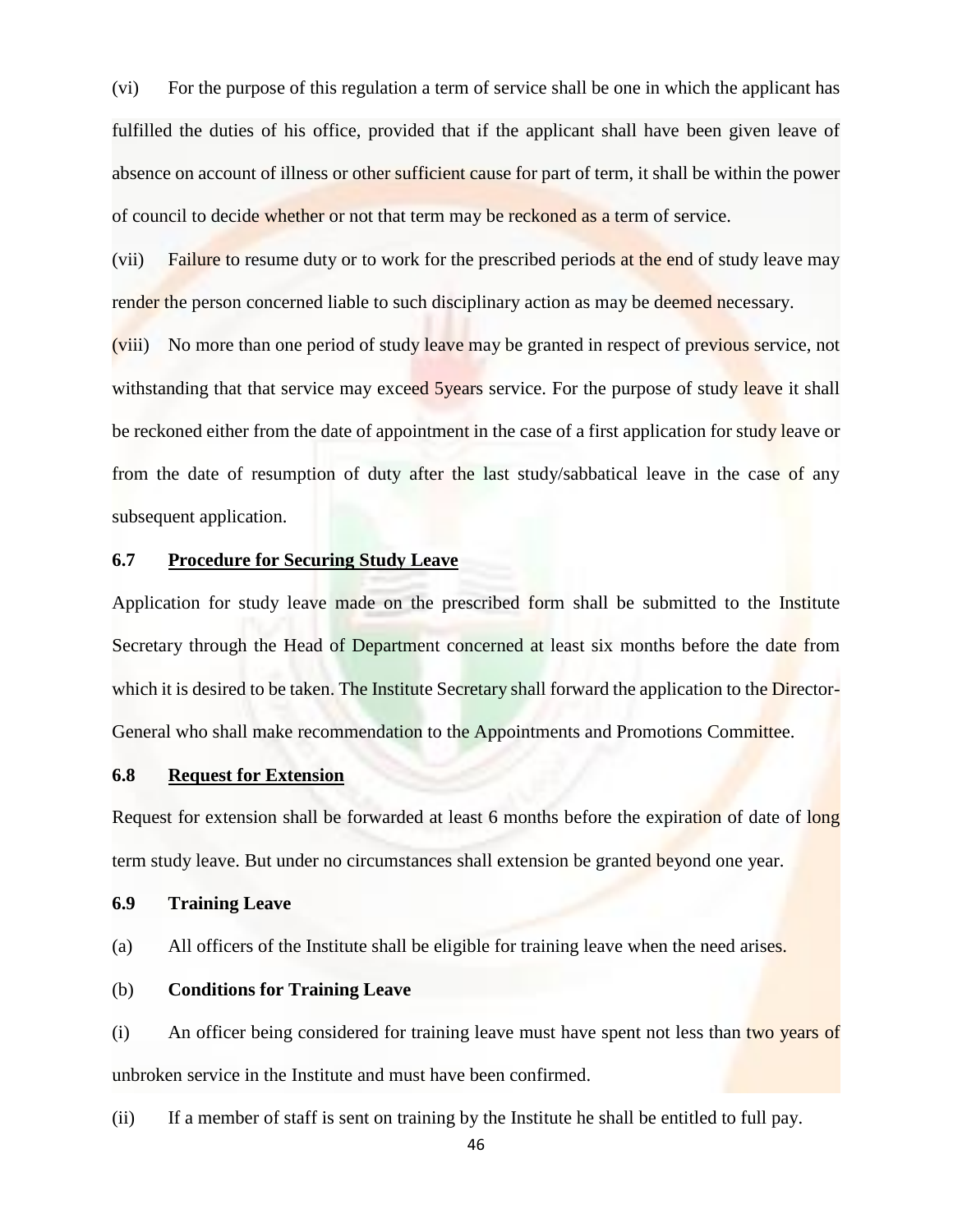(iii) Criteria for selection shall include relevance of course to the Institute, seniority, satisfactory record of service, training needs of the staff and ability to benefit from the course.

(iv) An application for consideration shall be sent through the Head of Department to the Institute Secretary who shall forward it to the Director-General.

(v) The applicant shall undertake to return immediately to the service of the Institute for at least one year following the end of the training leave.

### **6.10 Entitlements and Benefits**

A member of staff on training leave who **does not** receive adequate subvention from other sources other than the Institute may be entitled to his salary and tuition fee, if any, in addition to the following benefits:

(i) If the training leave does not exceed six months, full estacode rates shall be paid by the Institute for the first approved 28days and thereafter 30% of the estacode rates appropriate to the officer's grade;

(ii) If the training leave lasts more than six months, the officer shall receive in addition to his salaries and tuition fees other allowances as may from time to time be approved by the Federal Government.

(iii) He shall also be entitled to an allowance for purchase of books and other incidental expenses as may be approved by the Appointments and Promotions Committee.

### **6.11 Sabbatical Leave**

### **(i) Entitlement**

(a) Every confirmed member of the Academic Staff shall be entitled to sabbatical leave

(b) Every confirmed Administrative, Professional and Technical staff on CONTISS 13 and above shall also be entitled to sabbatical leave.

### **(ii) Duration**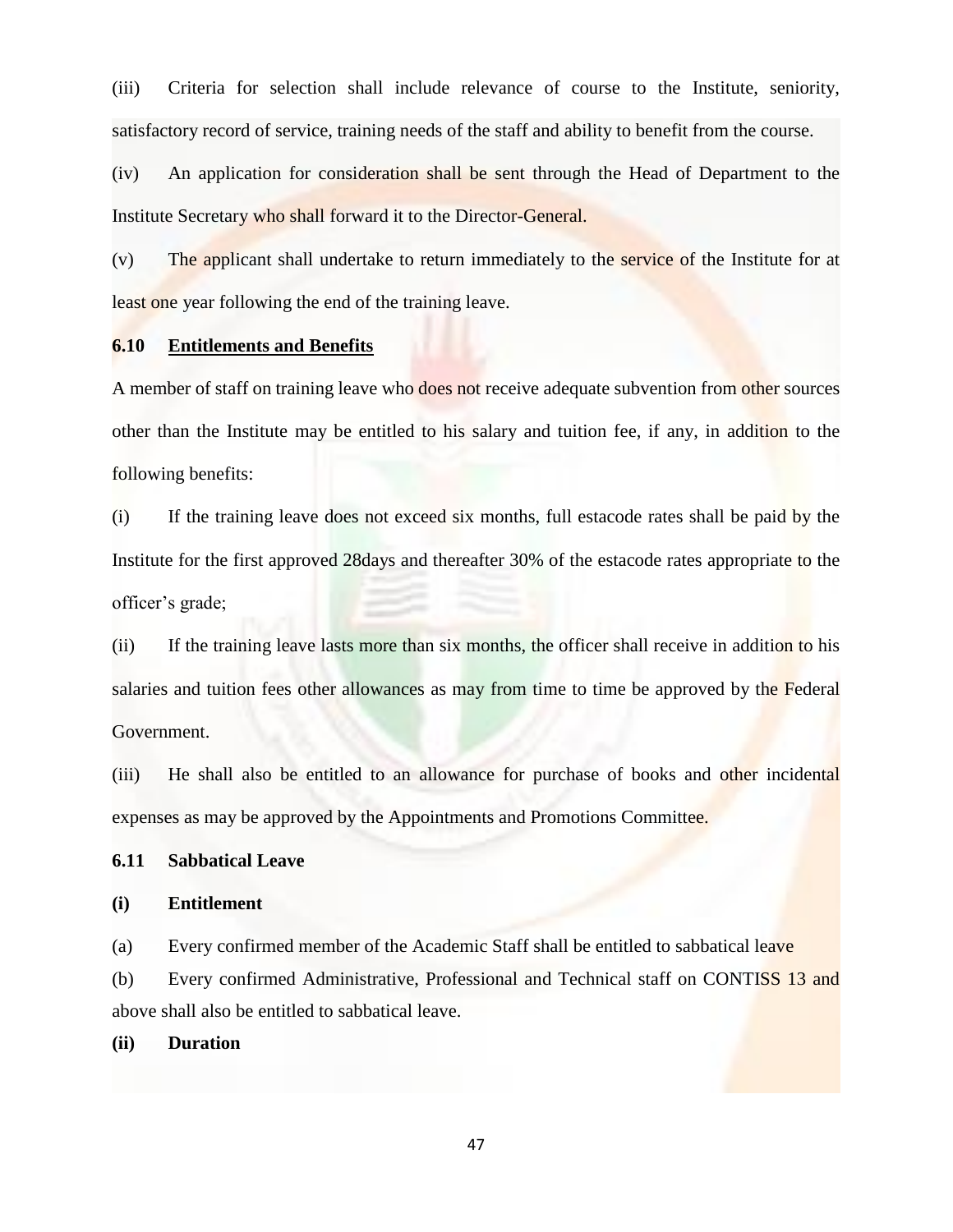(a) For all Academic staff, Sabbatical leave, which shall be of the duration of one calendar year, is due in the year following the sixth year of continuous service in the Institute. A staff who transfers his service to the Institute shall be on Sabbatical Leave in the year following the fourth year of his continuous service in the Institute provided that he would have qualified for sabbatical leave in his former place of employment.

(b) For all qualified Administrative, Professional and Technical Staff, sabbatical leave which shall also be of duration of one calendar year is due in the year following the sixth year of continuous service from the date the affected staff is appointed/promoted to CONTISS 13 scale and above.

### **(iii) Conditions**

- (a) In calculating the six years of service that will make a staff eligible for sabbatical leave, all periods of study leave granted to him during the relevant period shall be excluded.
- (b) The Head of Department shall send applications for sabbatical leave through the Director General to the Appointments and Promotions Committee for consideration.
- (c) In considering applications for Sabbatical leave, the Appointments and Promotions Committee shall require a programme of proposed relevant work and evidence of acceptance by host organisation and also that the applicant can be spared from his duties or that adequate arrangements have been made for replacement.
- (d) Passages for staff and family (i.e. spouse and up to four children under the age of 17 years) shall be paid by the Institute for staff granted Sabbatical leave within or outside Nigeria.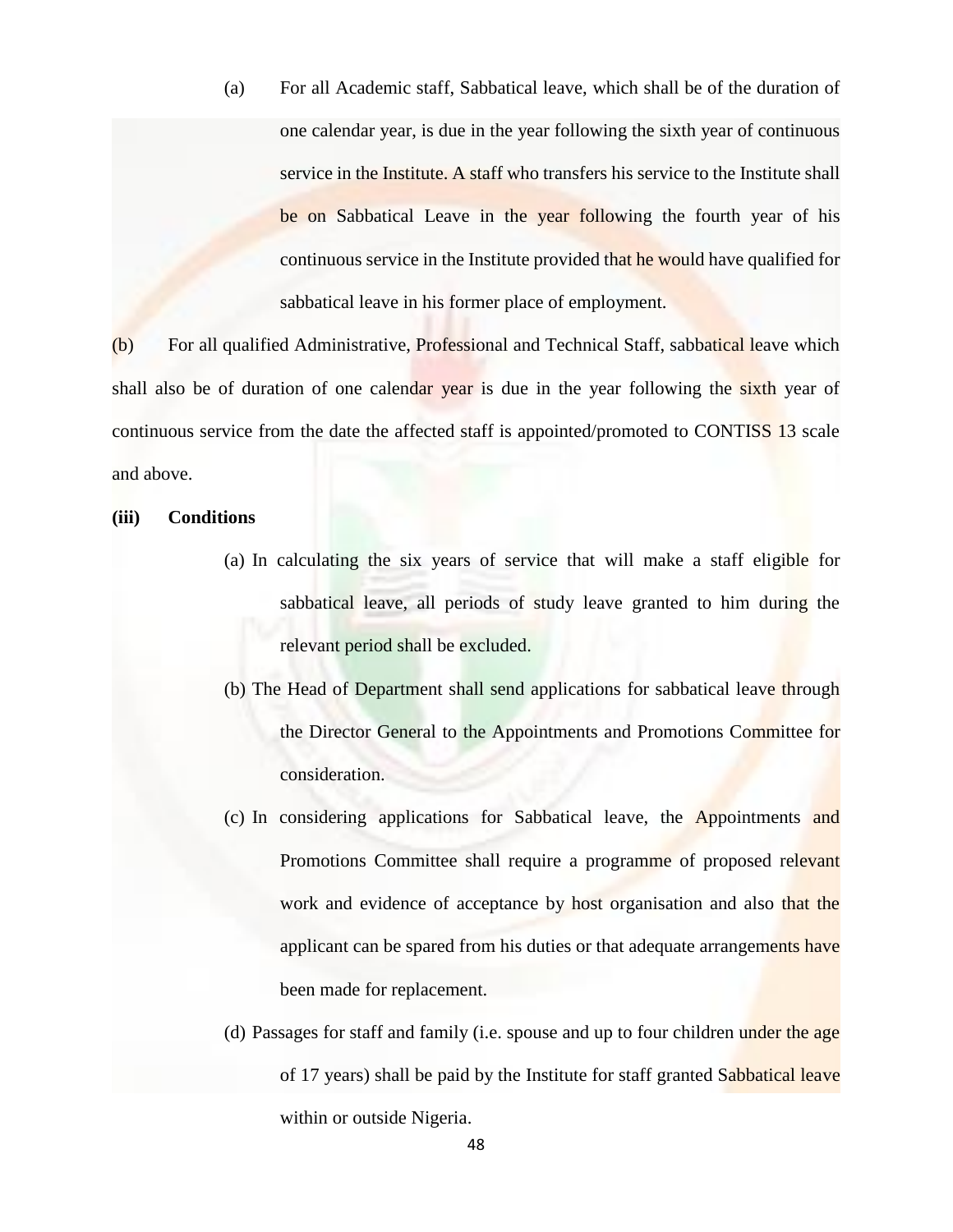- (e) During Sabbatical leave, the staff member's full salary and other benefits shall normally be paid.
- (f) The staff member shall return to the service of the Institute for at least one academic year immediately following the end of Sabbatical leave and submit to the Appointments and Promotions Committee a report on the work done during Sabbatical leave.
- $(g)$  The Institute shall not consider or accede to request for an extension of a Sabbatical leave period from Institute's staff.

### **6.12 Leave of Absence Without Pay**

- (a) An officer may be granted unpaid leave up to one year at a time on the recommendation of the Head of Department to the Appointments and Promotions Committee through the Director General. This should normally be with a view to enabling such an officer undertake assignment outside the Institute.
- (b) Periods spent on leave of absence shall not be leave-earning
- (c) Leave granted under this rule shall be treated, for the purpose of calculating retirement benefits, as having been granted on grounds of public policy as per Federal Government Public Service Rules.

### **6.13 Examination Leave**

Provided that a staff has exhausted the whole of the leave entitlements for the leave year, an examination leave may be granted if the Director General certifies that:

- (i) the passing of the examination is likely to enhance his value to the Institute.
- (ii) There is evidence of admission for the course.
- (iii) There is evidence of a time-table for the examination.

### **6.14 Overstaying of Leave**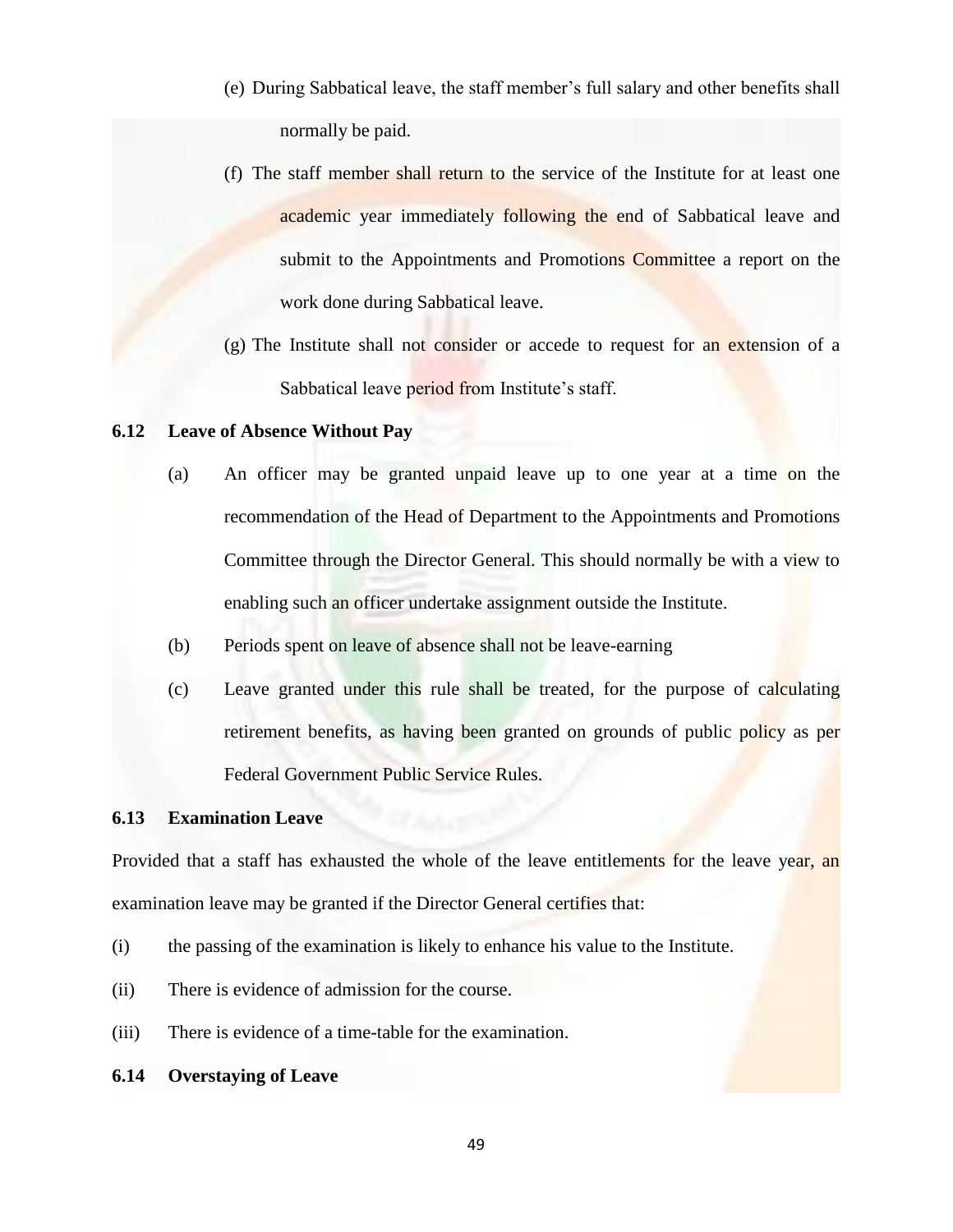- (a) A staff who fails to resume duty after his annual leave shall be deemed to be absent without permission
- (b) Any staff who is on vacation leave, and is certified to be unable to resume duty due to sickness, or other acceptable reasons may be exempted from the provisions of paragraph (a) above

### **6.15 Three months pre-retirement Leave**

An employee shall give three months notice to retire from the Institute before the effective date of retirement. At the commencement of the three months, the employee shall proceed immediately on the mandatory one-month pre-retirement workshops/seminar. He is expected to take necessary measures to tidy up his records so as to facilitate the speedy processing of his retirement benefits.

# **Chapter 7 ALLOWANCES**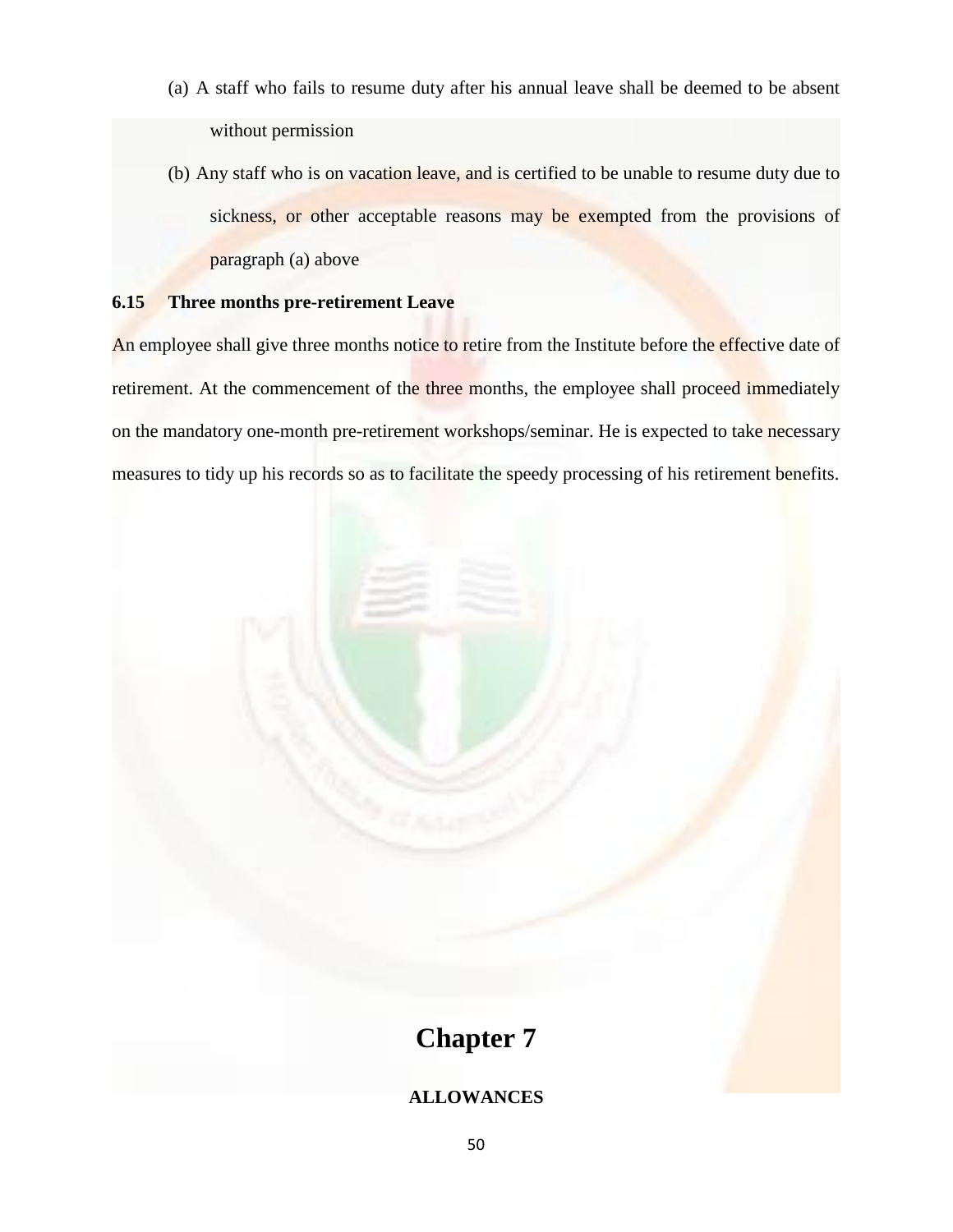### **7.1 Entitlements of the Director General/Chief Executive Officer**

The Director General/Chief Executive Officer is entitled to fully furnished and maintained accommodation, two (2) official cars and a duty car (one of the official cars could be taken away at the end of the tenure), three (3) drivers (one attached to each vehicle), one laundry man and two (2) gardeners. Other entitlements of the Director General include two (2) cooks, two (2) stewards, three (3) security guards, two return tickets for Annual Overseas leave at the expenses of the Institute and one year sabbatical leave with pay on successful completion of his/her tenure.

### **7.2 Acting Allowance**

- (a) Subject to the Director General's approval, the Institute shall pay an acting allowance to any staff called upon to act.
- (b) If a staff is recommended to act in a grade immediately higher than his own he will be regarded as adequately performing the full duties of the higher post and shall be entitled to 100 per cent rate of acting allowance.
- (c) No acting allowance shall be paid if the period of acting is less than a month.

### **7.3 Robe Allowance**

An annual allowance of Fifty Thousand Naira (N50,000:00) or as may be approved from time to time by Council shall be payable to all lawyers in the Institute.

### **7.4 Dressing Allowance.**

An annual dressing allowance of 10% of Annual basic salary or calculated at such other rates as Council may approve shall be payable to all staff of the Institute.

### **7.5 Allowances payable to Academic Staff**

(a) Post-graduate Supervision Allowance: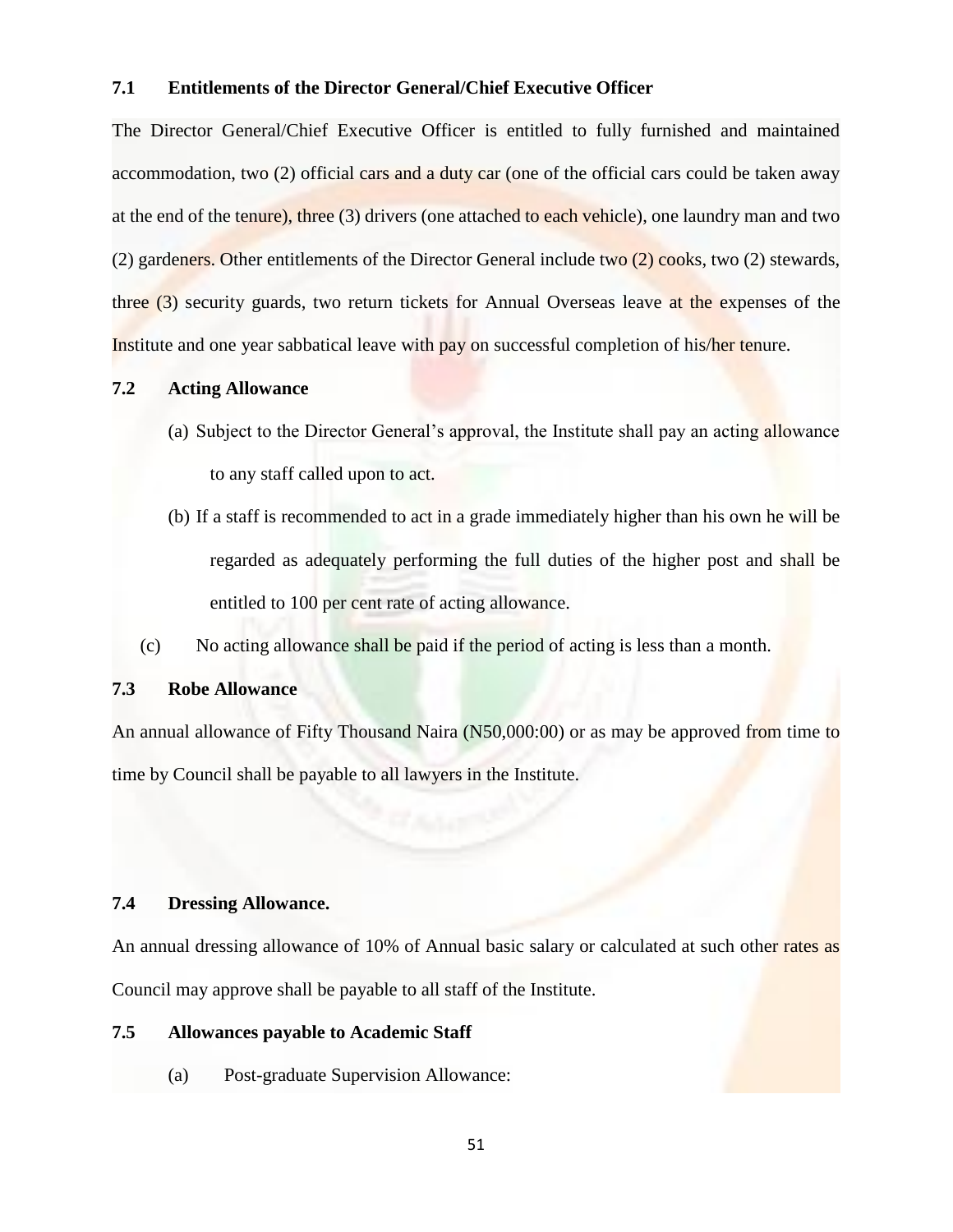This is payable to academic staff who supervised postgraduate candidates. Each academic staff shall be paid four thousand Naira (N4,000) per annum or such other sum as may be approved by Government or Council per postgraduate student supervised up to a maximum of five (5) students.

### (b) **Post-graduate study grant**:

A study grant of Fifty thousand Naira (N50,000) per annum or such other sum as may be approved by Government or Council shall be paid up to a maximum of one year to each academic staff who is undergoing post-graduate training at the masters level and N100,000 for a maximum of 3 years for candidates undergoing post graduate study at Ph.D level.

### **7.6 Responsibility Allowance**

This shall be payable as follows:

(a) Principal Officers, Director of Research, Director of Studies, sixty thousand Naira (N60,000) per annum or such other sum as may be approved by Government or Council.

(b) Heads of Departments fifteen thousand Naira (N15,000) per annum or such other sum as may be approved by Government or Council.

(c) Typist, Confidential Secretaries and Assistant Chief Confidential Secretaries attached to top functionaries at the approved rates as per Public Service Rules.

### **7.7 Overtime Allowance**

(a) Overtime allowance shall be paid to officers on CONTISS 11 and below.

(b) Payment of overtime shall be made for time worked in excess of the normal working hours.

(c) No employee qualified for overtime payment shall work overtime in excess of 45 hours in any month unless this is authorized in special circumstances by the Director General.

(d) Overtime shall be authorized and approved by the Director General on the recommendation of the Head of Department.

(e) Circumstances in which officers can work overtime are as follows: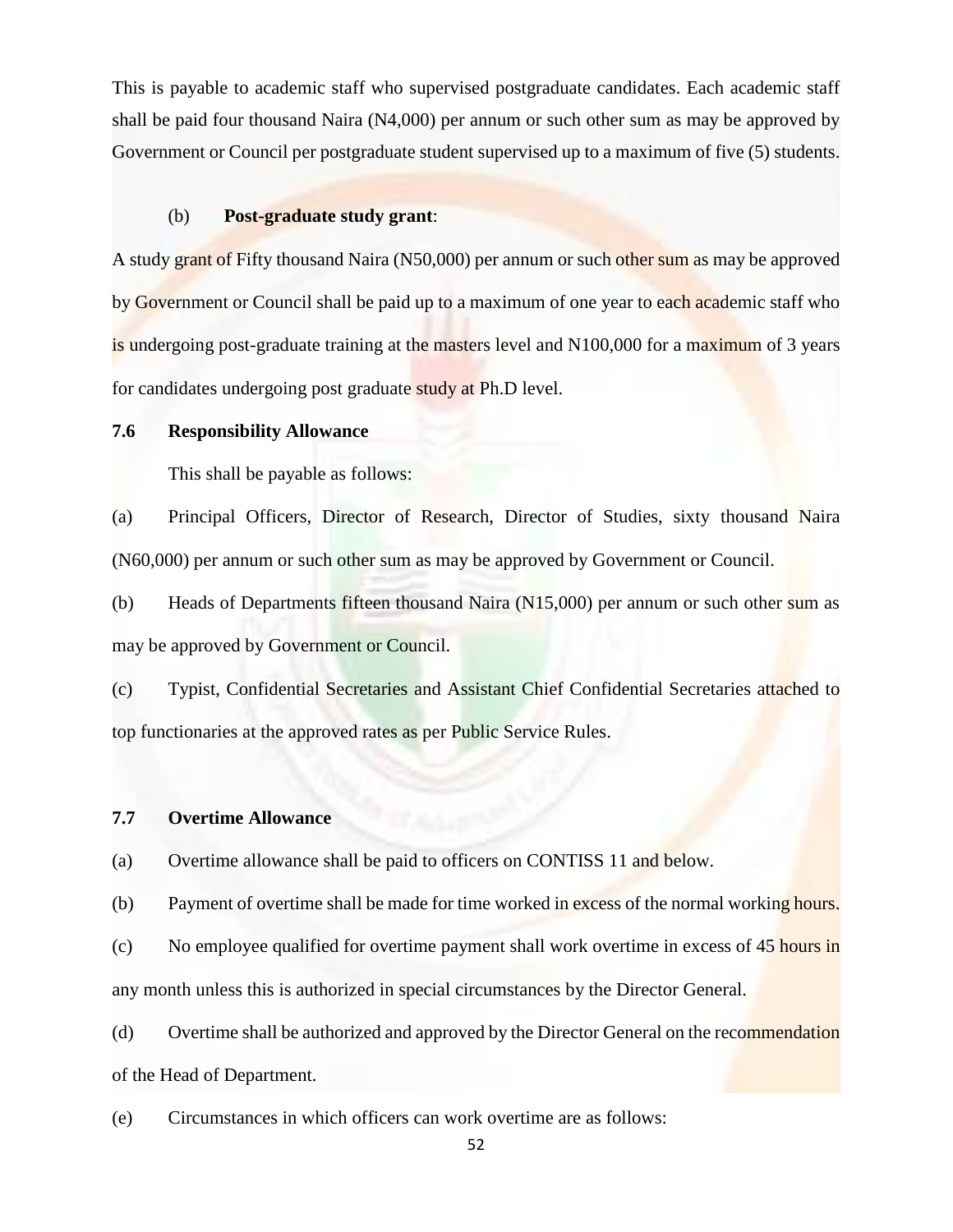(i) officers attached to management officials;

(ii) on special assignments e.g conferences, seminars, committee meeting etc;

- (iii) period of budgetary preparations;
- (iv) any official assignment as may be approved by the Head of Department.

(f) Payment of overtime allowance on normal working days shall be at the rate of 0.7% of the monthly consolidated salary of an officer. While hours worked on work – free days will be at the rate of 1½% of the normal overtime rate and the rate shall, on public holidays, be twice the normal overtime rate.

# **Chapter 8**

### **8.00 Transport and Passages**

### **8.1** *For Interview*

Return airfares and cost of accommodation shall be refunded to all candidates for appointment, whether successful or otherwise, on production of receipt. The Institute shall not be responsible for the overseas passage of a candidate attending interview in Nigeria

### **8.2** *Appointment, Retirement, Resignation or Termination*

(a) An employee shall be entitled to economy class air passage or first class sea passage, first class road or first class rail fares by the shortest direct route for himself/herself his spouse and up to four children below the age of 17 or below the age of 25 if still undergoing full-time education. An officer on CONTISS 15 or CONUASS 07 shall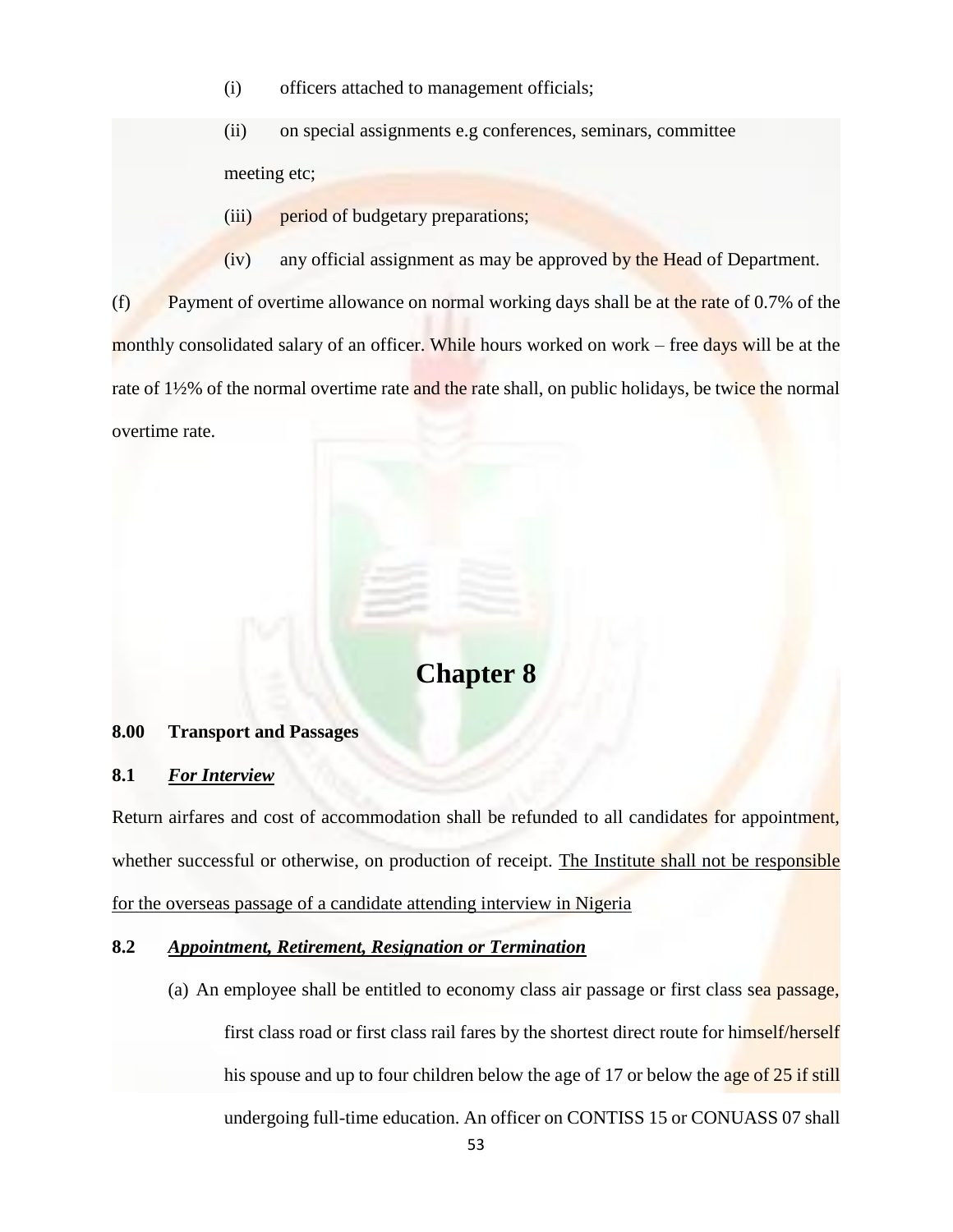be entitled to first class air passage for himself and wife: Children below the age of 12 shall be entitled to travel with their parents in the same class but children aged 12 and above shall travel in the economy;

- (b) If an employee resigns his appointment and leaves the service of the Institute within six months of his assumption of duty such an employee shall be required to refund to the Institute the whole of the transport fares paid to him and his family (where applicable)
- (c) Duty Tour Allowance, Transport and local running and Estacode allowances shall be paid in accordance with the latest Federal Government circulars.

# **Chapter 9**

### **COMPENSATION AND INSURANCE**

### **9.1 PERSONAL ACCIDENT INSURANCE COVER**

All members of staff are eligible for free insurance covers as follows:

### *(a) Group Personal Accident Insurance*

This insurance is operative on a 24-hour basis (i.e. cover is applicable to all accidents, whether at work or at home; while travelling or during recreation) it also covers death or disablement from accidents sustained whilst any of the insured staff is temporarily residing in any part of the world.

### *The Scale of Compensation is as follows:*

- (i) Death five times annual emolument
- (ii) Permanent disablement five times annual emolument
- (iii) Temporary/total disablement thirty percent of annual emolument (payable weekly).
- (iv) Medical Expenses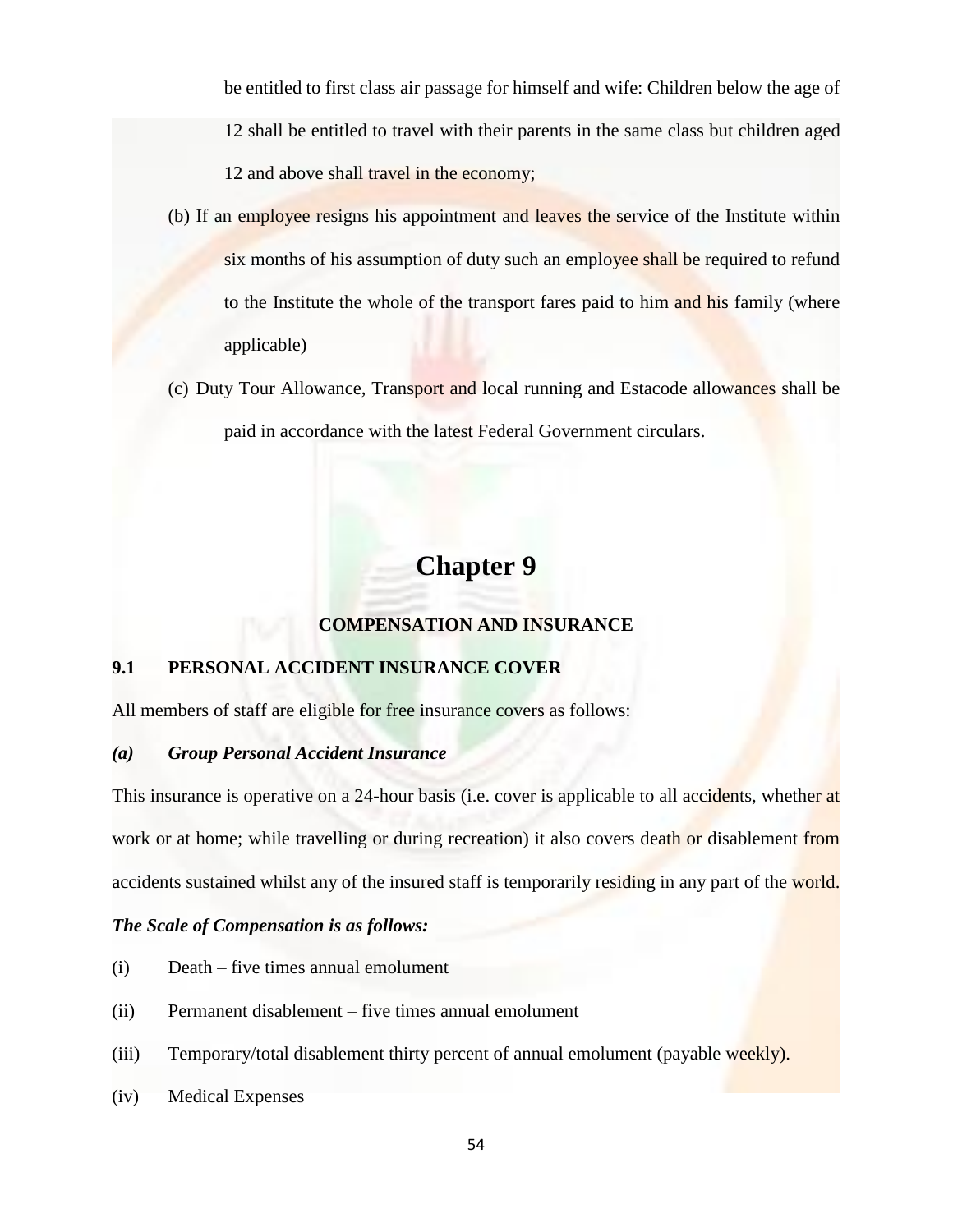### *(b) Group Personal Insurance (Travel)*

This Insurance covers staff traveling on official duty either singly or in-group who are not covered by the Insurance in paragraph (a) above

This policy covers any person declared to be traveling on behalf of the Institute, be it an employee, his/her spouse or child or any other person so nominated provided the requisite information is supplied to the Insurance Company by the Institute before hand together with the amount of benefit required.

The following details are to be given to the Insurance Company before any journey under this class of cover is undertaken:

- (a) the name of the insured (person making the journey)
	- (b) the date on which the journey commences
	- (c) the date on which the journey terminates
	- (d) a brief itinerary of the journey

### *(c) Group Life Insurance*

The Institute shall maintain a life insurance policy in favour of all employees for a minimum of three (3) times the annual total emolument of the employee in accordance with section 9 of subsection 3 of the Pension Reform Act, 2004.